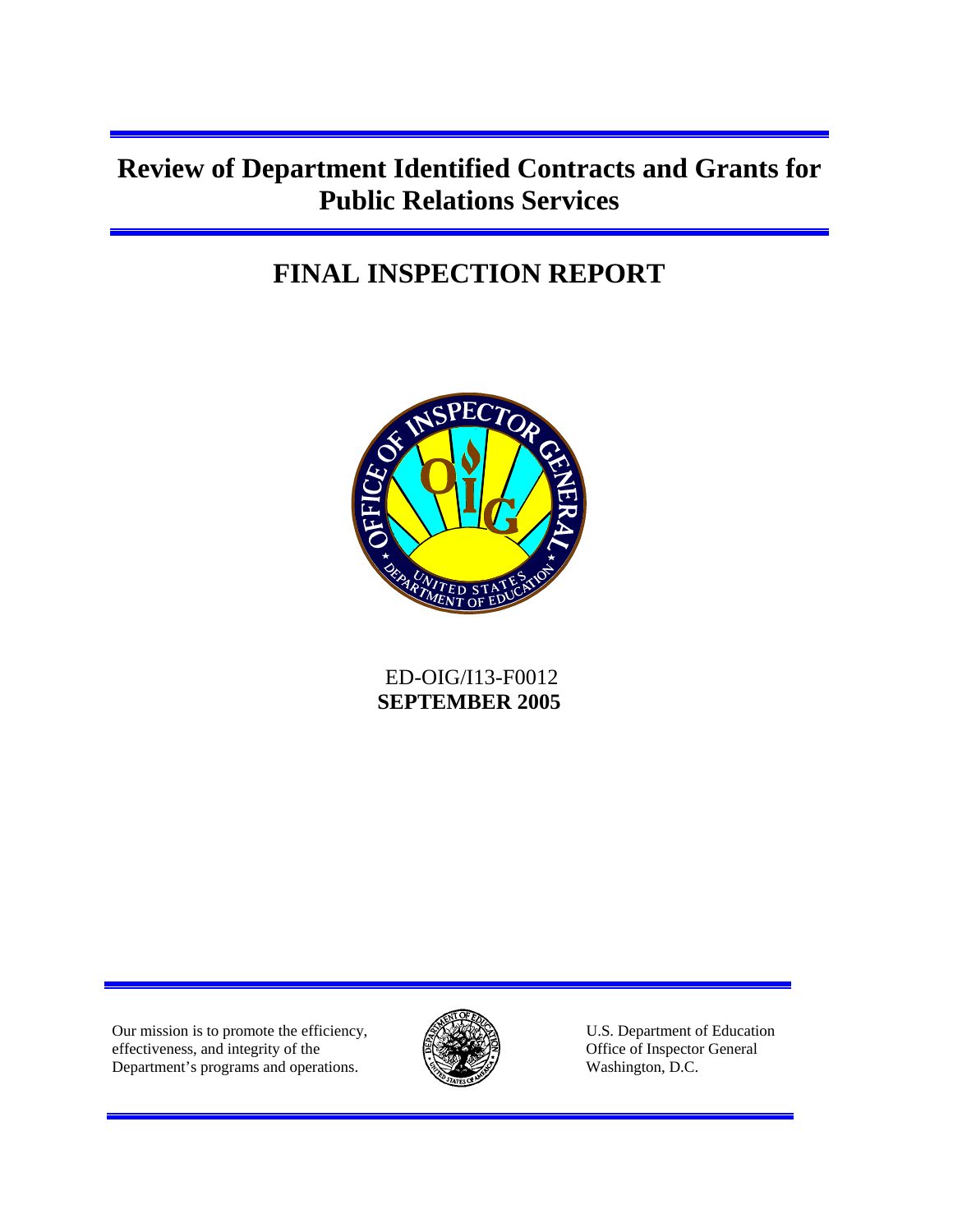Statements that managerial practices need improvements, as well as other conclusions and recommendations in this report represent the opinions of the Office of Inspector General. Determinations of corrective action to be taken will be made by the appropriate Department of Education officials.

In accordance with the Freedom of Information Act (5 U.S.C. § 552), reports issued by the Office of Inspector General are available, if requested, to members of the press and general public to the extent information contained therein is not subject to exemptions in the Act.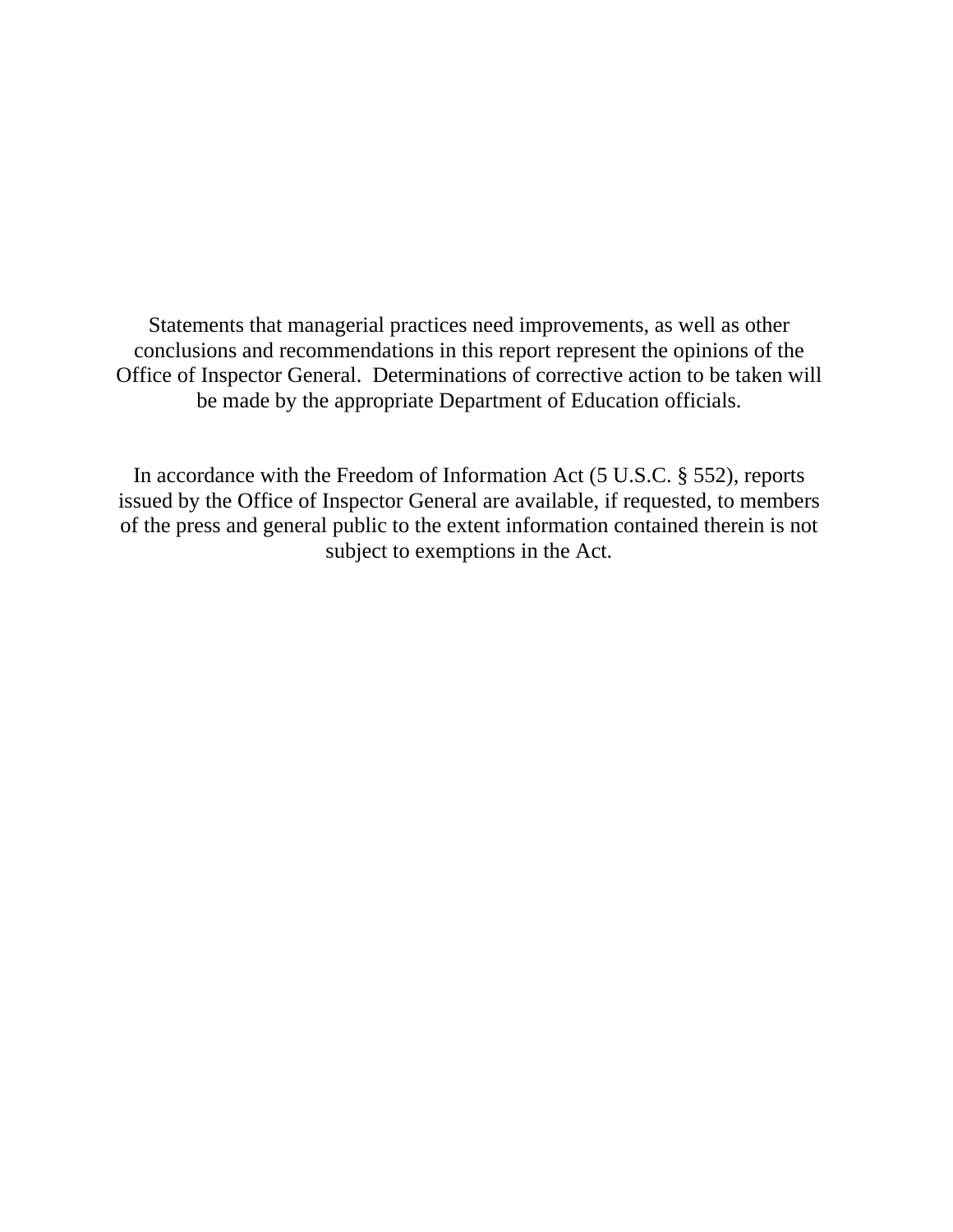

### UNITED STATES DEPARTMENT OF EDUCATION

OFFICE OF INSPECTOR GENERAL

THE INSPECTOR GENERAL

### **MEMORANDUM**

- **TO:** Margaret Spellings Secretary of Education
- **FROM:** John P. Higgins, Jr.
- **SUBJECT:** Final Report Review of Department Contracts and Grants for Public Relations Services for FY 2002-2004 Control Number I13-F0012

Attached is the final report that covers the results of our review of the Department of Education's (Department) contracts and grants for public relations services for Fiscal Year 2002-2004. The Department provided its comments to the report, dated August 18, 2005. A copy of these comments in their entirety is attached.

Based upon the information provided by the Department we have made three modifications to the report. We have removed Recommendation 5 with regard to further follow up on the Westat contract and modified Recommendation 4 to include a review of deliverables to ensure that they comply with 48 CFR § 3452.227-70, as appropriate. In addition, we have revised our statement in the "Other Matters" section of how the Office of General Counsel's (OGC) advice was conveyed to a grantee. The Department's response is included in the "Department Comments" section of this report.

Having been provided with the language of 48 CFR § 3452.227-70 in the Department's response, we again reviewed the deliverables from the ten contracts that we had determined to contain "no covert propaganda" in the draft version of this report. No further changes were made as a result of this review, other than the modification of Recommendation 4.

We have made one factual change to the report. The Department's comments stated that the Office of General Counsel (OGC) was not present at the meeting with the grantee mentioned on page 18 of our report. The report has been changed to reflect this information.

Corrective actions proposed (resolution phase) and implemented (closure phase) will be monitored and tracked through the Department's Audit Accountability and Resolution Tracking System (AARTS). Department policy requires that you develop a final corrective action plan (CAP) for our review in the automated system within 30 days of the issuance of this report. The CAP should set forth the specific action items, and targeted completion dates,

400 MARYLAND AVE., S.W. WASHINGTON, D.C. 20202-1510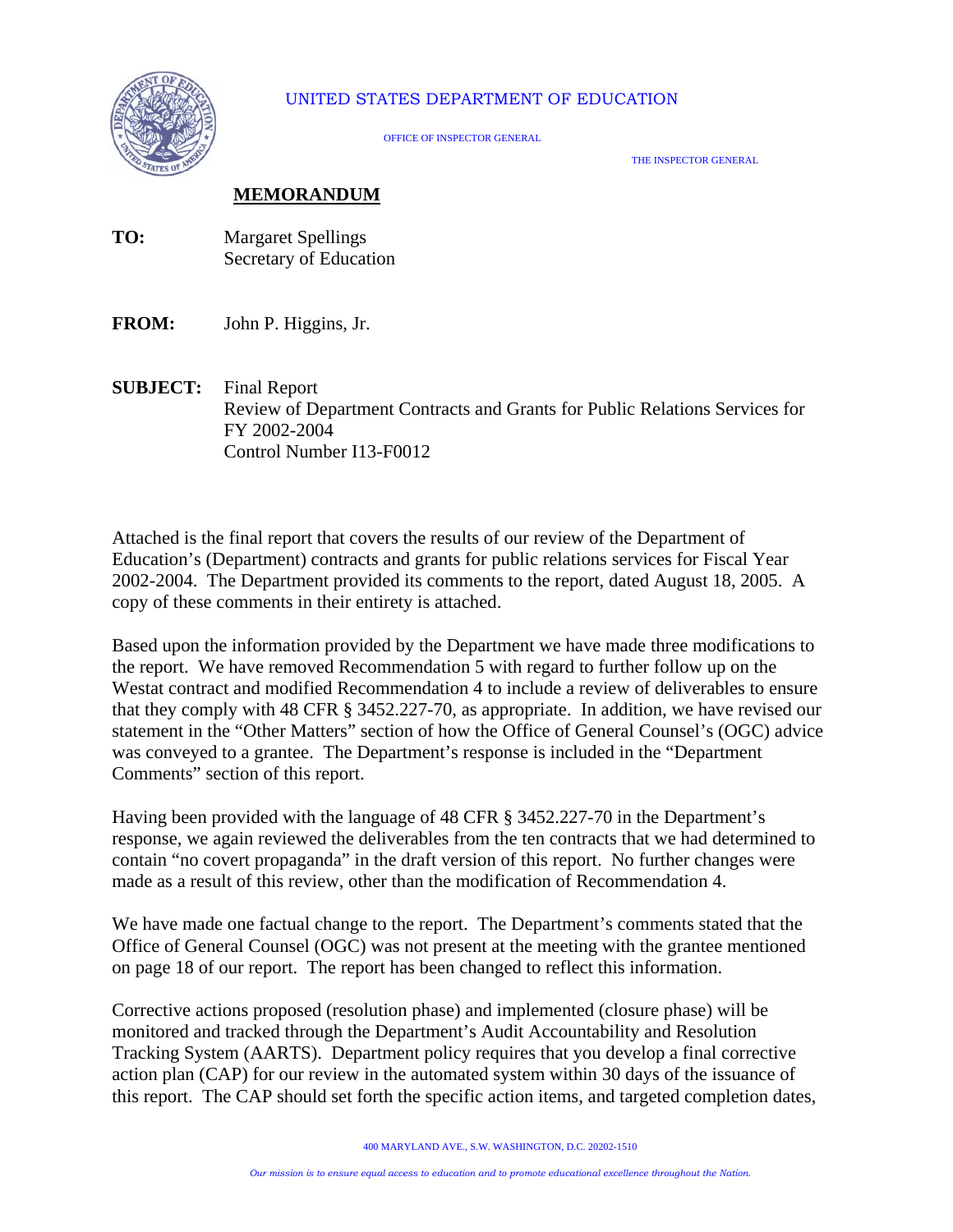necessary to implement final corrective actions on the findings and recommendations contained in this final report.

In accordance with the Inspector General Act of 1978, as amended, the Office of Inspector General is required to report to Congress twice a year on the reports that remain unresolved after six months from the date of issuance.

In accordance with the Freedom of Information Act (5 U.S.C. §552), reports issued by the Office of Inspector General are available to members of the press and general public to the extent information contained therein is not subject to exemptions in the Act.

We appreciate the cooperation given us during this review. If you have any questions, please call me at 202-245-6900.

Enclosure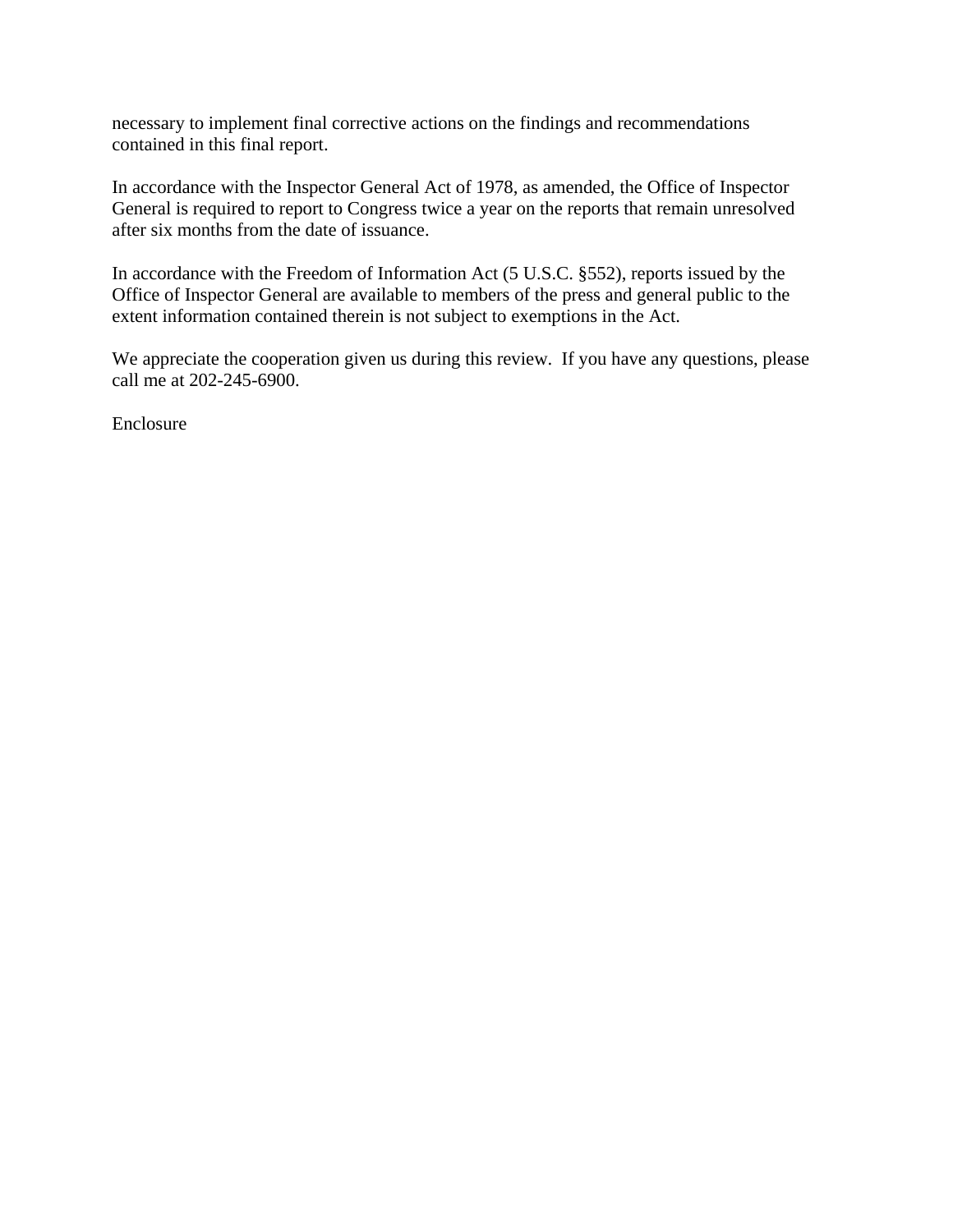# **TABLE OF CONTENTS**

| A <sub>1</sub>   |                                                                               |    |
|------------------|-------------------------------------------------------------------------------|----|
| 1.               | Grants Resulting in Op-eds that Did Not Include EDGAR Disclaimer, but Did Not |    |
| $\overline{2}$ . | Grants Resulting in Informational Materials that Did Not Include EDGAR        |    |
| 3.               | Grant Resulting in Materials that Included EDGAR Disclaimer 13                |    |
| $\overline{4}$ . |                                                                               |    |
| 5.               |                                                                               |    |
| B <sub>1</sub>   |                                                                               |    |
| $\mathbf{1}$ .   |                                                                               |    |
| 2.               |                                                                               |    |
| 3.               |                                                                               |    |
|                  |                                                                               |    |
|                  |                                                                               |    |
|                  |                                                                               |    |
|                  |                                                                               | 20 |
|                  |                                                                               |    |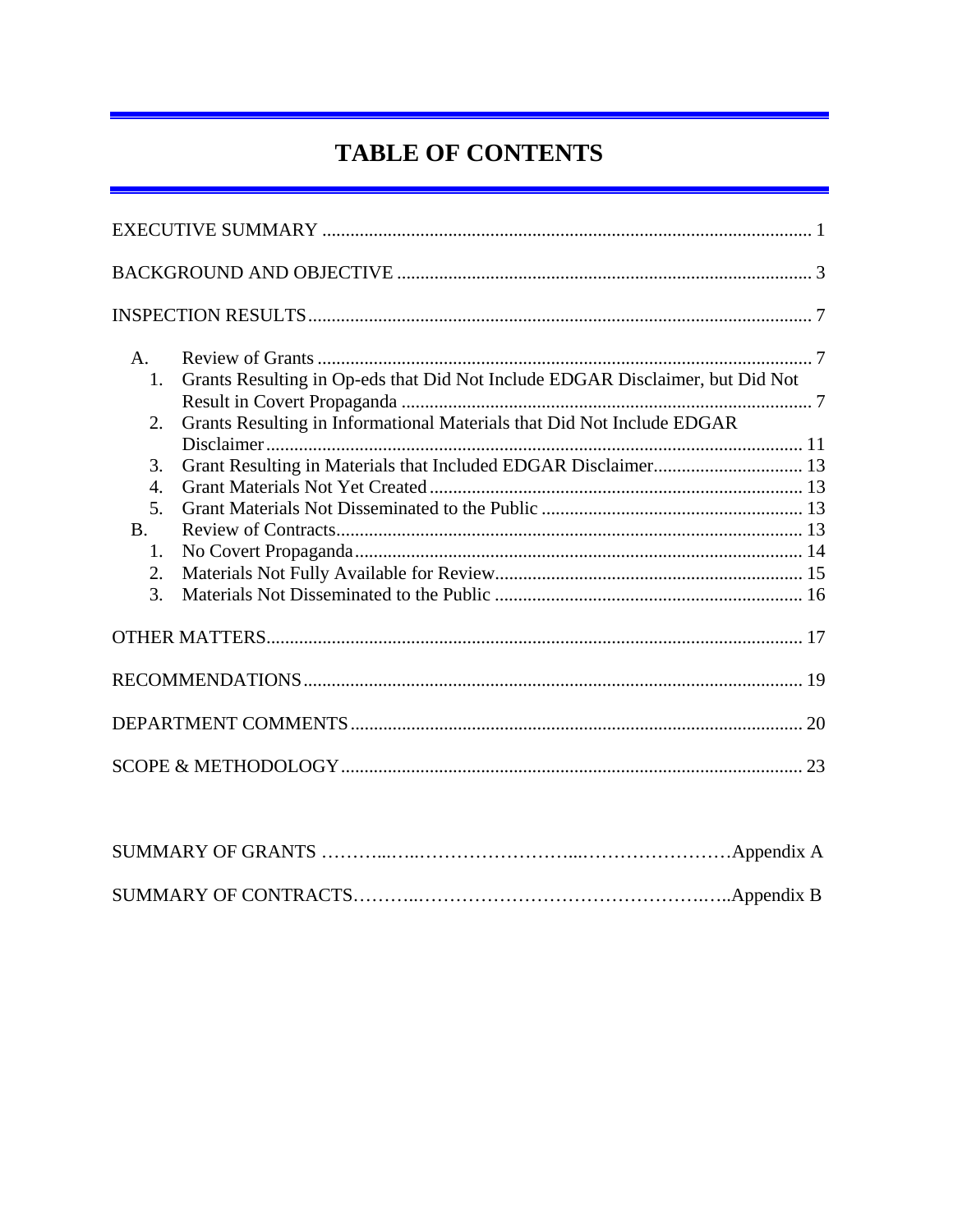## **EXECUTIVE SUMMARY**

The objective of this inspection was to review the materials produced under 20 contracts and 15 grants issued by the Department of Education (Department) to determine whether any of the contracts and grants resulted in covert propaganda. We have concluded that none of the grants resulted in covert propaganda under the existing guidance of the Office of Legal Counsel of the U.S. Department of Justice (OLC) and the Government Accountability Office (GAO). While three of the grants resulted in op-ed opinion pieces that did not include the disclaimer language required by the Education Department General Administrative Regulations (EDGAR) at 34 C.F.R. § 75.620, we did not find evidence to conclude that the Department awarded these grants with an intent to influence public opinion through the undisclosed use of third party grantees. With respect to the contracts, based on the materials that were available for us to review, we could not conclude that any of the contracts resulted in covert propaganda; however, we found one contract that requires follow-up by the Department before a final determination can be made.

The disclaimer language required by EDGAR applies to any publication produced with grant funds. In the absence of the disclaimer language, the funds used to produce a publication may be an improper expenditure, requiring the Department to initiate appropriate recovery action. The three op-ed pieces appear to be such expenditures.

Six of the other grants we reviewed produced informational material about parental rights and options under the No Child Left Behind Act (NCLB), which also did not disclose the role of the Department. The materials developed under these grants included brochures, print and radio ads, and billboards. One other grant produced similar materials that inconsistently included the required disclaimer. To the extent that the Department determines that the materials produced under these grants also should have included the EDGAR disclaimer, it should, if appropriate, initiate recovery action.

While we were unable to conclude, based upon the materials available for our review, that any of the contracts resulted in covert propaganda, one contract requires follow-up by the Department. For this contract, the Department has been unable to provide us with the complete set of deliverables. The Department needs to obtain and review all deliverables associated with this contract. If, based upon its review, the Department determines that these contracts violated the prohibition against covert propaganda, it must make the required reports to the President, Congress, and the Comptroller General for violations of the Antideficiency Act.

We found another contract that resulted in publication of a newspaper article on statistics available on the NCES website that did not disclose the role of the Department. We have reviewed the materials and concluded that they are informational and are not covert propaganda.

For all of the remaining grants and contracts, we found that: 1) the materials produced adequately disclosed the role of the Department, 2) the intended materials were not, or have not yet been, produced, 3) the materials produced were not available for review, or 4) the grant or contract did not call for dissemination of materials to the public.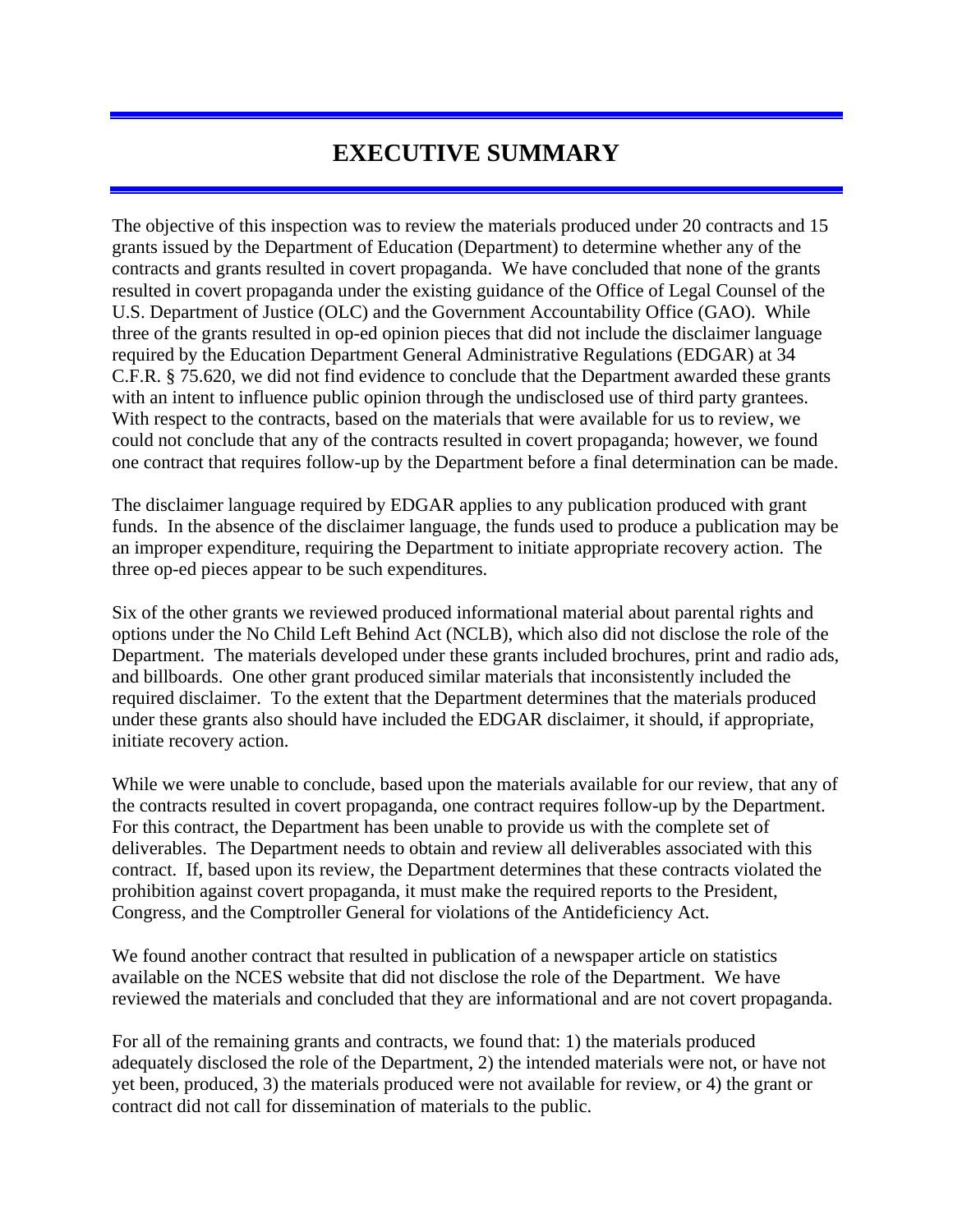For two competitive grant programs (Parental Information and Resource Centers Program and Voluntary Public School Choice Program) that we attempted to review, the Department was unable to produce files in time for inclusion in this report. We will be returning these files to the Department for further review.

In general, we relied upon the Department to provide us with deliverables and products. For some of the contracts, as specified in our report, we are unable to reach a conclusion with respect to covert propaganda because of the missing materials. Although we reviewed pre-award documentation and interviewed the Department officials responsible for approving and monitoring unsolicited grants under the Fund for the Improvement of Education (FIE) program, which is within the Office of Innovation and Improvement (OII), we did not review the formation of the remaining grants, or obtain all pre- or post-award correspondence and documents exchanged between the Department and awardees.

In addition to the recommendations referenced above, we recommend that the Department ensure that contract and grant personnel understand the prohibition on the use of appropriated funds for publicity or propaganda and ensure that this information is communicated to grantees. We also recommend that the Department ensure that contract and grant personnel understand when the use of language disclosing the role of the Department is required and ensure that the language is included in contracts as appropriate, and that the EDGAR requirements are clearly communicated to grantees. Additionally, we recommend that the Department monitor contracts and grants and ensure that files are complete and appropriately documented.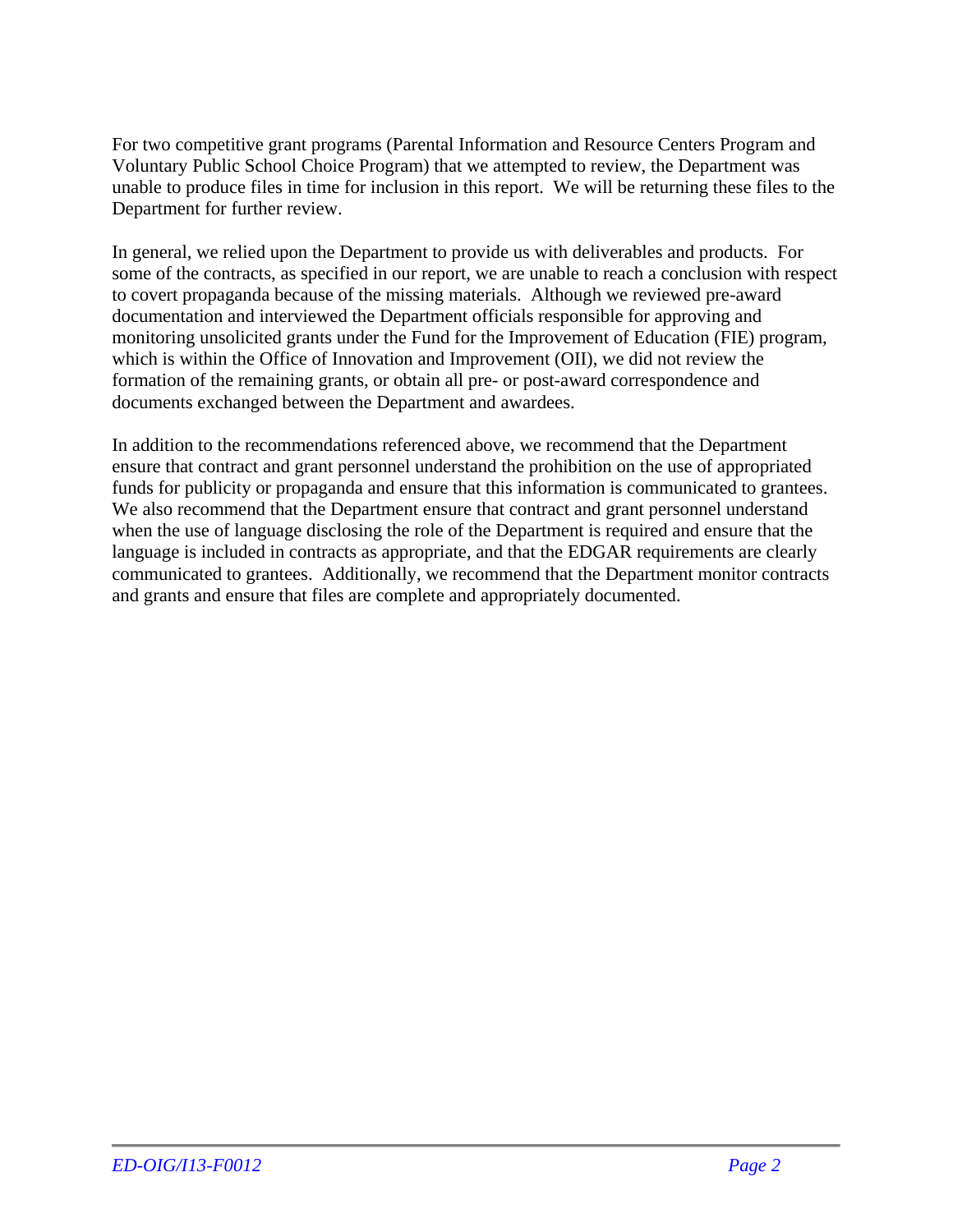## **BACKGROUND AND OBJECTIVE**

By letter dated January 7, 2005, Congressman George Miller, Ranking Member of the Committee on Education and the Workforce of the U.S. House of Representatives, requested that this office investigate the legality and appropriateness of the contract between the Department and Ketchum, Inc., under which the Graham Williams Group is a subcontractor (ED-03-PO-1725). The former Secretary of Education subsequently made a related request. In addition, the Congressman requested that we investigate whether current or former similar contracts of the Department "resulted in covert propaganda." This report addresses the latter request. Our inspection report (ED-OIG/A19-F0007) on ED-03-PO-1725 was issued separately.

By letter dated January 12, 2005, Senators Arlen Specter and Tom Harkin, the Chairman and Ranking Member of the Subcommittee on Labor, Health and Human Services, and Education and Related Agencies of the Committee on Appropriations of the U.S. Senate, requested that the Department provide them with a list of "any other grant, contract or funding arrangement involving FY'02, FY'03, or FY'04 appropriated funds being used for public relations or anything similar to the purpose of the Ketchum contract." In response, on January 28, 2005, the Department identified  $36$  such grants and contracts,<sup>1</sup> one of which was ED-03-PO-1725. This draft inspection report provides the results of our review of the contracts and grants identified by the Department to Senators Specter and Harkin, excluding ED-03-PO-1725.

The objective of our inspection was to determine whether any of the remaining 35 contracts and grants (20 contracts/15 grants) identified by the Department resulted in covert propaganda.

On April 25, 2005, we shared an earlier draft of this report with the Department. As a result of comments received, we conducted extensive additional interviews of Department employees to further assess the Department's role, if any, in the development of op-ed opinion pieces that did not include appropriate disclaimer language. Our interviews focused on the issue of whether or not the Department awarded these grants with the intent to influence public opinion through the undisclosed use of third party grantees. The additional information that we gathered was included in the draft that we provided to the Department on July 29, 2005, as was a revised legal analysis on the applicability of appropriations provisions and the Antideficiency Act to grantees.

Due to restrictions contained in annual appropriations acts, federal agencies may not use appropriated funds for "publicity or propaganda purposes," absent specific authorization from Congress.<sup>2</sup> In a series of decisions, GAO has found that the prohibition restricts the use of funds for materials or activities that are self-aggrandizing, purely for partisan purposes, or covert

<sup>1</sup>  $1$  On April 21, 2005, the Department identified a supplemental list of additional contracts that will be addressed in a subsequent report.

<sup>&</sup>lt;sup>2</sup> "No part of any appropriation contained in this or any other Act shall be used for publicity or propaganda purposes within the United States not heretofor[e] authorized by the Congress." Consolidated Appropriations Act, 2005, Pub.L. No. 108-447, Div.G, Title II, Sec. 624, 118 Stat. 2809, 3278 (Dec. 8, 2004). Identical or similarly worded restrictions have appeared in annual appropriations acts since 1951. Comp. Gen. Op. B-302504 at 6-8 (March 10, 2004).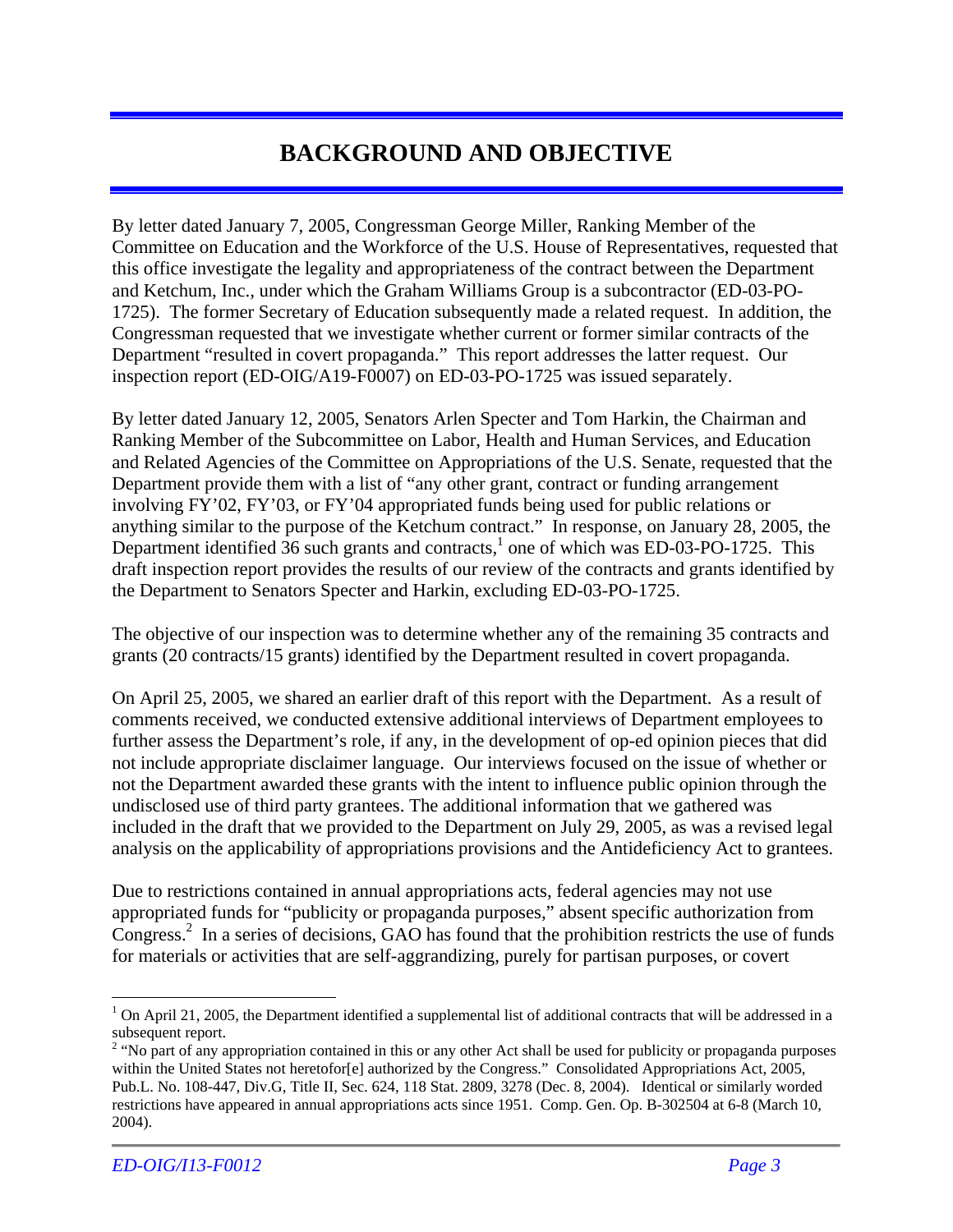propaganda. Comp. Gen. Op. B-302504, *Medicare Prescription Drug, Improvement, and Modernization Act of 2003—Use of appropriated funds for flyer and print and television advertisements*, at 6-8 (March 10, 2004)(reviewing history of publicity and propaganda restrictions and related GAO decisions). Covert propaganda includes materials that are "misleading as to their origin." Newspaper articles or op-ed pieces prepared at the direction of the government but published as the work of supposedly independent persons qualify as prohibited covert propaganda. 66 Comp.Gen. 707 (1987)(GAO Contra Aid Opinion) (as part of activities designed to influence the public and Congress to support the Administration's Central American policy, the State Department contracted with outside writers for articles and op-eds).

In May 2004, GAO applied its decisions on covert propaganda to the use of video news releases or VNRs. A VNR "may contain a prepackaged news story, referred to as a story package, accompanied by a suggested script, video clips known as B-roll film, and various other promotional materials." Comp. Gen. Op. B-302710, *Department of Health and Human Services, Centers for Medicare & Medicaid Services—Video News Releases,* at 3 (May 19, 2004)(GAO VNR Opinion). GAO found that prepackaged news stories and lead-in anchor scripts that did not identify the government as the source of the material violated the publicity and propaganda prohibition. Id., at 16. B-rolls, which provided video clips that television stations could incorporate into news stories of their own creation, did not violate the prohibition. Id., at 12.

In July 2004, OLC reviewed GAO's May 2004 VNR decision, and reached a contrary conclusion on whether VNRs that do not disclose the role of the government qualify as covert propaganda.<sup>3</sup> OLC concluded that the content of the material must also qualify as "propaganda" to violate the prohibition. In a detailed review of the appropriations provisions, GAO decisions and prior OLC opinions, OLC noted that the prohibition against covert propaganda refers to "covert attempts to *mold opinion* through the use of undisclosed third parties." Id., at 9 (quoting *Legal Constraints on Lobbying Efforts in Support of Contra Aid and Ratification of the INF Treaty,* 12 Op. O.L.C. 30, 40) (OLC Contra Aid Opinion)(1988)(emphasis added by OLC). Material that does "not advocate a particular policy or position of [the agency], but...provide<sup>[5]</sup> accurate...information" does not qualify as propaganda. Id., at 13. OLC stated that it has not determined the "threshold of 'propaganda' necessary to violate the appropriations riders where agency involvement is undisclosed" and indicated the threshold "might well be lower than where agency involvement is acknowledged." Id., at fn. 18. In the OLC Contra Aid Opinion, OLC found that it would be improper to covertly communicate support for an issue under public debate through the guise of op-eds or articles by a private group or individual. OLC Contra Aid Opinion, at 39.

In February 2005, the Comptroller General reiterated GAO's view that "agencies may not use appropriated funds to produce or distribute prepackaged news stories . . . that conceal or do not clearly identify for the television viewing audience that the agency was the source of those materials." According to GAO, the covert nature of the government involvement is sufficient to qualify material as covert propaganda, even where the contents "may be unobjectionable."

<u>.</u>

<sup>&</sup>lt;sup>3</sup> Memorandum for Alex M. Azar II, General Counsel, Department of Health and Human Services from Steven G. Bradbury, Principal Deputy Assistant Attorney General, Office of Legal Counsel*, Re: Whether Appropriations May Be Used for Informational Video News Releases.* (July 30, 2004)(OLC VNR Opinion).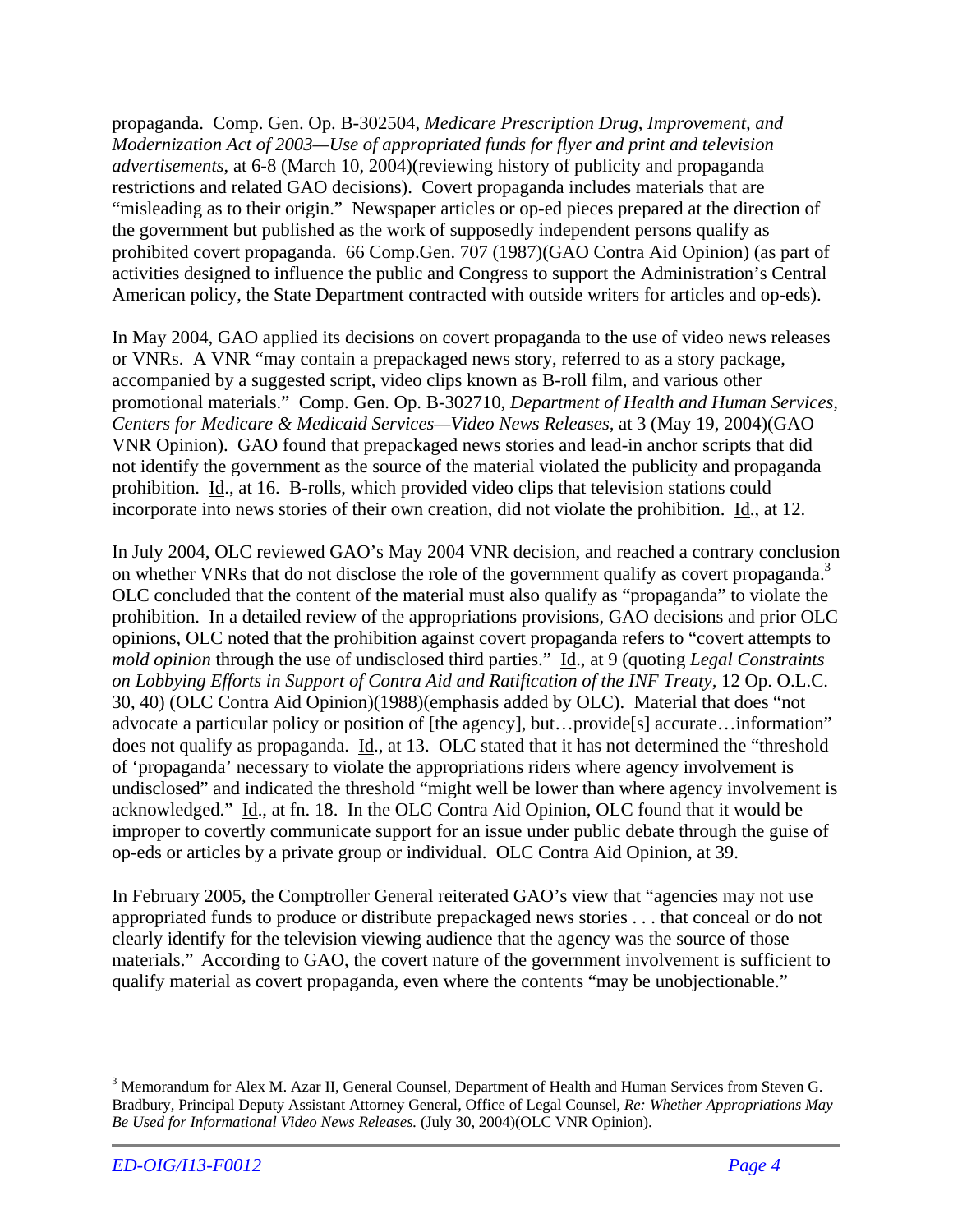In response, the Office of Management and Budget (OMB) notified Federal agencies in March 2005 that the Comptroller General's February 2005 memorandum conflicts with the views of OLC, which provides the controlling interpretations of law for the Executive Branch.<sup>4</sup> According to the attached March 1, 2005 OLC opinion, the prohibition against covert propaganda does not apply "simply because an agency's role in producing and disseminating information is undisclosed or 'covert,' regardless of whether the content of the message is 'propaganda.'"<sup>5</sup> According to OLC, the prohibition does not apply where there is no advocacy of a particular viewpoint and does not apply to the legitimate provision of information on agency programs.

None of the GAO or OLC decisions we reviewed applied the prohibition against covert propaganda in the grant context. GAO has issued decision findings that various specified restrictions on direct expenditures by federal agencies did not apply once the federal funds were in the hands of a grantee. GAO, *Principles of Appropriations Law,* Vol. II (2d ed.), at pp. 10-41 to 10-43 (citing decisions). Although GAO has not decided the issue in a specific case, GAO has stated these decisions "[do] not mean that an agency can circumvent a statutory restriction by making a grant to do something it could not do directly." Id., at 10-41. We agree that it would be improper to award a grant for the purpose of engaging in covert propaganda since a direct expenditure for that purpose is prohibited.<sup>6</sup>

If an officer or an employee of the Department awarded a grant for the express purpose of disseminating covert propaganda or specifically authorized the use of grant funds for covert propaganda, such a use of appropriated funds would violate the publicity and propaganda restriction. A violation of the appropriations restriction would also violate the Antideficiency Act. 31 U.S.C. § 1341(a); GAO VNR Opinion, at 15.<sup>7</sup> Existing decisions from OLC and GAO have not concluded that such activity by a grantee alone would violate the appropriations prohibition.

Statutory restrictions on the use of grant funds by a grantee are generally implemented through grant conditions or regulations imposed by a granting agency. See Comp. Gen. B-202975, *Letter to the Honorable Bobbi Fiedler* (Nov. 3, 1981). Neither the government-wide cost rules for nonprofit grantees (OMB Circular A-122) nor the Department's grant rules contain a specific prohibition related to use of grant funds for covert propaganda.

The Department's grant regulations at 34 C.F.R. § 75.620 require grantees to include a disclaimer on any publication: "the contents of this (insert type of publication: *e.g*. book, report,

 $\overline{a}$ 

<sup>&</sup>lt;sup>4</sup> Memorandum for Heads of Departments and Agencies from Joshua B. Bolton, Director, Office of Management and Budget, M-05-10 (March 11, 2005).

<sup>&</sup>lt;sup>5</sup> Memorandum for the General Counsels of the Executive Branch from Steven G. Bradbury, Principal Deputy Assistant Attorney General, Office of Legal Counsel*, Re: Whether Appropriations May be Used for Informational Video News Releases* (March 1, 2005).

 $6$  For one of the grants we reviewed, the Department's program officer communicated to the grantee, based on advice from the Department's Office of General Counsel, that appropriations riders would prohibit the Department from ghostwriting op-ed pieces and therefore the grantee would also be prohibited from doing so.

 $<sup>7</sup>$  Obligations or expenditures in violation of the statutory prohibition must be reported to the President, Congress,</sup> and the Comptroller General. 31 U.S.C. § 1351; OMB Circular A-11, § 145 (2004). Violations are reported to the Department of Justice when an employee "is suspected of willfully and knowingly violating the Antideficiency Act." OMB Circular A-11, § 145.7.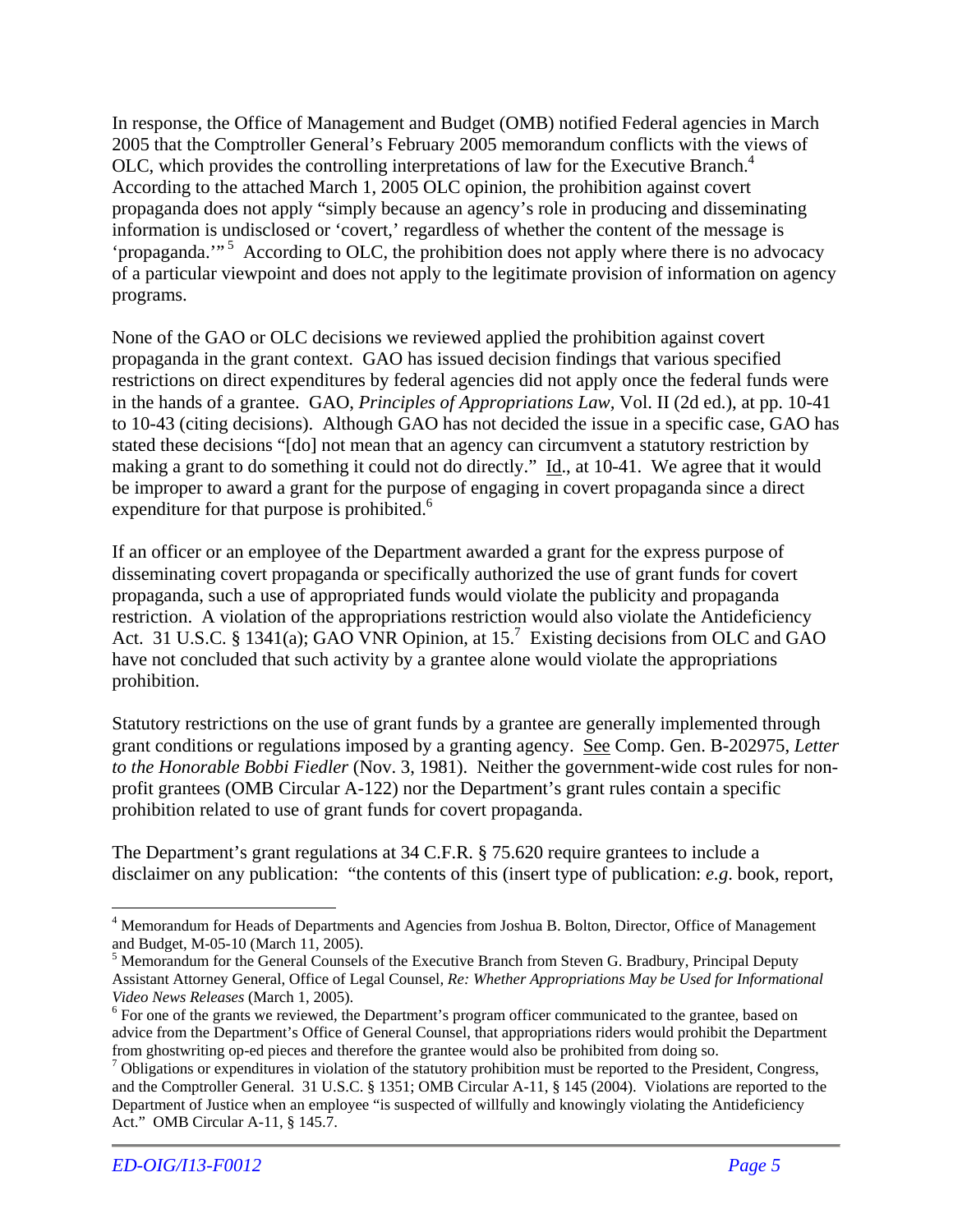film) were developed under a grant from the Department of Education. However, those contents do not necessarily represent the policy of the Department of Education, and you should not assume endorsement by the Federal Government." If a Department grantee uses grant funds for publications and does not include the required disclaimer language, such activity would violate the condition of the grant and the Department should, if appropriate, recover associated expenditures.

The Department is required by 48 C.F.R. § 3427.470 to include the clause under 48 C.F.R. § 3452.227-70 in all solicitations and contracts other than purchase orders. The language contained in 48 C.F.R. § 3452.227-70 provides that for any publication the contractor must acknowledge the support of the Department and indicate that the content of the publication "does not necessarily reflect the views or policies of the U.S. Department of Education."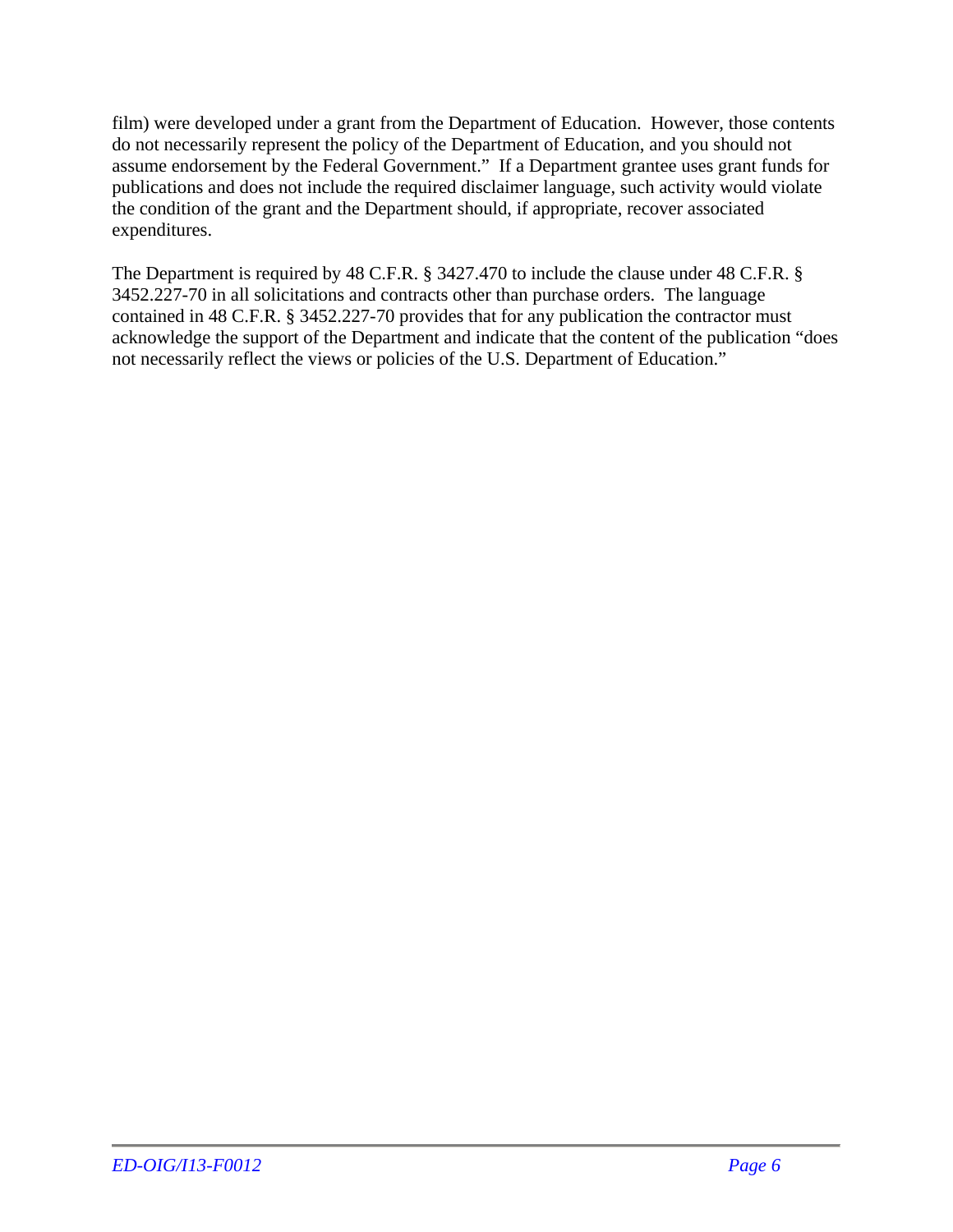## **INSPECTION RESULTS**

### **A. Review of Grants**

We reviewed 13 of the 15 grants provided to us by the Department. Appendix A to this report summarizes the results of our grant review.

We did not review any files for two grant programs that the Department labeled "Multiple grantees and/or vendors." When we initiated our fieldwork, the Department could not specifically identify any particular grantees, vendors, or materials produced with reference to these two items.<sup>8</sup> The Department did not provide complete information on these grant programs prior to the completion of our fieldwork.

The purpose of one grant we reviewed did not include production of materials for dissemination to the public and, therefore, could not result in covert propaganda.

The 12 remaining grants were awarded under FIE. The Department awarded these grants without competition under the procedures in 34 C.F.R. § 75.222 for consideration of unsolicited proposals. Grants awarded under these procedures are referred to as unsolicited grants.

We have classified the 13 grants under the following categories: grants resulting in op-eds that did not include EDGAR disclaimer, but did not result in covert propaganda; grants resulting in informational materials that did not include EDGAR disclaimer; grant resulting in materials that included EDGAR disclaimer; grant materials not yet created; and grant materials not disseminated to the public.

### **1. Grants Resulting in Op-eds that Did Not Include EDGAR Disclaimer, but Did Not Result in Covert Propaganda**

Three unsolicited grants resulted in the production of op-eds that were published in newspapers around the country. All of these op-eds advocated particular points of view and none of them disclosed the role of the Department in their production. The OLC has determined that a government agency cannot use appropriated funds to pay for op-eds, written by some other entity to communicate support for an issue under public debate. See OLC Contra Aid Opinion, at 30- 31, 39-40. GAO has taken the position that an agency cannot "circumvent a statutory restriction by making a grant to do something it could not do directly," (GAO, *Principles of Appropriations Law,* at pp. 10-41). Accordingly, if an employee of the Department awarded a grant for the express purpose of disseminating covert propaganda or specifically authorized the use of grant funds for covert propaganda, such a use of appropriated funds would violate the publicity and propaganda restriction.

 $\overline{a}$ 

 $8$  Late in the fieldwork process, we received multiple abstracts associated with these two grant programs. They are not addressed in this report.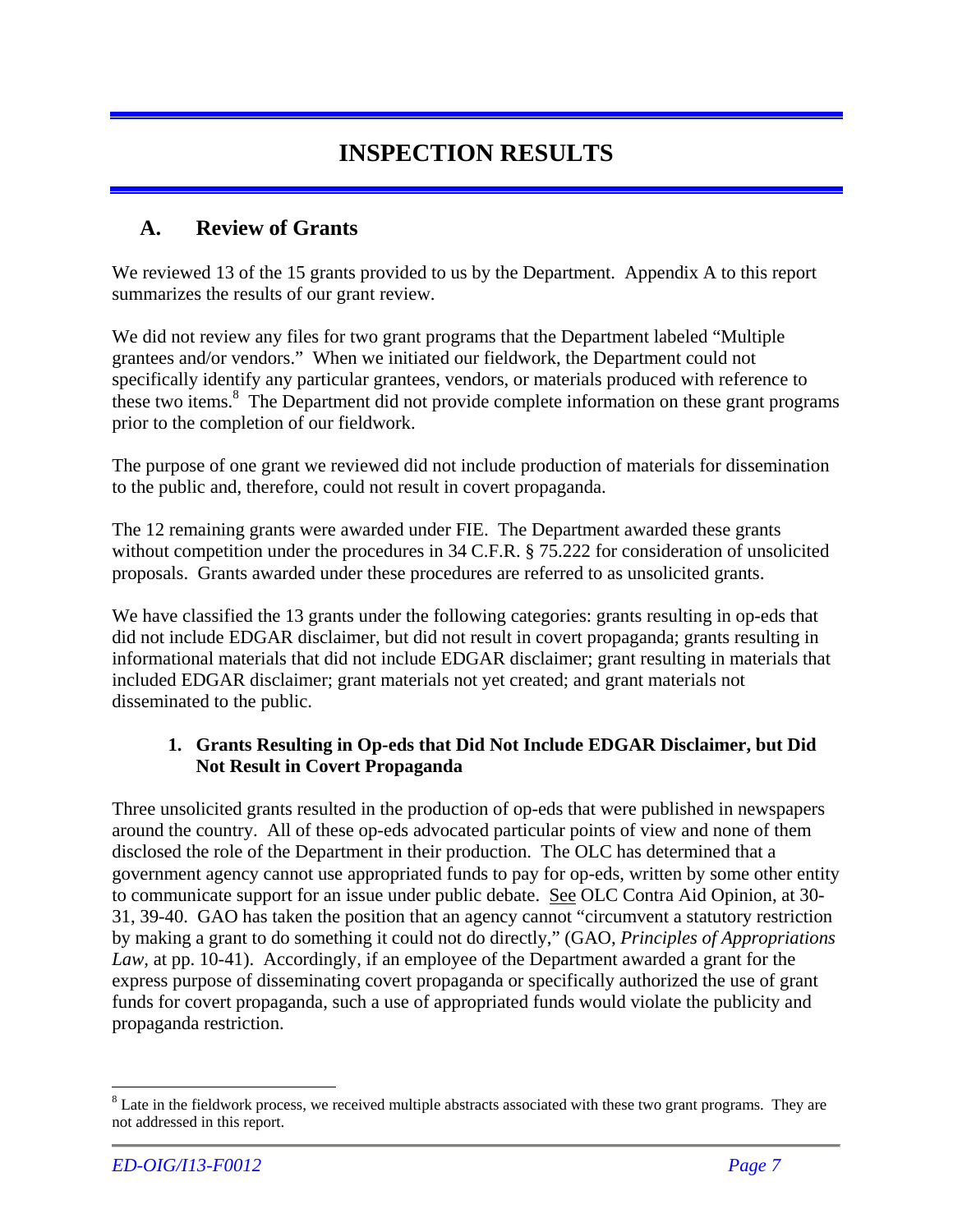Based upon our review of pre-award documentation in the official grant files and interviews with the Department officials responsible for approving and monitoring each of these grants, we did not find evidence to conclude that any Department employee awarded these grants for the purpose of having these op-eds published on an unattributed basis. Consistent with the requirements in EDGAR (34 C.F.R. § 75.222(b)), FIE staff stated that they review all unsolicited grant proposals to ensure they are not eligible for an existing competitive grant program and to determine if the proposals are of national significance. After formal applications for the three grants were received, each was subject to an independent peer review. The results of that review, which included an assessment of national significance, were included in the grant files.

We did find that the Oquirrh Institute and the National Council on Teacher Quality (NCTQ) initially submitted independent proposals to the Department. A senior official in OII contacted NCTQ and suggested that it work with the Oquirrh Institute because both focused on teacher quality issues. NCTQ confirmed that this conversation occurred and stated that the OII official did not help with the content of the proposal. NCTQ subsequently decided to submit a joint proposal with the Oquirrh Institute.

In each instance the grantee was provided with a copy of the EDGAR regulations. The failure of these grantees to include the required disclaimer appears to have resulted in an improper expenditure of grant funds that should now be recovered. It did not, however, result in the production of "covert propaganda," as interpreted by current legal authority.

We did find, however, that the level of involvement by the Office of the Secretary in the initial approval of these unsolicited proposals and the oversight of these grants raised some concerns. These issues are addressed further in "Other Matters" on pages 17 and 18 of this report.

 *Grant U215U030007-04, Oquirrh Institute and National Council on Teacher Quality (NCTQ) (Appendix A, Item 1)* 

The Oquirrh Institute and NCTQ submitted a joint proposal with three clearly stated goals: 1) increase the American public's exposure and understanding of the research and full spectrum of ideas on teacher quality; 2) advance the research on teacher preparation and licensure processes, broadening the nation's experience of and perspective on these issues; and 3) help state policymakers make the necessary reforms to their licensure systems. According to the proposal, the grantee's strategy for accomplishing the first goal included "widely publish[ing] op-eds on teacher quality issues" with an ultimate objective of having "at least 100 published works, reaching every state" (p. 21). Further, the proposal narrative, on page 14, specifically states:

[W]e will tailor our writing to the issues that a particular state or community is currently debating … Our preference will be to persuade newspapers to publish our writing as opeds but, if not, we will also submit letters to the editor.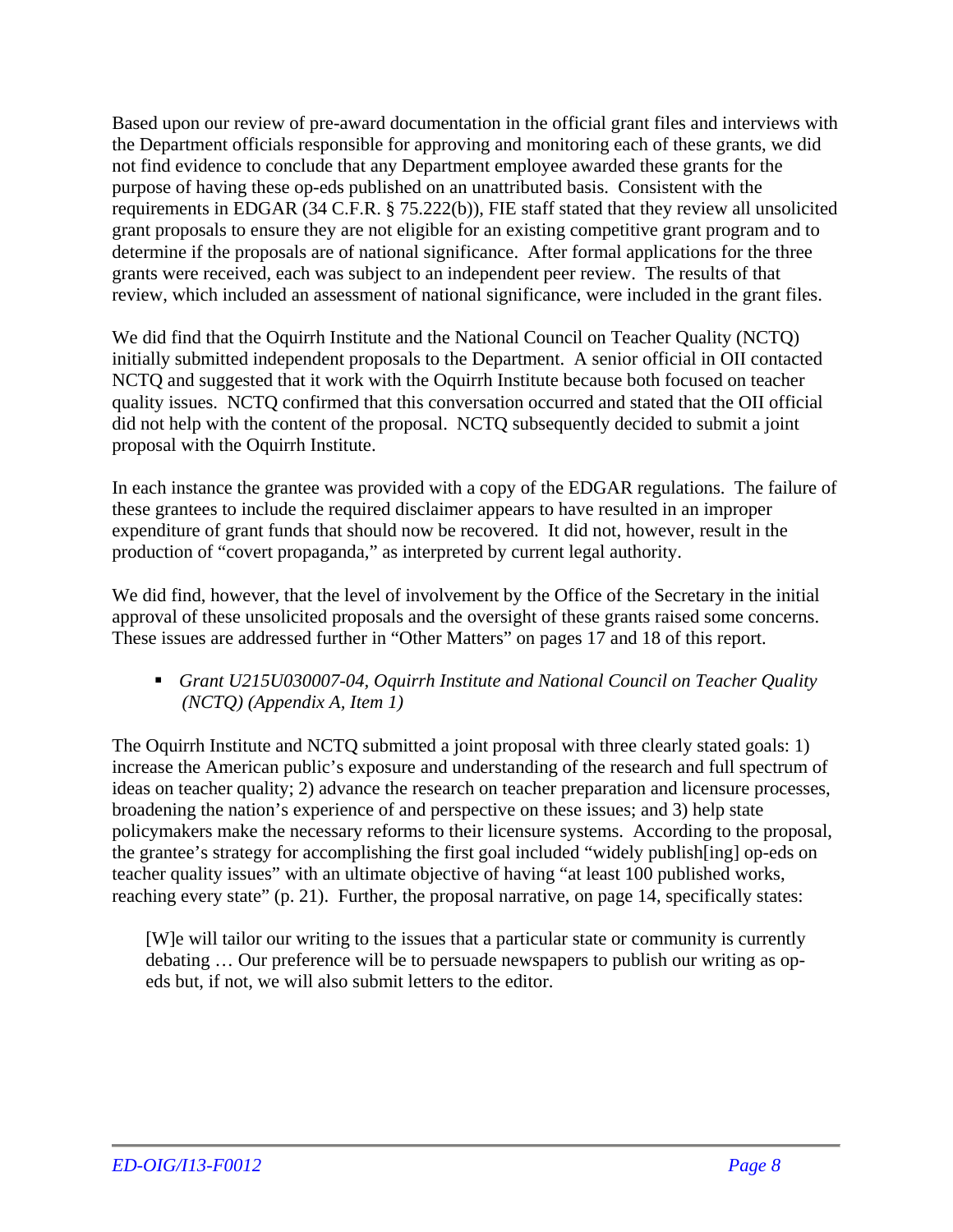In the monthly progress reports provided to the Department, we found that the only grantee activities associated with the first goal involved the production of, and attempts to publish, opeds.<sup>9</sup>

According to the grantees' monthly progress reports, they were able to publish op-eds in at least 11 newspapers. We have been able to obtain copies of only three. Kate Walsh, the president of NCTQ, authored the three op-eds published in the *Mobile Register* (Alabama) on 11/21/04, in the *Grand Island Independent* (Nebraska) on 12/02/04, and in the *Sacramento Bee* (California) on 02/06/05. Each focused on proposed changes in teacher reform and NCLB.

The op-eds can be construed as advocating a particular point of view. In the op-ed published in the *Mobile Register,* Walsh states that the NCLB requirement that all teachers be rated "highly qualified" in the subjects they teach "is not overly demanding or unfair." She later states "[t]he inability to reach consensus over these minimal requirements signals a resistance, however unintended, to putting the needs of children first."

Similarly, in the other two op-eds, Walsh advocated policy positions. In the op-ed published in the *Grand Island Independent,* she advocated changes in teacher qualification requirements in Nebraska. In the op-ed published in the *Sacramento Bee,* Walsh states: "[p]utting merit pay decisions in the hands of states or even school districts [sic] officials still will lead to excessively complicated formulas that suppress the potential benefits that merit pay could achieve."

None of the op-eds we reviewed disclosed the role of the Department. Prior to the initial publication of the op-eds, a Department grants specialist reviewed a draft op-ed and reminded the grantee that the Department's regulations at 34 C.F.R. § 75.620 require a disclaimer on all grant publications. The grant specialist did not know why the published op-eds did not contain the disclaimer.

As these op-eds were published without the EDGAR disclaimer, the funds used to produce them may have resulted in an improper expenditure of grant funds. If all of the produced op-eds are similarly silent on the role of the Department, then all of the expenditures associated with goal one of the grant may have been improper.

 *Grants U215U030031 and U215U040023, Hispanic Council for Reform and Educational Options (CREO) (Appendix A, Items 2 & 3)* 

CREO received unsolicited grants for two consecutive years (FY 2003 and 2004) to promote school choice and tutoring options for Hispanic students. The FY 2003 grant proposal to the Department did not indicate that op-eds were to be produced as part of the FY 2003 grant; however, the production of op-eds was included in progress reports under the FY 2003 grant and in a list of previous grant activities in the FY 2004 proposal.

 $\overline{a}$ 

 $9$  The proposed tasks for goal three suggested activities that implicate the restrictions against lobbying contained in annual appropriations acts and similar restrictions in 18 U.S.C. § 1913. Determining compliance with the antilobbying restrictions was beyond the scope of our review. We note, however, that the grant specialist advised the grantee to comply with the lobbying restrictions contained in OMB Circular A-122.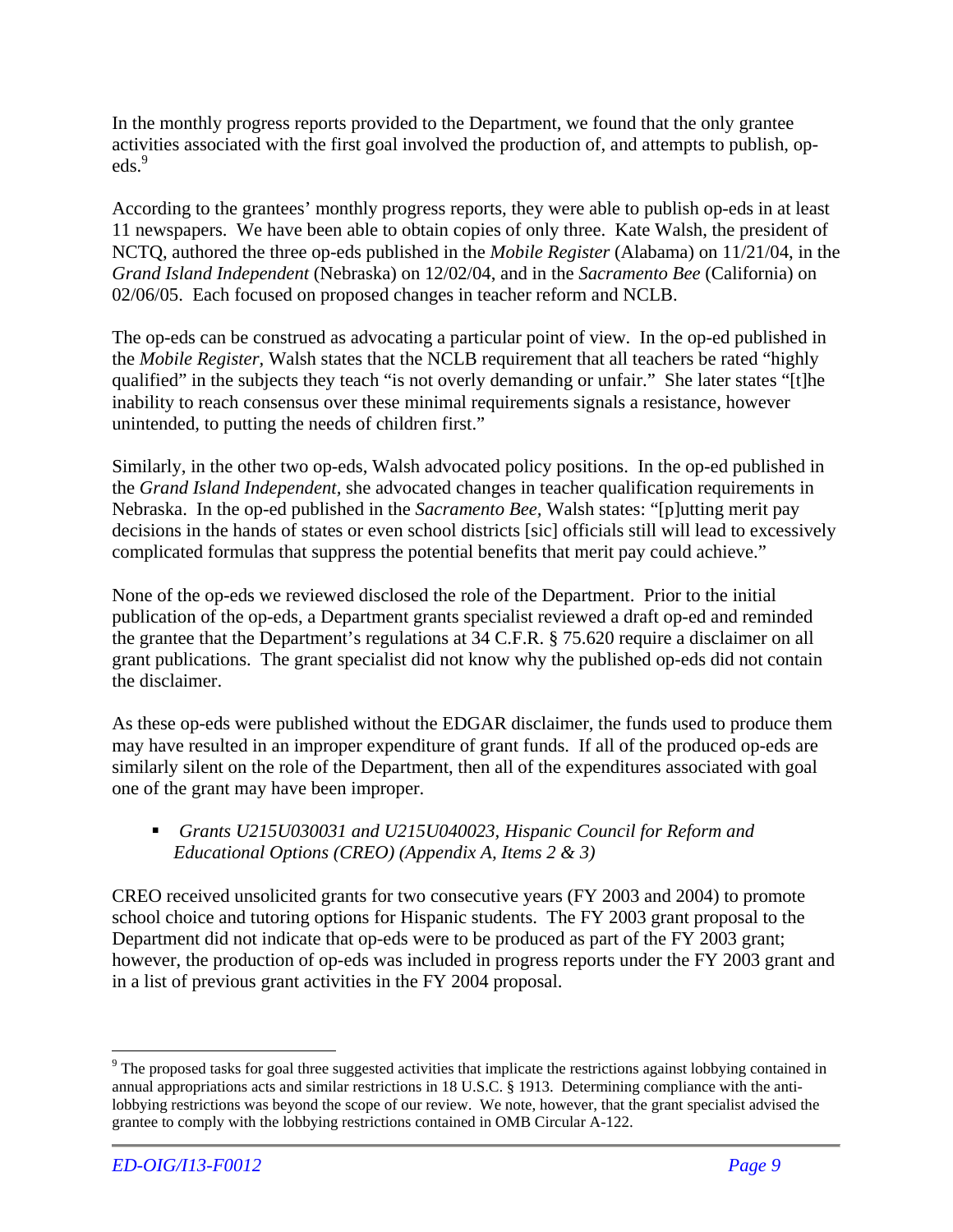The Department provided multiple products for our review, only three of which were op-eds. Two op-eds were published in the *Dallas Morning News* (Texas) in August and October 2004. Both advocate a particular point of view for Hispanic parents and about the Dallas Independent School District's actions regarding students' right to transfer schools. The third op-ed was published in two Spanish-language publications, *Al Día* (Texas) in January 2004 and *En USA* (Florida) in April 2004.

Marcela Garcini, the Director of Parent Outreach for CREO, wrote the op-eds published in August and October 2004. CREO's September 2004 progress report to the Department states that Garcini "had the opportunity to become a regular guest writer for the *Dallas Morning News*." The September report also states "Project CREO is looking forward to becoming the voice of NCLB every time that press media wants to know about parents and their position under NCLB."

In the August 2004 op-ed, Garcini calls upon school districts to "find better ways to improve their communication between parents and schools." Further, she states "the schools – and, indeed, entire districts – need to rethink the messages they send, particularly to those parents from other cultures."

In the October 2004 op-ed, Garcini accuses the Dallas Independent School District of engaging in a "conscious effort to prevent eligible students from exercising their right to transfer to a better school," and "blaming parents for their children's underachievement." She also states "I am tired of hearing excuses about the lack of funding for schools, particularly under No Child Left Behind… Don't get caught up in the hype about funding, laws and politics. This is about our children."

Garcini also wrote the op-ed published in the *Al Día* in January 2004 and *En USA* in April 2004. The op-ed encourages parents to be educated on school choice and supplemental service options under NCLB and to take charge of their children's future. The op-ed also asserted that local officials were unresponsive to her concerns.

In addition, CREO's April 2004 progress report to the Department stated that it "published an Editorial in The Dallas Morning News about the benefits of NCLB in our communities," but neither CREO nor the Department could provide us with a copy.

The Department contact, a Senior Policy Advisor responsible for this grant, stated that the Department did not consult with CREO prior to the publication of any articles in newspapers. CREO was provided with a copy of EDGAR at the time the grant was awarded. As these op-eds were published without the EDGAR disclaimer, the funds used to produce them may have resulted in an improper expenditure of grant funds. If the April 2004 editorial is similarly silent on the role of the Department, then all of the expenditures associated with its production may have been improper.

The other products developed with grant funds included printed materials and at least one informational video, all designed to educate parents about school choice and tutoring options. None of these materials included the EDGAR disclaimer. Consistent with the discussion below, the Department should review these materials, determine if they should be considered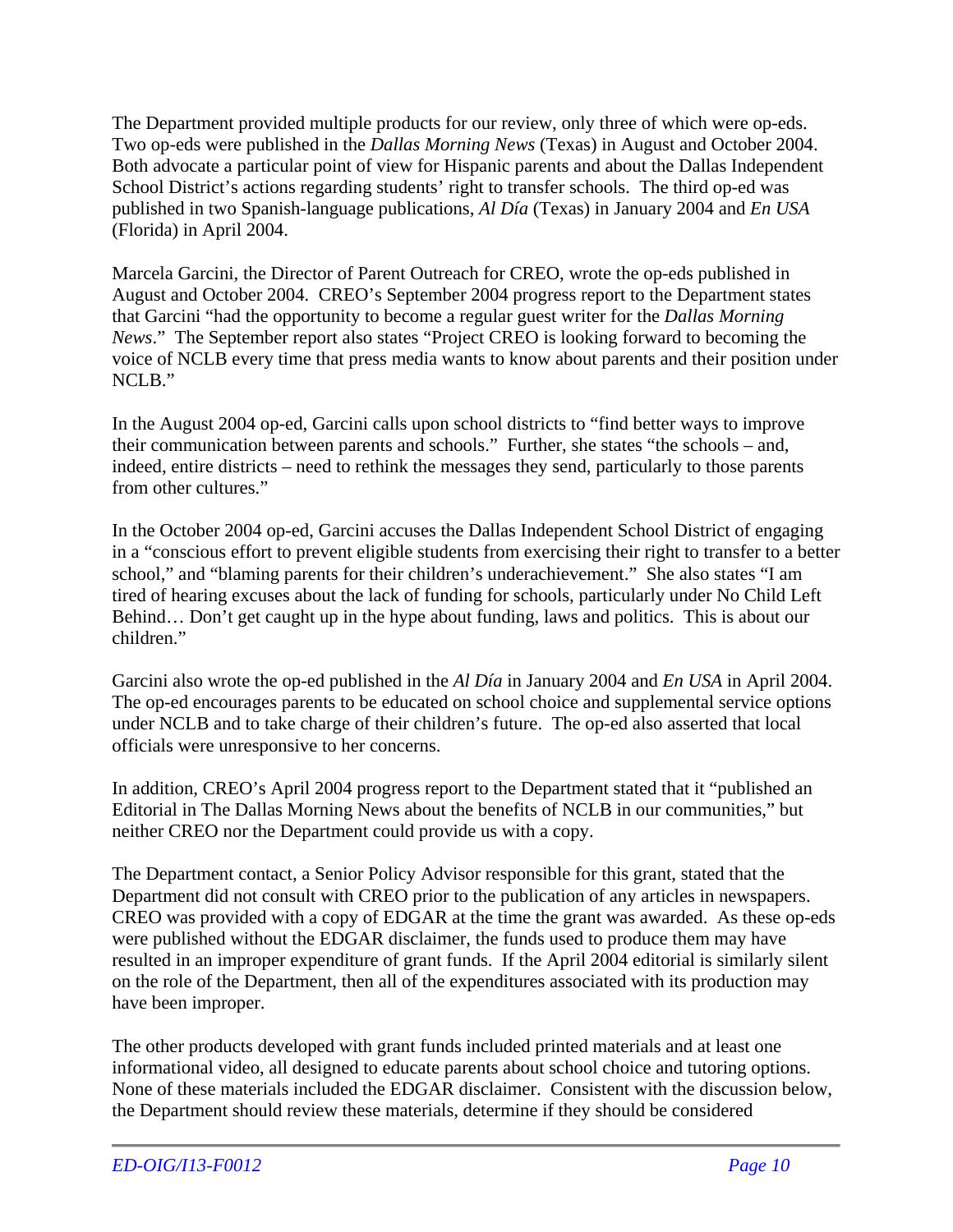publications for purposes of EDGAR, and, if appropriate, take action to recover the funds used to produce them.

### **2. Grants Resulting in Informational Materials that Did Not Include EDGAR Disclaimer**

Six grants produced informational materials, including brochures, print and radio ads, and billboards, that did not disclose the role of the Department. One other grant produced similar materials that inconsistently included the disclaimer. Although the materials favorably refer to NCLB options, they do not advocate issues under public debate. Under the OLC's March 1, 2005 OLC opinion, the prohibition against covert propaganda does not apply "simply because an agency's role in producing and disseminating information is undisclosed or 'covert,' regardless of whether the content of the message is 'propaganda.'"<sup>10</sup> Production of these materials, however, may have resulted in the improper expenditure of grant funds. To the extent that the Department determines that the materials produced should have included the EDGAR disclaimer, it should, if appropriate, initiate recovery action.

### *Grants R215U020007, U215U30029, and U215U040022, Black Alliance for Educational Options (BAEO) (Appendix A, Items 4-6)*

BAEO received unsolicited grants for three consecutive years (FY 2002-2004). The grant proposals to the Department stated that BAEO's mission was "to actively support parental choice to empower families and increase educational options for black children." To accomplish this mission they proposed a "multi-layered media campaign" that would "utilize direct mail, radio, newspaper, the Internet and direct engagement techniques." Further, they hoped to contact eligible parents and community leaders "a minimum of three times (e.g., direct mailings, followup phone calls, direct engagement)" about the benefits of NCLB. In addition, the initial proposal narrative, on pages three and four, states:

Through this campaign, BAEO also hopes to continue to change the conversation about parental choice by positively influencing individuals who are resisting parental choice options and getting them to reconsider their outlook.

The products the Department provided for our review included print and radio ads, brochures, and postcards. All of the products, which were designed to reach families in Dallas, Detroit, Milwaukee and Philadelphia, provided information to eligible parents regarding their rights to: 1) know if their child's school has been designated "in need of improvement"; 2) transfer their child to another school; and 3) get supplemental education services for their child, such as free tutoring. All of the materials were informational; none of them contained the required disclaimer.

 $\overline{a}$ 

<sup>&</sup>lt;sup>10</sup> Memorandum for the General Counsels of the Executive Branch from Steven G. Bradbury, Principal Deputy Assistant Attorney General, Office of Legal Counsel*, Re: Whether Appropriations May be Used for Informational Video News Releases* (March 1, 2005).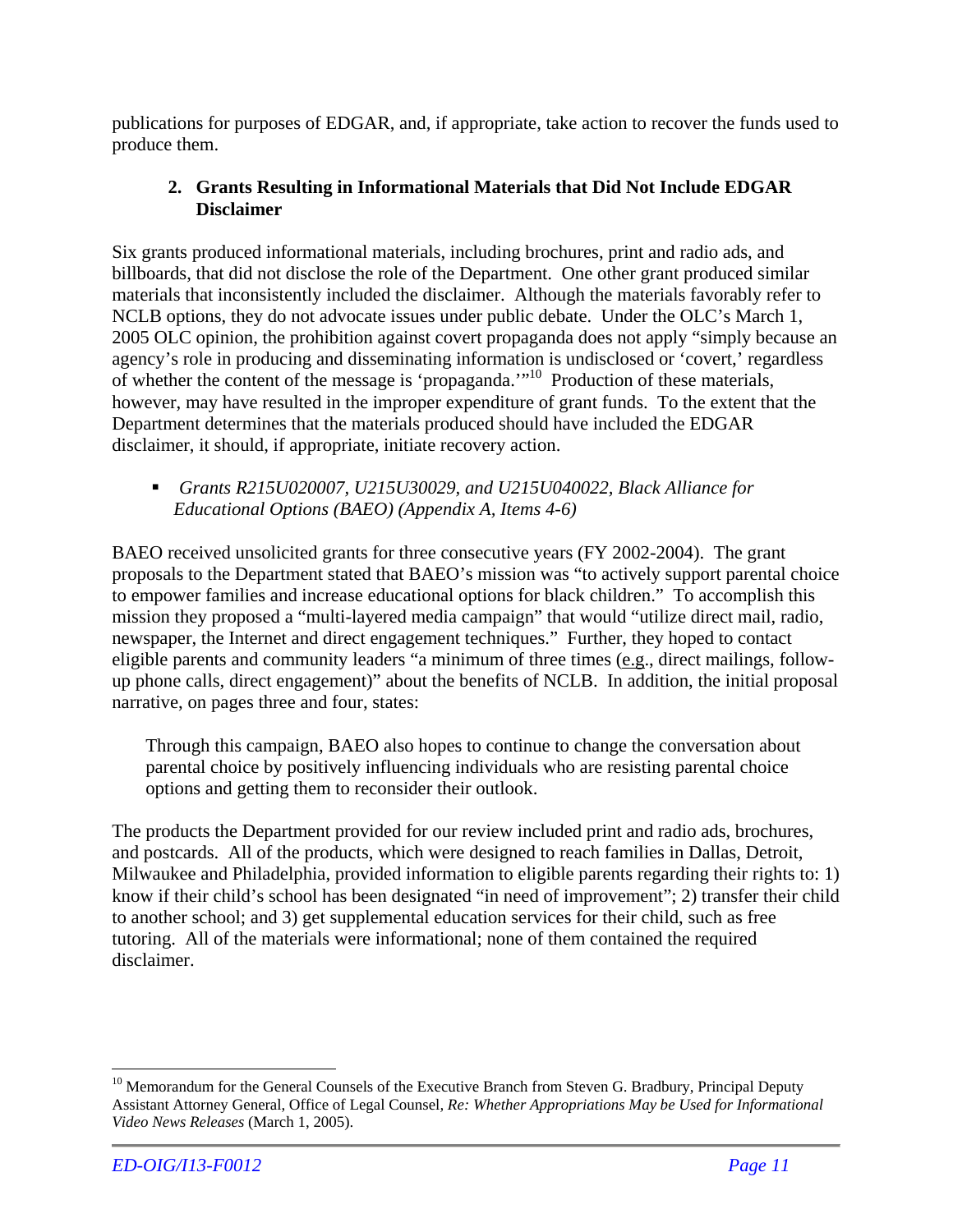*Grants U215U030021/U215U030021A and U215U040009, Greater Educational Opportunities Foundation (GEO) (Appendix A, Items 7 & 8)* 

GEO received unsolicited grants for two consecutive years (FY 2003 and 2004); the grantee received a two-month no-cost extension under the FY 2003 grant. GEO sought these grants from the Department to fund parent outreach programs in Colorado and Indiana centered on implementation of NCLB, school choice, and supplemental services. The director of the Colorado program is a former congressman from Colorado. The initial proposal to the Department stated that GEO's goal was "to increase the number of parents knowledgeable of and using their rights and opportunities provided in NCLB, and to increase the number of supplemental service providers." Further, the abstract and the initial proposal narrative (p. 1) state:

We expect this campaign to contribute to the national debate and be used as a national model showing what should be done in communities nationwide to fully implement NCLB at the local level … From our vantage point, state and local authorities are doing everything they can to complicate parental access to NCLB's rights and opportunities. They are doing the minimum, not the maximum, to implement this new policy.

The products the Department provided for our review were radio, print, and TV ads. All of the materials were informational; none of them contained the required disclaimer.

 *Grants R215U020003 and U215U040017, National Council of Negro Women, Inc. (NCNW)(Appendix A, Items 9 & 10)* 

The award period for the first grant (R215U020003) was FY 2002-2004 and the period for the second grant (U215U40017) was FY 2004. The initial grant proposal to the Department states that NCNW was seeking to create The Partnership for Academic Achievement to "ignite a movement in communities across the country to close the achievement gap by utilizing a tremendous outreach network and leveraging new provisions in the No Child Left Behind Act" (p. 2). The proposal states that the partnership would seek to close the gap through a series of activities, including "launching an integrated national media campaign to create persuasive messaging for both electronic and print media" (p. 2). Further, the proposal states that "print, radio and television public service announcements (PSAs) along with syndicated articles, op-eds and press events will be used to encourage the community to take specific action to close the achievement gap for African American children" (p. 5).

The Department's grant specialist initially stated that no public service announcements, radio spots, or other materials of this nature were produced under the first grant due to the grantee's limited budget. The second NCNW grant proposal, however, states that NCNW ran ads on the radio, on buses, and on billboards in February 2004 under the first grant. After the completion of the fieldwork, the grant specialist produced the radio and bus ads. The ads encouraged parents to read to their children, provided statistics on African American reading achievement and contained the 1-800-USA-LEARN phone number. All of the materials were informational; none of them contained the required disclaimer.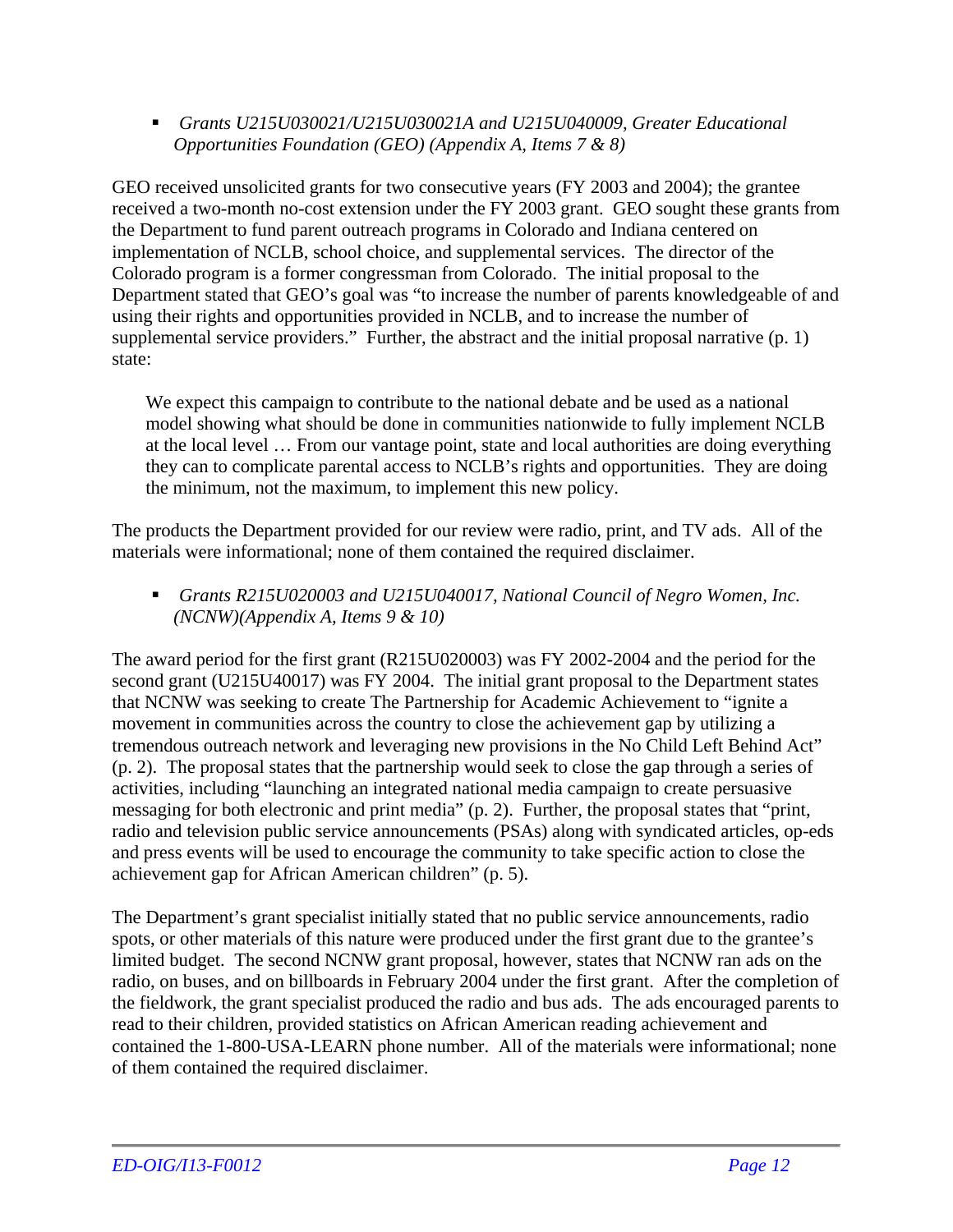The second NCNW grant resulted in materials that included brochures and educational guides to encourage reading. The guides and brochures contained the NCLB logo. All of the materials were informational; some included the required disclaimer.

EDGAR does not specifically define "publication"; however, many, if not all of these materials could be construed as publications. The Department should review these materials, determine if the disclosure should have been included, and, if appropriate, initiate recovery action.

### **3. Grant Resulting in Materials that Included EDGAR Disclaimer**

We determined that all products of one grant were informational and included the appropriate disclaimer.

 *Grant U215U040016, Corporation for Educational Radio and Television (Appendix A, Item 11)*

This grant was awarded to create "tune-in" public announcements referring the audience to a national Public Broadcasting Service documentary titled "Closing the Achievement Gap." The Department was able to provide us with the advertisements from this grant. The material was informational and every advertisement contained the required disclaimer.

### **4. Grant Materials Not Yet Created**

For one of the grants reviewed, no materials have yet been produced. The grant was:

*Grant U215U040014, Cuban American National Council (Appendix A, Item 12)*

The purpose of this grant was to establish a resource center to provide public information, training and technical assistance to the Hispanic Community in Florida, New Jersey and Georgia. The grant began in October 2004 and the grant specialist indicated that the grantee has not yet produced any products.

### **5. Grant Materials Not Disseminated to the Public**

The purpose of one grant did not include production of materials for dissemination to the public and therefore, could not result in covert propaganda. This grant was:

 *Grant R902F980001, Education Testing Service, Ogilvy Public Relations (Sub) (Appendix A, Item 13)* 

### **B. Review of Contracts**

We reviewed a total of 20 contracts identified by the Department. All of the contracts reviewed can be classified in the following categories: no covert propaganda; materials not fully available for review; and materials not disseminated to the public. Appendix B to this report summarizes the results of our contract review.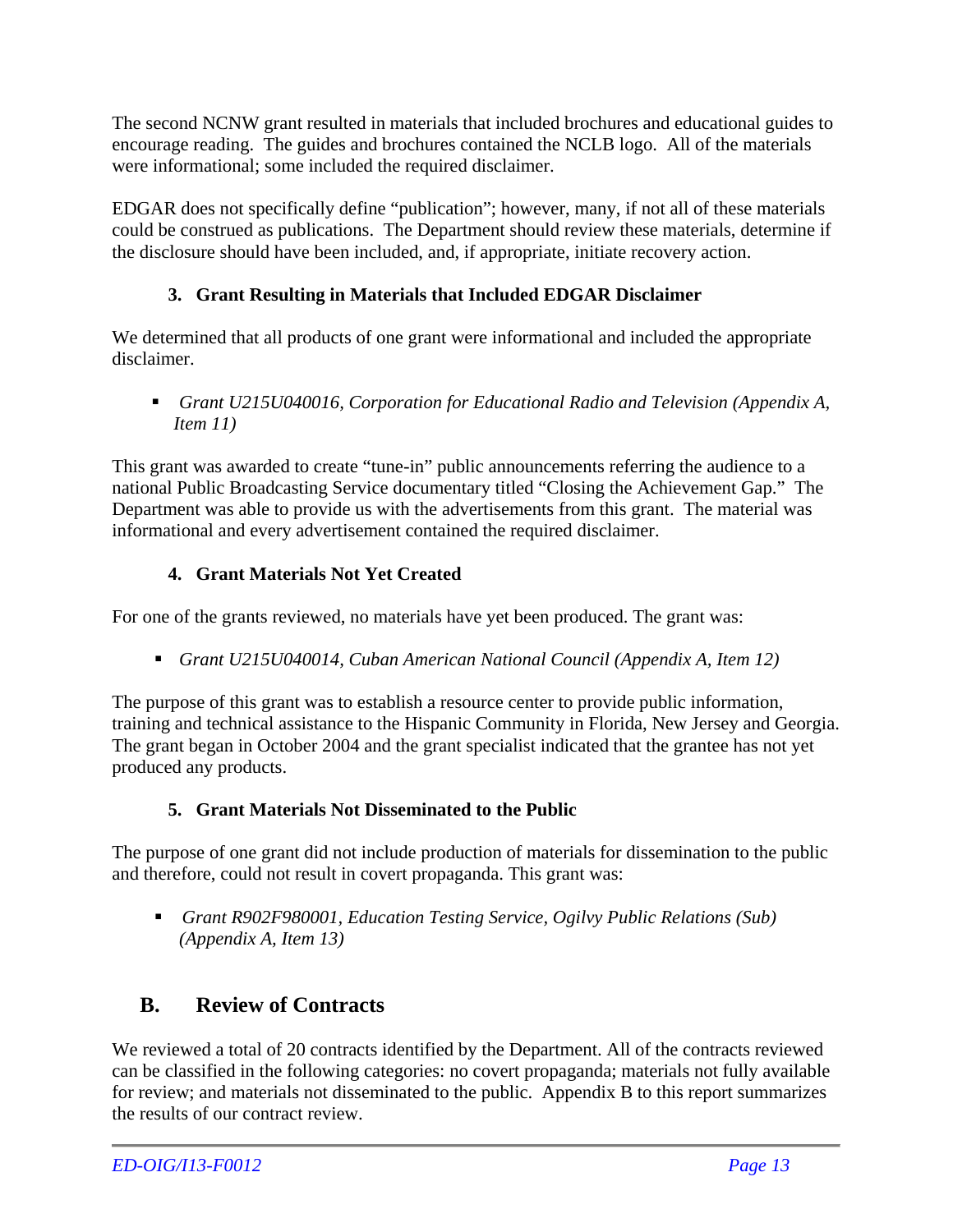### **1. No Covert Propaganda**

For eleven contracts, we were able to conclude that the materials produced did not result in a violation of the covert propaganda prohibition. The contracts reviewed are identified as items 1- 11 in Appendix B.

■ *Contract ED-99-CO-0089, Westat, Inc. (Ogilvy Public Relations (Sub)), (Appendix B, Item 1)* 

This contract was awarded to Westat, Inc. using funds from FY 1999-2004. A modification of this contract, which was approved by a Department contracting officer, outlined a sub-contract with Ogilvy Public Relations to assist and perform multiple tasks associated with the dissemination of the NCES release of the Program for International Student Assessment (PISA) results. One of the task orders of this sub-contract was to assemble B-roll footage including students in educational settings and video clips from a PISA press conference. Task order 1.5 of this sub-contract was to "write two different versions of an op-ed and identify two credible, respected authors and work with NCES/Westat to place the item in an appropriate time adjacent to the PISA release." The task order does not specifically address the need to disclose the role of the Department.

Under the OLC and GAO Contra Aid Opinions, obligation or expenditure of appropriated funds to produce op-eds that do not disclose the role of the Department would violate the prohibition against covert propaganda.

We were able to review the B-roll footage and found that it was not covert propaganda. See GAO VNR Opinion. We were unable to review the op-eds. The Contracting Officer's Representative (COR) stated that during the course of contract performance the op-ed task was abandoned. While the task order was silent on whether the role of the Department would be disclosed, the contract incorporated by reference the language contained in 48 C.F.R. § 3452.227-70. This language provides that for any publication the contractor must acknowledge the support of the Department and indicate that the content of the publication "does not necessarily reflect the views or policies of the U.S. Department of Education." Based upon the inclusion of this language in the contract and the absence of evidence that the Department took action or intended to allow Westat to violate this requirement, we have determined that there was no violation of the prohibition against covert propaganda.

### *Purchase Order ED02PO0900, North American Precis (Appendix B, Item 2)*

North American Precis received a \$2,650 purchase order from the Department in FY 2002 "To develop [a] 2-column syndicated newspaper article for national distribution. Services include[d]: article development, production, distribution, clippings & placement tracking." According to the contractor, the article appeared 500 times in various newspapers. The contractor provided us a copy of the article as it was distributed. We reviewed a copy of the article, whose content was identical, as it appeared in one newspaper. The article consisted of information on statistics available on the NCES website.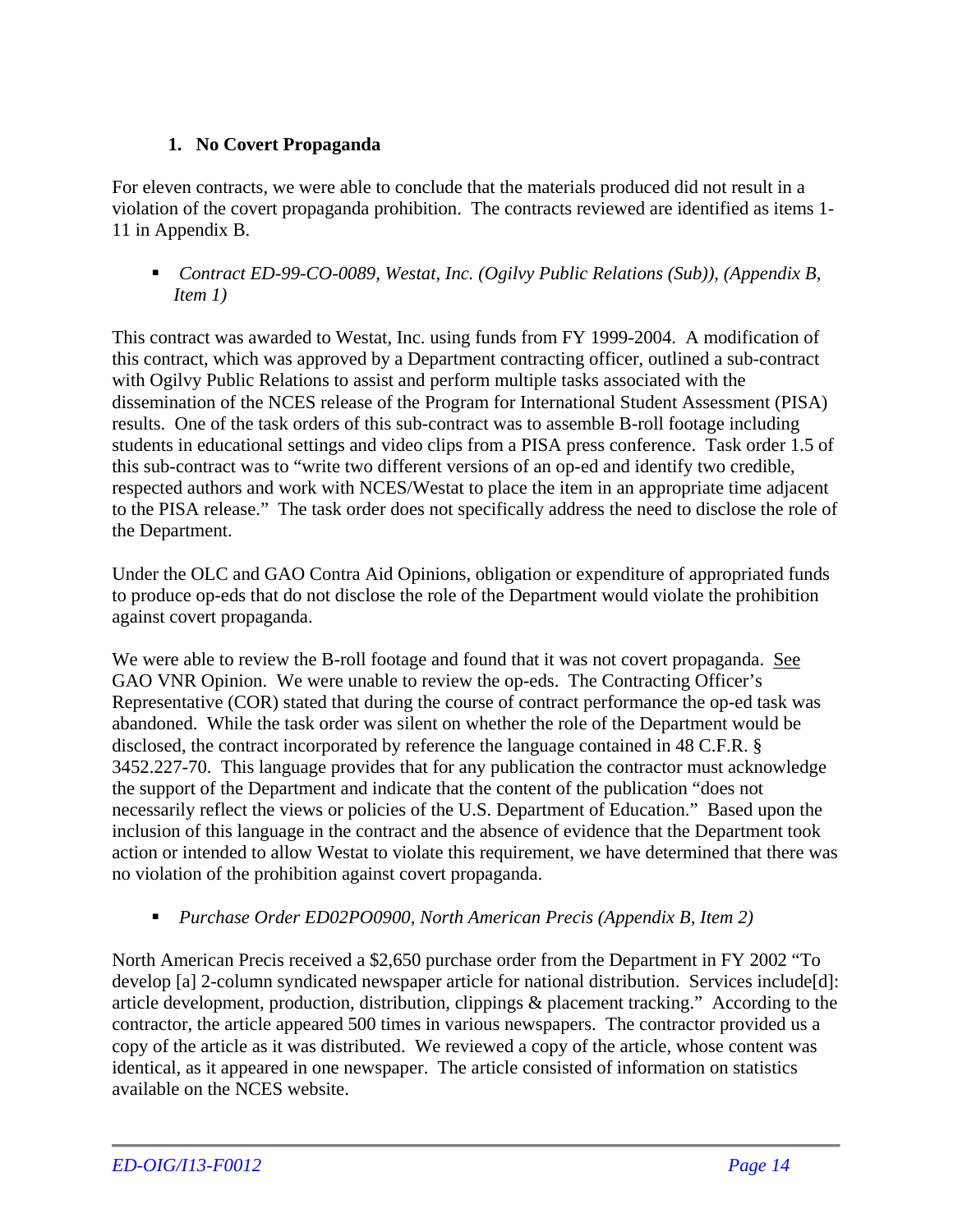The article opened: "Press a few keys on your computer, www.nces.ed.gov, and you can open a treasure chest of education statistics." The article explained that the website provided statistics on crimes in schools, number of students in college, international reading scores, and ways to learn about local schools, colleges, and universities. The article closed with the statement that "Reliable education statistics can help you make good decisions about education." The article had no by-line indicating authorship, and did not reveal the role of the Department. The purchase order, however, did not specify if the role of Department was to be disclosed. Since the article did not advocate a particular policy position of the Department, but provides information about resources available on a Department website, we conclude that the article was not covert propaganda. OLC VNR Opinion, at 13. We saw no indication that the publication of the article was intended to influence an issue under public debate. See OLC and GAO Contra Aid Opinions (newspaper articles intended to influence issues under public debate qualify as covert propaganda).

For the remaining nine contracts, we concluded that they did not result in covert propaganda because the deliverables adequately disclosed the Department's role in their production. Eight of these were purchase orders, which are excluded from the disclaimer requirement of 48 C.F.R. § 3452.227-70, but all contained other indications of the Department's role. The one remaining contract was with George Washington University (ED-03-CO-0036) for the creation of products that would present the "Parents Declaration of Rights," which was developed by the Department's Office of English Language Acquisition. We believe that the inclusion of the disclaimer required by 48 CFR § 3452.227-70 would not be appropriate in these circumstances.

### **2. Materials Not Fully Available for Review**

The Department was unable to produce the complete set of deliverables for four contracts, identified as items 12-15 in Appendix B. For three of these contracts, neither the Department nor the contractor could provide any deliverables. We were unable to conclude that these contracts did not result in covert propaganda because no deliverables were available for our review.

The Department could provide only some of the deliverables for contract ED-98-CO-0012 with ZGS Communications (ZGS). The contracting officer was unable to locate the complete contract file, but was able to provide us with 45 contract modifications. Of these modifications, 24 contained adequate descriptions to conclude that they did not result in covert propaganda. The COR could only provide copies of deliverables under four modifications and was unable to tell us how many other deliverables were associated specifically with this contract. At the suggestion of the Department, we also contacted the program director for this contract in the Office of Intergovernmental and Interagency Affairs (OIIA). This individual was able to provide us with deliverables from six additional modifications, but could not provide information on the remaining modifications. At this time, there is insufficient information to reach a conclusion on the deliverables for 11 modifications.

The available deliverables we reviewed from the contract with ZGS adequately disclosed the Department's role in their production. However, we are unable to conclude that the ZGS contract did not result in any covert propaganda since not all deliverables were available for our review.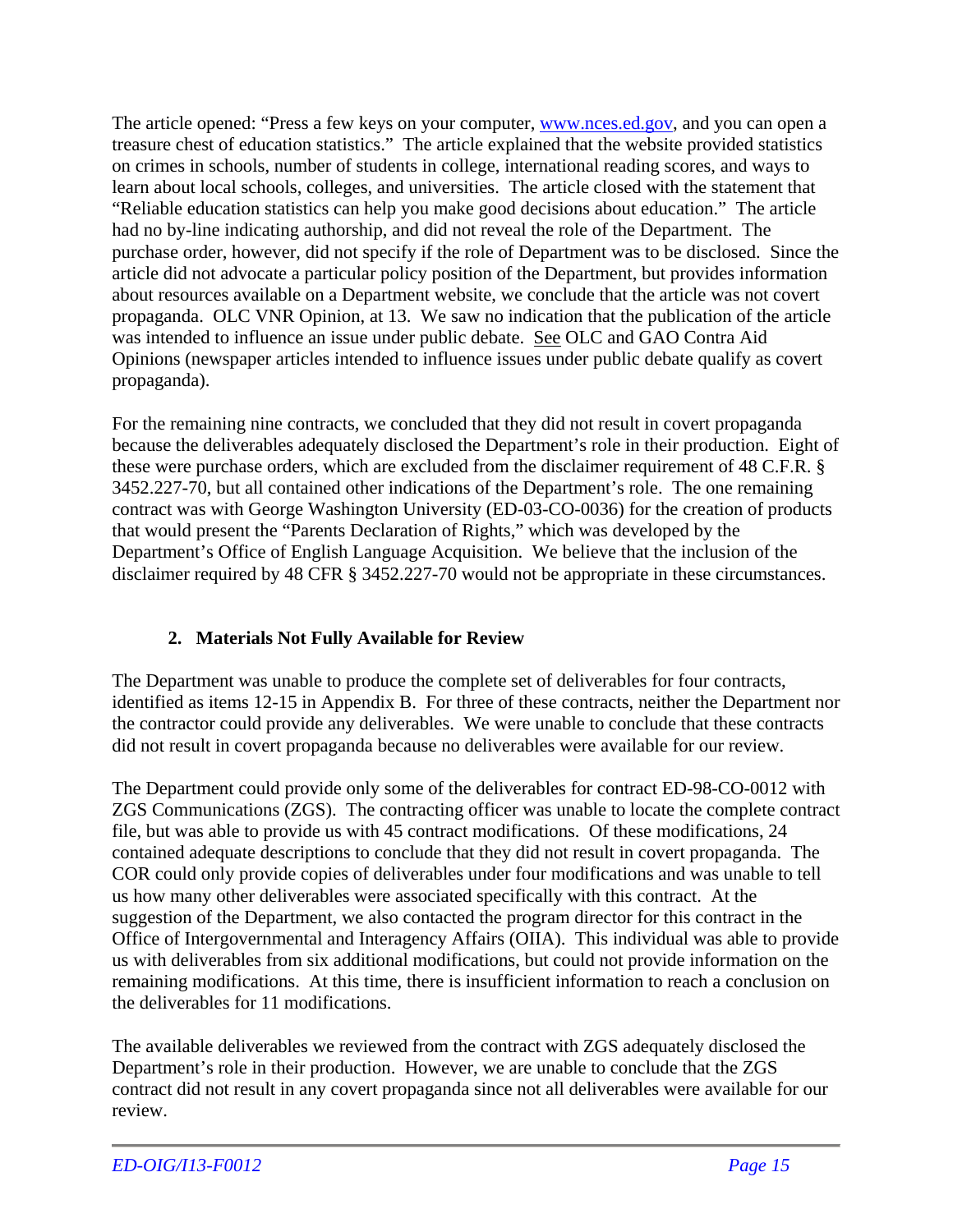### **3. Materials Not Disseminated to the Public**

The deliverables for five of the identified contracts were not intended for nor did they result in materials disseminated to the public. Therefore, these contracts could not result in covert propaganda. These contracts are identified as items 16-20 in Appendix B.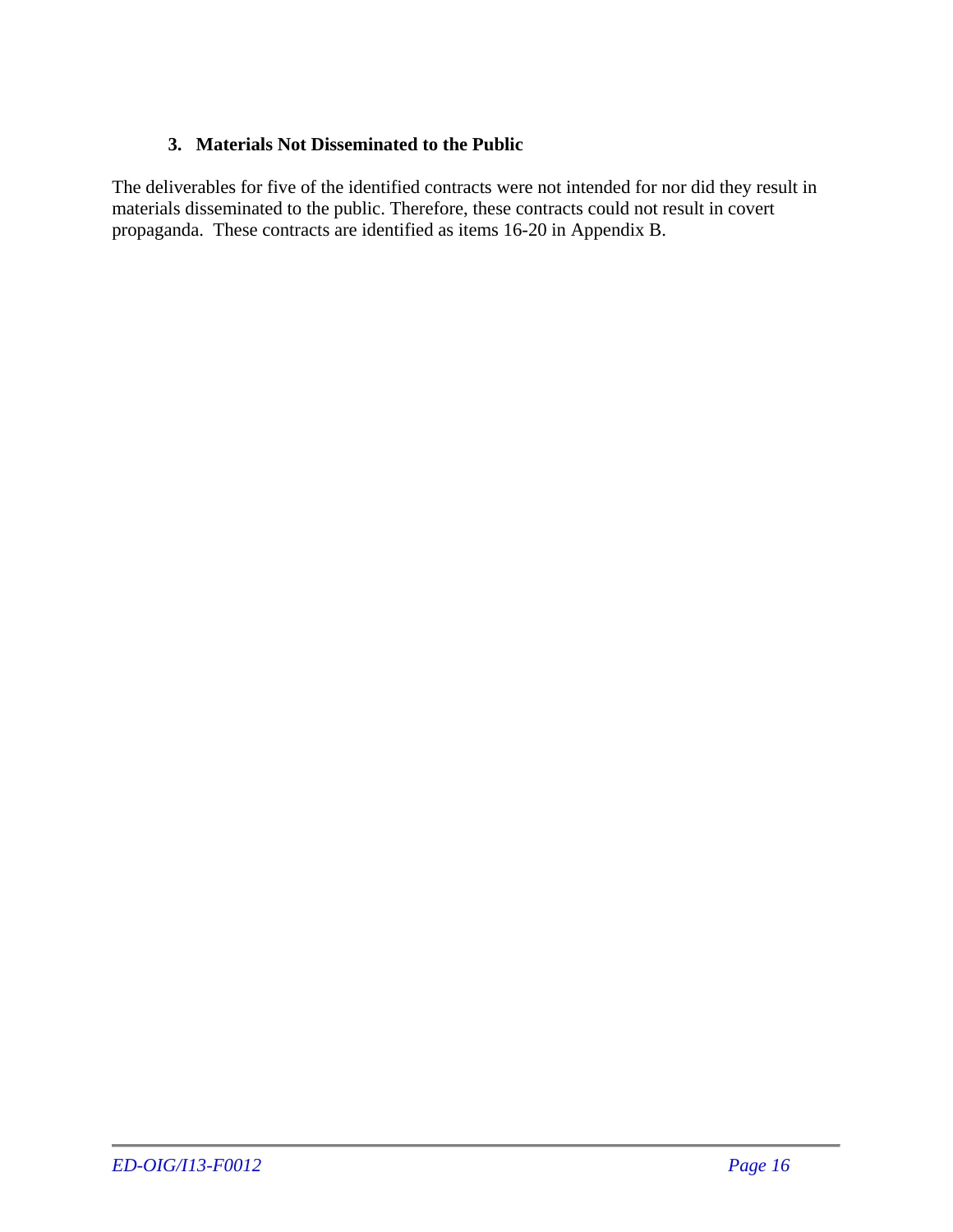## **OTHER MATTERS**

In conducting this inspection, the deliverables and products required under the contracts and grants were not always readily available. In one instance, the deliverable under a contract may have been removed by a former employee (Appendix B, Item 15); in another instance, the Department did not have audio copies or written scripts for PSA deliverables (Appendix B, Item 12). For one contract (Appendix B, Item 14), OIG obtained a copy of a deliverable directly from the contractor since the Department did not maintain a copy. No materials were initially available from three grantees (Appendix A, Items 4-10), but the Department was able to obtain them after contacting the grantee.<sup>11</sup> As discussed previously, there were four contracts (Appendix B, Items 12-15) for which the Department was unable to provide copies of all deliverables and two grant programs (Appendix A, Items 14 & 15) for which we were unable to review any files because the Department only recently identified any materials produced.

Without receiving copies of the deliverables or products required and proposed under a contract or grant (or having some other procedure in place), the Department cannot determine whether it has received the goods or services for which it has paid. If materials are not produced, the Department may not have sufficient cost data available to make appropriate adjustments. The Department should review its current policies and procedures for accounting for contract deliverables and grant products to ensure that appropriate controls are in place.

Several deliverables and products contained the NCLB logo or Department seal. The "Guide to Publishing at the U.S. Department of Education" requires that the principal offices or contractor receive permission from the Office of Public Affairs or the Office of the General Counsel (OGC) prior to the use of any Department logo or seal. We found no evidence that any of the grantees sought such approval. We suggest that the Department ensure the NCLB logo and Department seal are used appropriately and with authorization.

Although we did not find evidence to conclude that Department officials awarded grants with the intent of influencing public opinion through the undisclosed use of third party grantees, or directly approved or encouraged the specific activities that resulted in improper expenditures, the level of involvement from the Secretary's office in the approval of unsolicited proposals and the oversight of unsolicited grants in the FIE program raised some concerns. The Department procedures in place at the time<sup>12</sup> stated:

If the unsolicited application proposes activities that can be funded by the Fund for the Improvement of Education (FIE), the Senior Officer should immediately forward the application to [the] Deputy Under Secretary in the soon-to-be-created Office of Innovation and Improvement (OII). OII will then notify the applicant and process the

 $\overline{a}$ 

<sup>&</sup>lt;sup>11</sup> Section 6.4.2 of the Department's "Handbook for the Discretionary Grant Process" establishes policy for monitoring grants. The policy does not discuss the submission of products for review by the Department, or obtaining all products produced under a grant.

<sup>&</sup>lt;sup>12</sup> "Memorandum to Senior Officers" from former Secretary Rod Paige on December 5, 2002.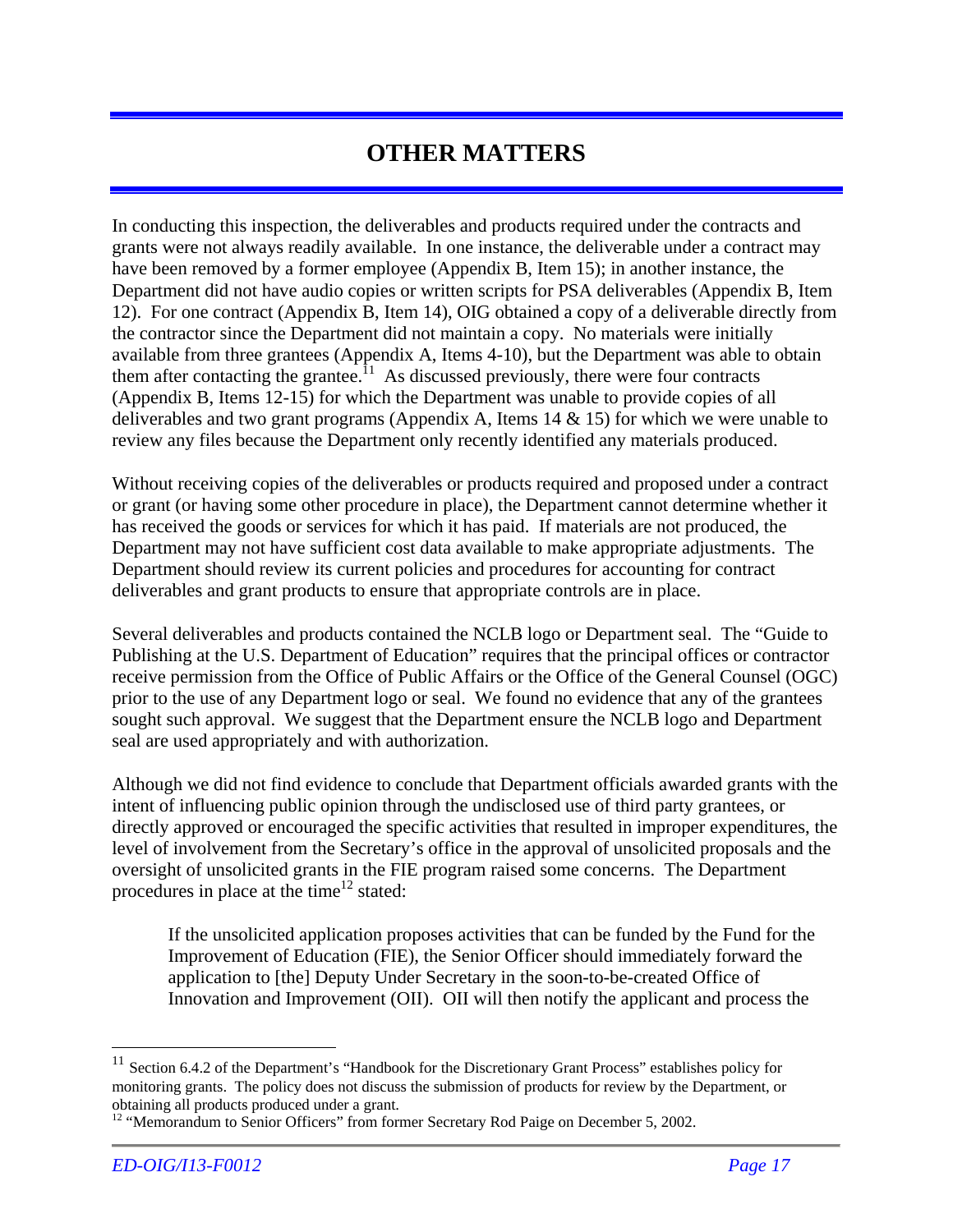application under the above procedures. FIE supports nationally significant programs to improve the quality of elementary and secondary education.

The "above procedures" referenced in the preceding quote did not indicate that the Office of the Secretary was to be directly involved in the process of screening unsolicited proposals. However, the Secretary and his senior staff appear to have made the significant pre-award decisions on many unsolicited applications received by the FIE program, including determining which initial proposals deserved further consideration. The Secretary, or staff in his office, also determined which unsolicited proposals were to receive funding. Once the grants were awarded, FIE program staff provided the Secretary's office with monthly progress reports from grantees.

An OIG alert memorandum titled "Improvements to Department Policy on Unsolicited Applications" (ED-OIG/L03-E0026) that was issued on March 8, 2005 suggested that the Department provide additional guidance for the proper handling of unsolicited proposals or applications. Subsequently, Under Secretary Edward R. McPherson issued a memorandum to Principal Officers and Senior Staff on April 12, 2005, titled "Department Policy on Unsolicited Applications for Grants,"<sup>13</sup> which provides additional guidance. The Department should ensure that it is following this policy.

We were also concerned about a lack of guidance within OII for the proper handling of unsolicited applications and a lack of process for working with grantees once a grant is awarded. For example, one senior official in OII stated that he provided technical assistance to an applicant during the pre-award process.<sup>14</sup> However, another senior official in OII stated that providing technical assistance would be inappropriate for unsolicited grant proposals. Also, during the pre-award process for one grant, a trained program officer raised concerns about the appropriateness of proposed op-ed activities. These concerns were never formally resolved before the grant was awarded. While the program officer met with the grantee to convey OGC's advice concerning the proposed op-ed activities after the grant was awarded, the grantee was still unclear about the requirement to include a disclaimer on the published op-eds.

We suggest that OII seek out best practices for processing grant applications from both other offices within the Department and other Federal agencies. We also suggest that OII work with OGC to create specific internal processing guidelines to be followed by all OII staff in order to clarify the proper handling of unsolicited grant applications and the appropriate process for working with grantees once the grant is awarded. Additional training for grant personnel regarding the complete grant administration process, from application to award, is essential. We also suggest the Department consider revising the "Handbook for the Discretionary Grant Process" and EDGAR to clarify the requirement for disclaimers on op-ed pieces.

1

<sup>&</sup>lt;sup>13</sup> Similar to the 2002 memorandum, this memorandum also does not provide for any direct involvement from the Office of the Secretary in the unsolicited grant application process.<br><sup>14</sup> In our interview with this official, he stated the assistance was mainly on the format of the proposal, not the

content. The grantee confirmed that this was the scope of the official's assistance. We did not find any evidence to the contrary.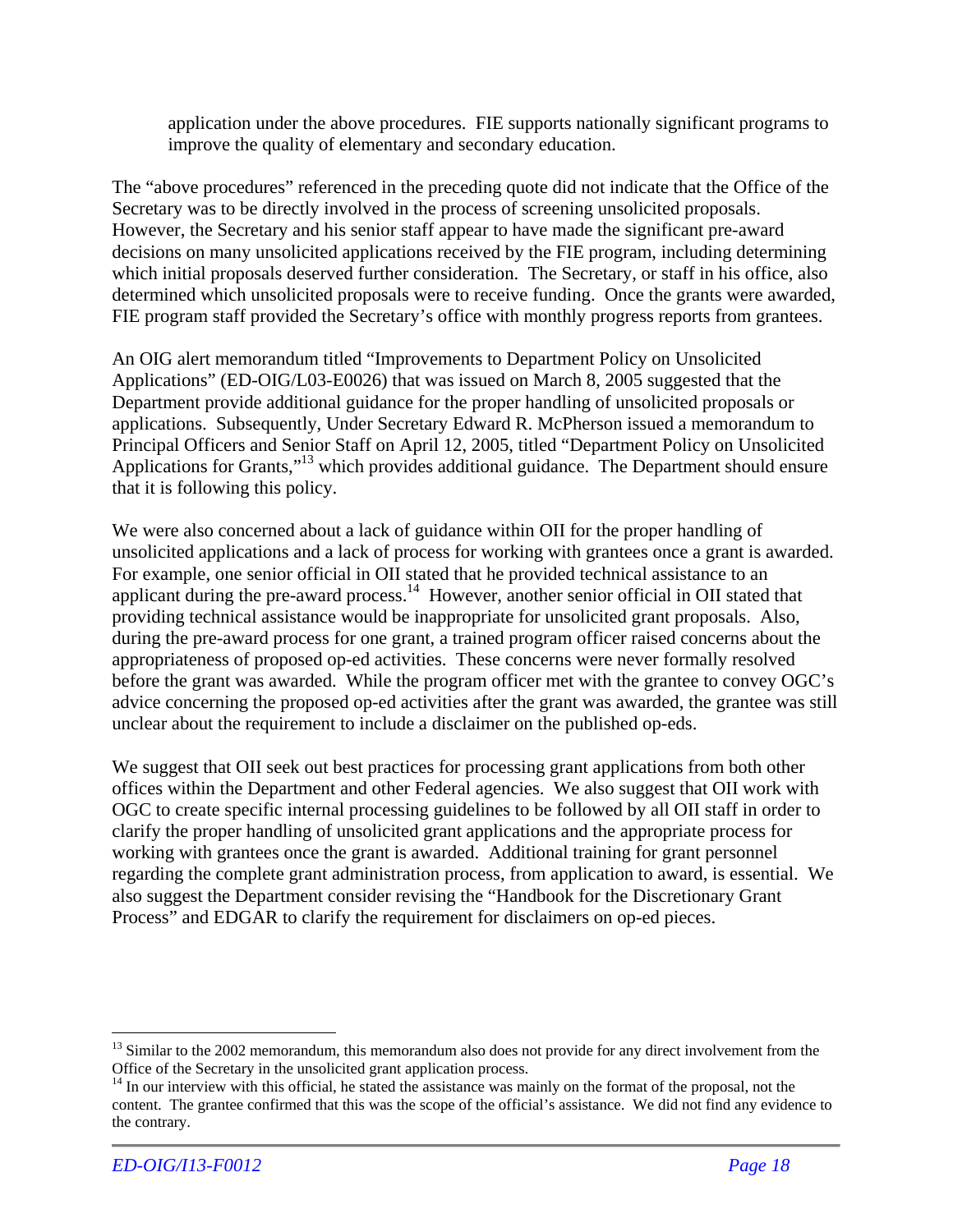## **RECOMMENDATIONS**

We recommend that the Department:

- 1. Ensure that contract and grant personnel understand the prohibition on the use of appropriated funds for publicity or propaganda and ensure that this information is communicated to grantees.
- 2. Ensure that contract and grant personnel understand when disclosure of the Department's role is required and ensure that the language is included in contracts as appropriate, and that the EDGAR requirements are clearly communicated to grantees.
- 3. Monitor contracts and grants and ensure that files are complete and appropriately documented. For contracts, files should also include proof of production of the deliverables.
- 4. Obtain copies of the ZGS contract deliverables unavailable for our review, determine if there were any violations of the covert propaganda prohibition, and report any resulting violations of the Antideficiency Act to the President, Congress, and the Comptroller General in accordance with the instructions of OMB Circular A-11. In the review of these deliverables the Department should also assess compliance with 48 C.F.R. § 3452.227-70, as appropriate.
- 5. Determine the amount of improper expenditures associated with the publication of op-eds under grants U215U030007-04, U215U030031, and U215U040023 and initiate a recovery action for the unallowable use of funds.
- 6. Review the materials produced under grants U215U030031, U215U040023*,*  R215U020007, U215U30029, U215U040022, U215U030021/U215U030021A, U215U040009, R215U020003, and U215U040017 to determine if the items without EDGAR disclaimers were publications. If so, determine the amount of improper expenditures and, if appropriate, initiate a recovery action for the unallowable use of funds.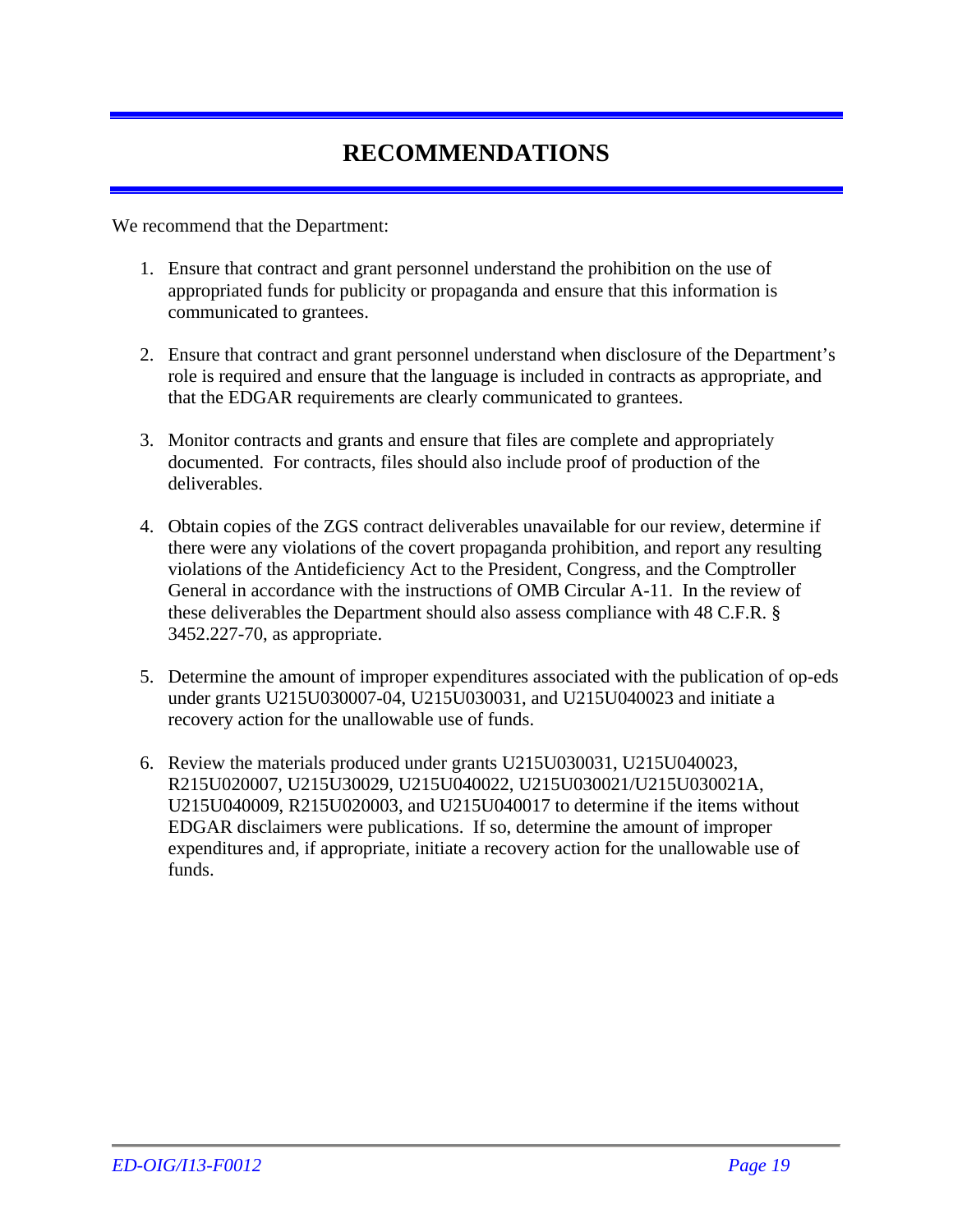## **DEPARTMENT COMMENTS**

On July 29, 2005, we provided the Department with a copy of our draft report for comment. The Department provided its comments to the report on August 19, 2005. We have summarized the Department's comments and provided our responses below. The Department's response, in its entirety, is attached. Based upon the information provided by the Department we have modified Recommendation 4 and removed Recommendation 5, which was included in the draft report.

**Recommendation 1: Ensure that contract and grant personnel understand the prohibition on the use of appropriated funds for publicity or propaganda and ensure that this information is communicated to grantees.** 

**Recommendation 2: Ensure that contract and grant personnel understand when disclosure of the Department's role is required and ensure that the language is included in contracts as appropriate, and that the EDGAR requirements are clearly communicated to grantees.** 

**Department Comments:** The Department concurs with these recommendations. The Department is in the process of purchasing additional training for contract monitoring personnel and examining whether to add more specific and clarifying language to the Grant Award Notice (GAN) with regard to the disclaimer language and applicability of specific EDGAR provisions. The Department is also in the process of revising the Discretionary Grants Handbook and plans to include more specific information on this requirement to emphasize its importance.

**OIG Response:** No changes have been made to these recommendations.

### **Recommendation 3: Monitor contracts and grants and ensure that files are complete and appropriately documented. For contracts, files should also include proof of production of the deliverables.**

**Department Comments:** The Department concurs with this recommendation and will review the current Department internal guidance to personnel (including directives) on grants and contracts to ensure that the guidance includes appropriate information on the need to maintain complete and appropriately documented files. The Department will also make sure that its employees exercise due diligence in keeping appropriate files, and that the maintenance of these files is properly monitored.

**OIG Response:** No change has been made to this recommendation.

**Recommendation 4: Obtain copies of the ZGS contract deliverables unavailable for our review, determine if there were any violations of the covert propaganda prohibition, and report any resulting violations of the Antideficiency Act to the President, Congress,**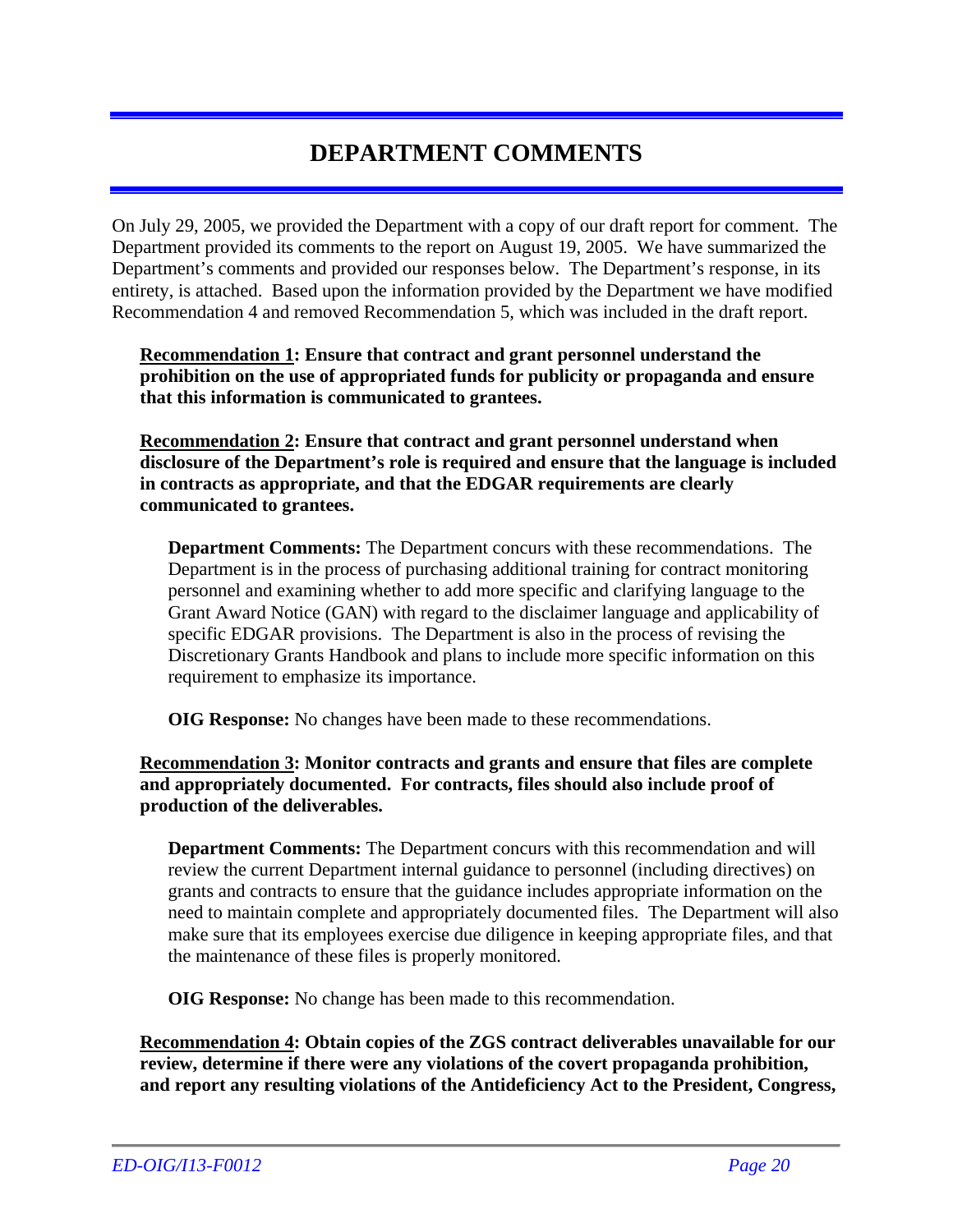**and the Comptroller General in accordance with the instructions of OMB Circular A-11.** 

**Department Comments:** The Department agrees to thoroughly search both its records and the contractor's records to locate the deliverables to the extent feasible and review them to determine if they contain any covert propaganda or do not have appropriate attribution and disclaimers.

**OIG Response:** The Department's comments on Recommendation 5 state that the 48 CFR § 3452.227-70 disclaimer clause set forth in the regulation is required to be in all Department contracts. This language provides that for any publication the contractor must acknowledge the support of the Department and indicate that the content of the publication "does not necessarily reflect the views or policies of the U.S. Department of Education." We have added language to Recommendation 4 that in its review of the missing ZGS deliverables, the Department should also assess compliance with 48 CFR § 3452.227-70, as appropriate.

**Recommendation 5: Determine if the op-eds planned under the Westat, Inc. contract were to be attributed to the Department. If not, determine the amount of the resulting improper obligation for the op-ed task order, and the amount of any expenditure that occurred before the task was abandoned. Any resulting violations of the Antideficiency Act should be reported to the President, Congress, and the Comptroller General in accordance with the instructions of OMB Circular A-11.** 

**Department Comments:** The Department does not concur with this recommendation. The Department's comments state that under the terms of the contract, Westat was required to comply with the clause contained in 48 C.F.R. § 3452.227-70 which requires that the contractor acknowledge the support of the Department in the project and further indicate that the content of the publication does not necessarily reflect the views of the Department. The clause is required to be in all Department contracts except purchase orders. The Department also states that there is no evidence that Department officials took action or had intent to allow Westat to violate this clause.

**OIG Response:** Given this additional information we have determined that the Department has adequately addressed our recommendation. This recommendation has been removed from the report.

### **Recommendation 6: Determine the amount of improper expenditures associated with the publication of op-eds under grants U215U030007-04, U215U030031, and U215U040023 and initiate a recovery action for the unallowable use of funds.**

**Department Comments:** The Department concurs in general with this recommendation and will, after ascertaining the amount of improper expenditures, if any, associated with the publication of op-eds for the grants referenced above, seek to disallow and recover costs in those instances where grant funds were used on improper expenditures. The Department will also initiate recovery action dependent on the amount of Federal grant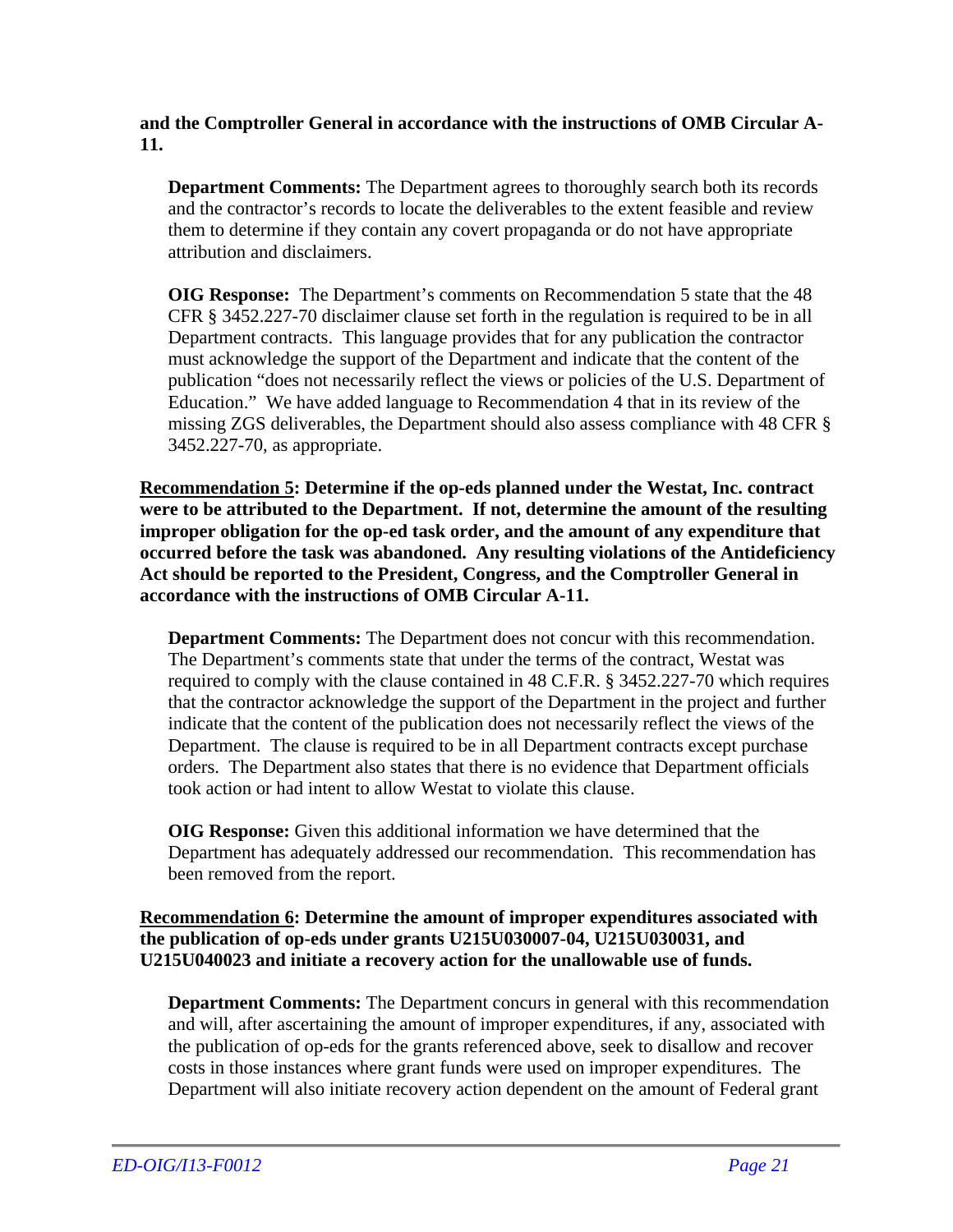funds expended on the preparation and publication of those items and a determination of whether any Federal interest was harmed.

**OIG Response:** No change has been made to this recommendation.

**Recommendation 7: Review the materials produced under grants U215U030031, U215U040023***,* **R215U020007, U215U30029, U215U040022, U215U030021/U215U030021A, U215U040009, R215U020003, and U215U040017 to determine if the items without EDGAR disclaimers were publications. If so, determine the amount of improper expenditures and, if appropriate, initiate a recovery action for the unallowable use of funds.** 

**Department Comments:** The Department concurs with this recommendation and will initiate recovery action dependent on ascertaining whether items were published without the required EDGAR disclaimer, on the amount of Federal grant funds expended on the preparation and publication of those items, and on a determination of whether any Federal interest was harmed.

**OIG Response:** No change has been made to this recommendation.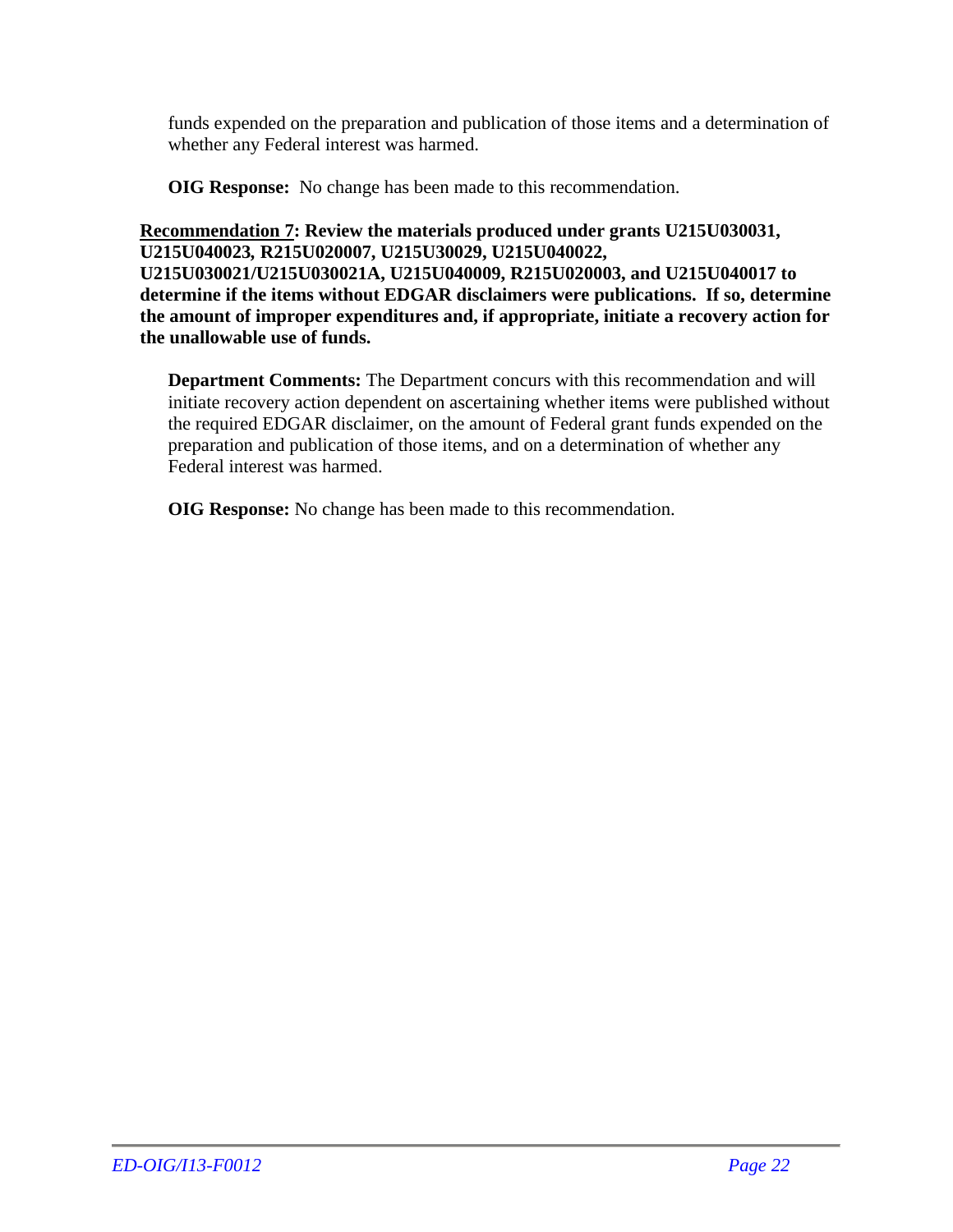## **SCOPE & METHODOLOGY**

The inspection was conducted between February and March 2005, with additional fieldwork conducted in May and June 2005. To complete our work we attempted to review files, deliverables, and products from 20 contracts and 15 grants dating generally from FY 2002-FY 2004 that had been identified by the Department's Office of General Counsel on January 28, 2005. For two identified grant programs (Appendix A, Items 14 & 15) the Department did not provide any specific information until after the completion of our fieldwork. Those grant programs were not included in our review and will be the subject of another report.

In general, we relied upon the Department to provide us with deliverables and products. However, we did contact the contractor for two contracts directly to obtain copies of deliverables. We were able to obtain two out of three deliverables from these contracts. For certain contracts as specified in our report, the Department was unable to provide any deliverables and in one instance, the Department could not identify all deliverables that were to be produced under the contract. As a result we are unable to reach a conclusion with respect to covert propaganda on these specified contracts.

Although we reviewed pre-award documentation and interviewed the Department officials responsible for approving and monitoring unsolicited grants under the FIE program, we did not review the formation of the remaining grants, or obtain all pre- or post-award correspondence and documents exchanged between the Department and awardees. The list of contracts and grants subject to our inspection was prepared by the Department for its January 28, 2005 response to Senators Specter and Harkin.

We reviewed the prohibition on publicity and propaganda contained in the Consolidated Appropriations Act, 2005. We also reviewed the Education Department General Administrative Regulations (EDGAR).

We reviewed the following GAO decisions and memorandums: *B-202975 (November 3, 1981); 66 Comp.Gen. 707* (1987); *B-302992* (Sept. 10, 2004); *B-302504* (Mar. 10, 2004); *B-302710* (May 19, 2004); *B-303495* (Jan. 4, 2005); and *B-304272* (Feb. 17, 2005).

We also reviewed the following OLC memorandums: *Legal Constraints on Lobbying Efforts in Support of Contra Aid and Ratification of the INF Treaty,* (1988); *Memorandum for the General Counsels of the Executive Branch from Steven G. Bradbury, Principal Deputy Assistant Attorney General, Office of Legal Counsel, Re: Whether Appropriations May be Used for Informational Video News Releases,* (March 1, 2005); and *Memorandum for Alex M. Azar II, General Counsel, Department of Health and Human Services from Steven G. Bradbury, Principal Deputy Assistant Attorney General, Office of Legal Counsel, Re: Whether Appropriations May Be Used for Informational Video News Releases,* (July 30, 2004).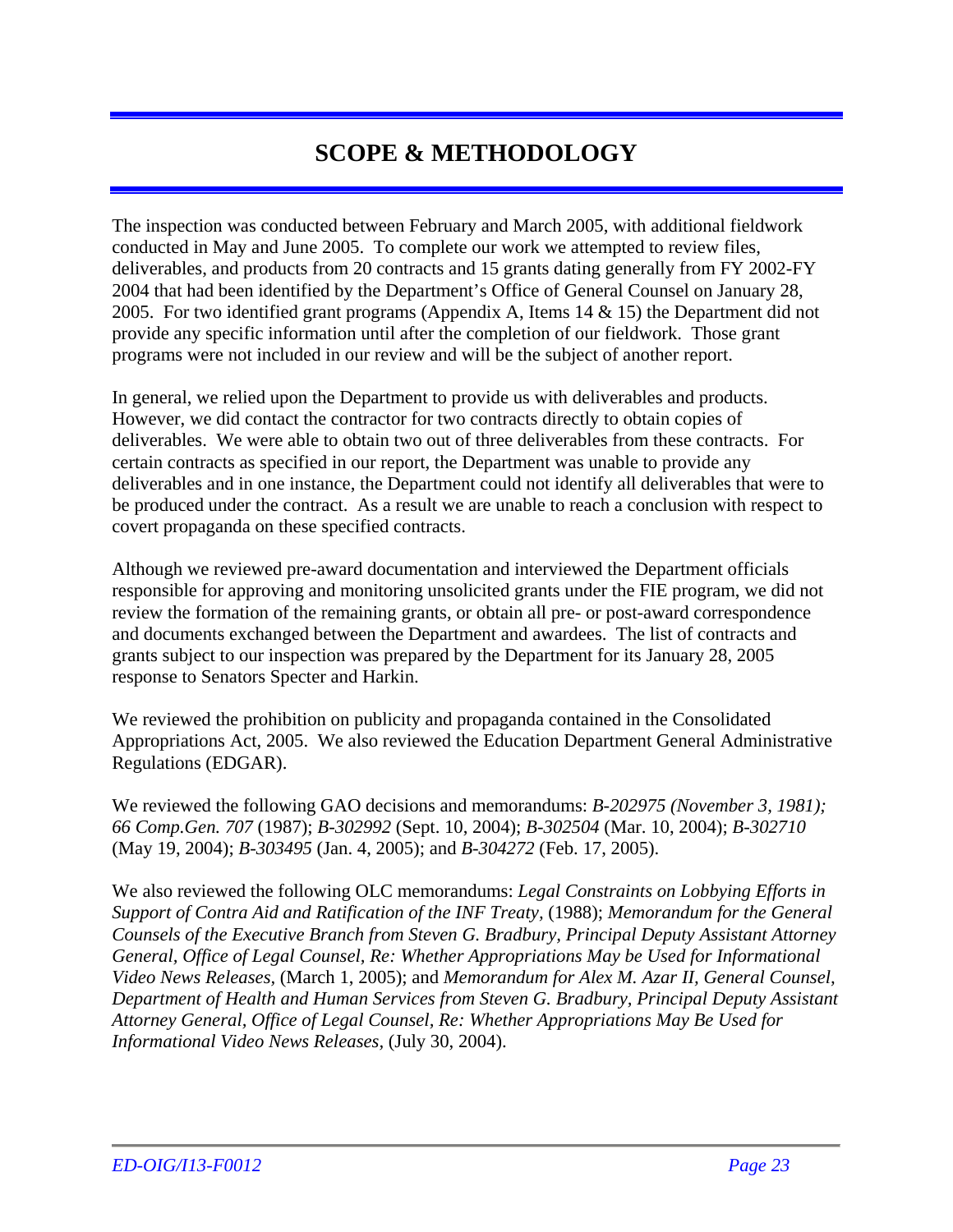This inspection was performed in accordance with the President's Council on Integrity and Efficiency (PCIE) Quality Standards for Inspections (2005) subject to the scope limitations that resulted from the unavailability of materials.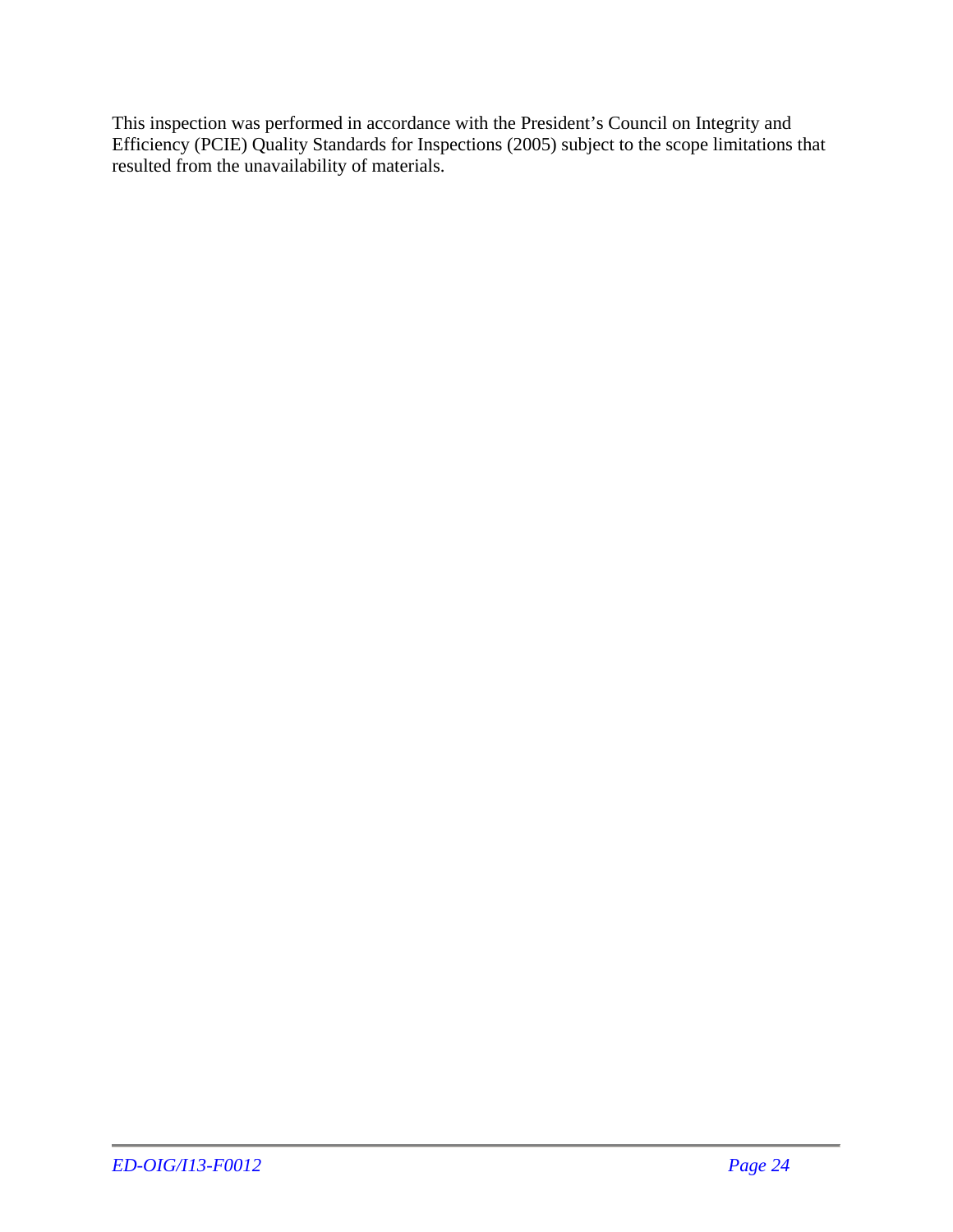#### **Appendix A: Summary of Grants**

| Item<br>No.    | <b>Grantee</b> (Grant<br>Number)<br>$(FY \, Funds, Cost^{15})$                                                              | <b>Description of Products</b>                                                                                                                                                                                                                                                                                                                                                                                                                                                                                                                | <b>Grants Resulting in Op-eds</b><br>that Did Not Include<br><b>EDGAR Disclaimer, but</b><br><b>Did Not Result in Covert</b><br>Propaganda | <b>Grants Resulting</b><br>in Informational<br><b>Materials that</b><br><b>Did Not Include</b><br><b>EDGAR</b><br><b>Disclaimer</b> | Grant<br><b>Resulting in</b><br><b>Materials that</b><br><b>Included</b><br><b>EDGAR</b><br><b>Disclaimer</b> | Grant<br><b>Materials</b><br>Not Yet<br><b>Created</b> | <b>Grant Materials</b><br><b>Not Disseminated</b><br>to the Public |
|----------------|-----------------------------------------------------------------------------------------------------------------------------|-----------------------------------------------------------------------------------------------------------------------------------------------------------------------------------------------------------------------------------------------------------------------------------------------------------------------------------------------------------------------------------------------------------------------------------------------------------------------------------------------------------------------------------------------|--------------------------------------------------------------------------------------------------------------------------------------------|-------------------------------------------------------------------------------------------------------------------------------------|---------------------------------------------------------------------------------------------------------------|--------------------------------------------------------|--------------------------------------------------------------------|
| 1              | Oquirrh Institute and<br>the National Council<br>on Teacher Quality<br>(NCTQ)<br>(U215U030007-04)<br>$(FY 03-04, $677,318)$ | The purpose of this unsolicited grant was to increase the<br>American public's exposure and understanding of the research<br>and full spectrum of ideas on teacher quality. According to the<br>grantees' monthly progress reports, NCTQ was able to publish<br>op-eds in 11 newspapers; however, we have been able to obtain<br>copies of only three. The three op-eds we reviewed focused on<br>proposed changes in teacher reform and NCLB. Each op-ed<br>advocated a particular viewpoint and did not contain the<br>required disclaimer. |                                                                                                                                            |                                                                                                                                     |                                                                                                               |                                                        |                                                                    |
| 2              | Hispanic Council for<br>Reform &<br><b>Educational Options</b><br>(U215U030031)<br>(FY 03, \$500,000)                       | The purpose of these unsolicited grants was to promote school<br>choice and tutoring options for Hispanic children. The products<br>we reviewed included handbooks, brochures, three op-eds, and<br>an informational video. The handbooks, brochures, and video<br>were informational and did not contain the EDGAR disclaimer.<br>Two op-eds were published in the <i>Dallas Morning News</i> . The                                                                                                                                          |                                                                                                                                            |                                                                                                                                     |                                                                                                               |                                                        |                                                                    |
| 3              | Hispanic Council for<br>Reform &<br><b>Educational Options</b><br>(U215U040023)<br>(FY 04, \$400,000)                       | third op-ed was published in two Spanish-language publications,<br>Al Día (Texas) in January 2004 and En USA (Florida) in April<br>2004. All three advocated a particular viewpoint and did not<br>disclose ED's role in their production.                                                                                                                                                                                                                                                                                                    |                                                                                                                                            |                                                                                                                                     |                                                                                                               |                                                        |                                                                    |
| $\overline{4}$ | <b>Black Alliance for</b><br><b>Educational Options</b><br>(R215U020007)<br>(FY 02, \$600,000)                              | The purpose of these unsolicited grants was to actively support<br>parental choice and increase educational options for black<br>children through a "multi-layered media campaign." The<br>products we reviewed included brochures, print and radio ads,                                                                                                                                                                                                                                                                                      |                                                                                                                                            | v                                                                                                                                   |                                                                                                               |                                                        |                                                                    |
| 5              | <b>Black Alliance for</b><br><b>Educational Options</b><br>(U215U030029)<br>(FY 03, \$500,000)                              | and post cards providing information to parents regarding their<br>options under NCLB. The products did not contain the EDGAR<br>disclaimer.                                                                                                                                                                                                                                                                                                                                                                                                  |                                                                                                                                            | ✓                                                                                                                                   |                                                                                                               |                                                        |                                                                    |
| 6              | <b>Black Alliance for</b><br><b>Educational Options</b><br>(U215U040022)<br>(FY 04, \$400,000)                              |                                                                                                                                                                                                                                                                                                                                                                                                                                                                                                                                               |                                                                                                                                            |                                                                                                                                     |                                                                                                               |                                                        |                                                                    |

<sup>&</sup>lt;sup>15</sup> These figures are our best estimates of the value of these grants based upon the materials the Department supplied to us. We were unable to find quantifications for specific product costs.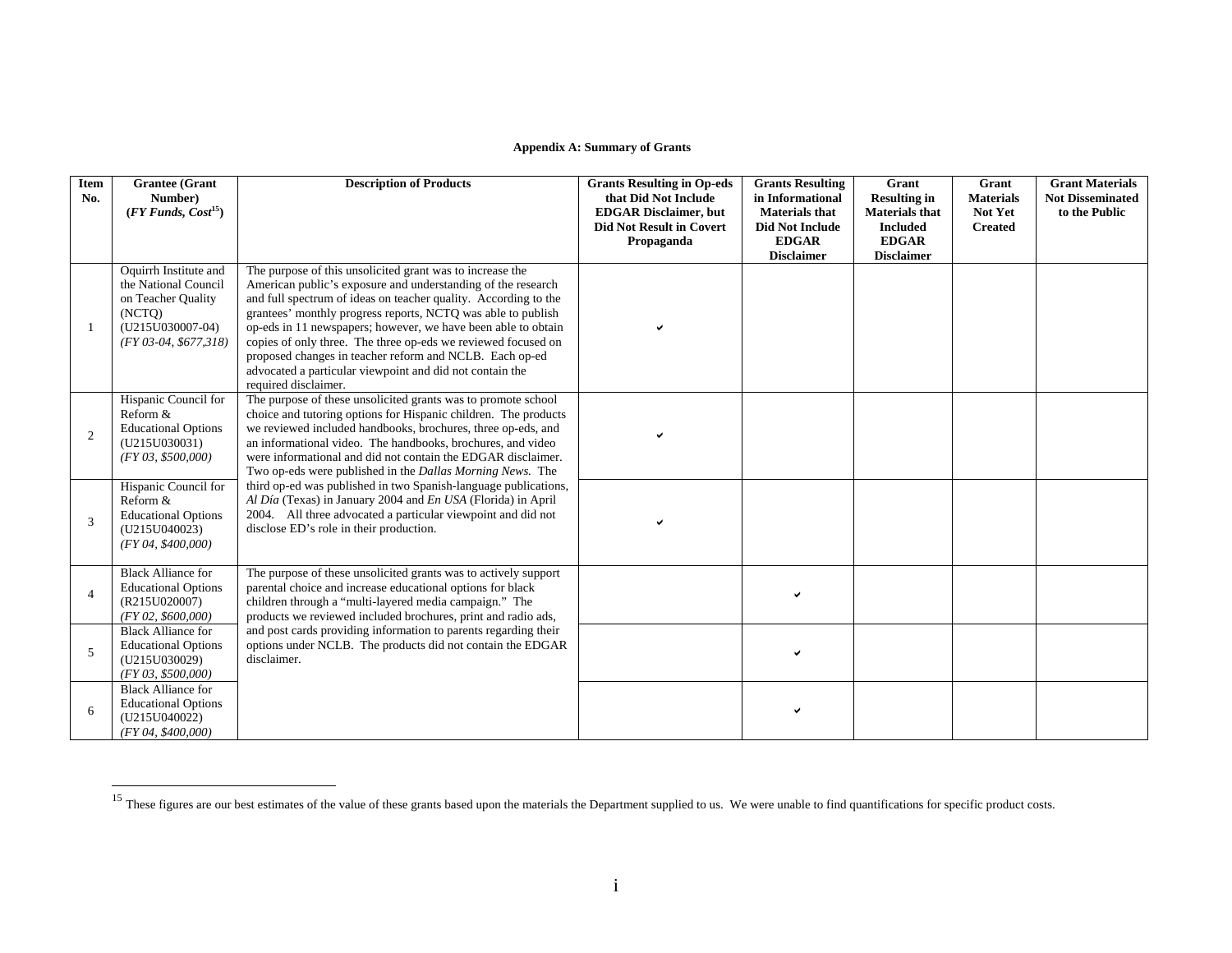| Item<br>No. | <b>Grantee</b> (Grant<br>Number)<br>$(FY \, Funds, Cost^{15})$                                                    | <b>Description of Products</b>                                                                                                                                                                                                                                                                                                                                                                                                                                                              | <b>Grants Resulting in Op-eds</b><br>that Did Not Include<br><b>EDGAR Disclaimer, but</b><br><b>Did Not Result in Covert</b> | <b>Grants Resulting</b><br>in Informational<br><b>Materials that</b><br><b>Did Not Include</b> | Grant<br><b>Resulting in</b><br><b>Materials that</b><br><b>Included</b> | Grant<br><b>Materials</b><br>Not Yet<br><b>Created</b> | <b>Grant Materials</b><br><b>Not Disseminated</b><br>to the Public |
|-------------|-------------------------------------------------------------------------------------------------------------------|---------------------------------------------------------------------------------------------------------------------------------------------------------------------------------------------------------------------------------------------------------------------------------------------------------------------------------------------------------------------------------------------------------------------------------------------------------------------------------------------|------------------------------------------------------------------------------------------------------------------------------|------------------------------------------------------------------------------------------------|--------------------------------------------------------------------------|--------------------------------------------------------|--------------------------------------------------------------------|
|             |                                                                                                                   |                                                                                                                                                                                                                                                                                                                                                                                                                                                                                             | Propaganda                                                                                                                   | <b>EDGAR</b><br><b>Disclaimer</b>                                                              | <b>EDGAR</b><br><b>Disclaimer</b>                                        |                                                        |                                                                    |
| 7           | <b>Greater Educational</b><br>Opportunities<br>Foundation<br>(U215U030021/U21<br>5U030021A)<br>(FY 03, \$370,000) | The purpose of these unsolicited grants was to fund parent<br>outreach programs centered on implementation of NCLB, school<br>choice, and supplemental services. The products we reviewed<br>included TV, radio, and print ads, which provided information to<br>parents regarding their rights under NCLB and did not include<br>the EDGAR disclaimer.                                                                                                                                     |                                                                                                                              |                                                                                                |                                                                          |                                                        |                                                                    |
| 8           | <b>Greater Educational</b><br>Opportunities<br>Foundation<br>(U215U040009)<br>(FY 04, \$375,000)                  |                                                                                                                                                                                                                                                                                                                                                                                                                                                                                             |                                                                                                                              |                                                                                                |                                                                          |                                                        |                                                                    |
| $\mathbf Q$ | National Council of<br>Negro Women, Inc.<br>(R215U020003)<br>$(FY 02-04, $600,000)$                               | The purpose of this unsolicited grant was to ignite a movement<br>in communities across the country to close the achievement gap<br>by utilizing new provisions in NCLB. The proposed products<br>for this grant were radio spots and PSAs. We reviewed radio<br>spots and ads placed on buses, trolleys, and public benches. The<br>ads encouraged parents to read to their children and directed<br>them to call the 1-800-USA-LEARN number, but did not<br>contain the EDGAR disclaimer. |                                                                                                                              |                                                                                                |                                                                          |                                                        |                                                                    |
| 10          | National Council of<br>Negro Women, Inc.<br>(U215U040017)<br>(FY 04, \$264, 234)                                  | The purpose of this grant was to promote a national dialogue<br>among African-American leaders to raise importance of early<br>reading. The products we reviewed included brochures and<br>educational guides, and in some instances the products<br>contained the EDGAR disclaimer.                                                                                                                                                                                                        |                                                                                                                              |                                                                                                |                                                                          |                                                        |                                                                    |
| 11          | Corporation for<br><b>Educational Radio</b><br>and Television<br>(U215U040016)<br>(FY 04, \$20,000)               | The purpose of this unsolicited grant was to create a PSA<br>referring the audience to a PBS documentary titled Closing the<br>Achievement Gap. The Department provided us with the<br>advertisements from this grant, all of which contained the<br>disclaimer required by EDGAR.                                                                                                                                                                                                          |                                                                                                                              |                                                                                                |                                                                          |                                                        |                                                                    |
| 12          | Cuban American<br>National Council<br>(U215U040014)<br>(FY 04, \$631, 775)                                        | The purpose of this unsolicited grant was to establish an "NCLB"<br>Resource Center for Hispanic Educational Progress" to provide<br>public information, training, and technical assistance to the<br>Hispanic community. This grant did not begin until October<br>2004. The grant specialist stated that the grantee has not<br>produced deliverables yet.                                                                                                                                |                                                                                                                              |                                                                                                |                                                                          |                                                        |                                                                    |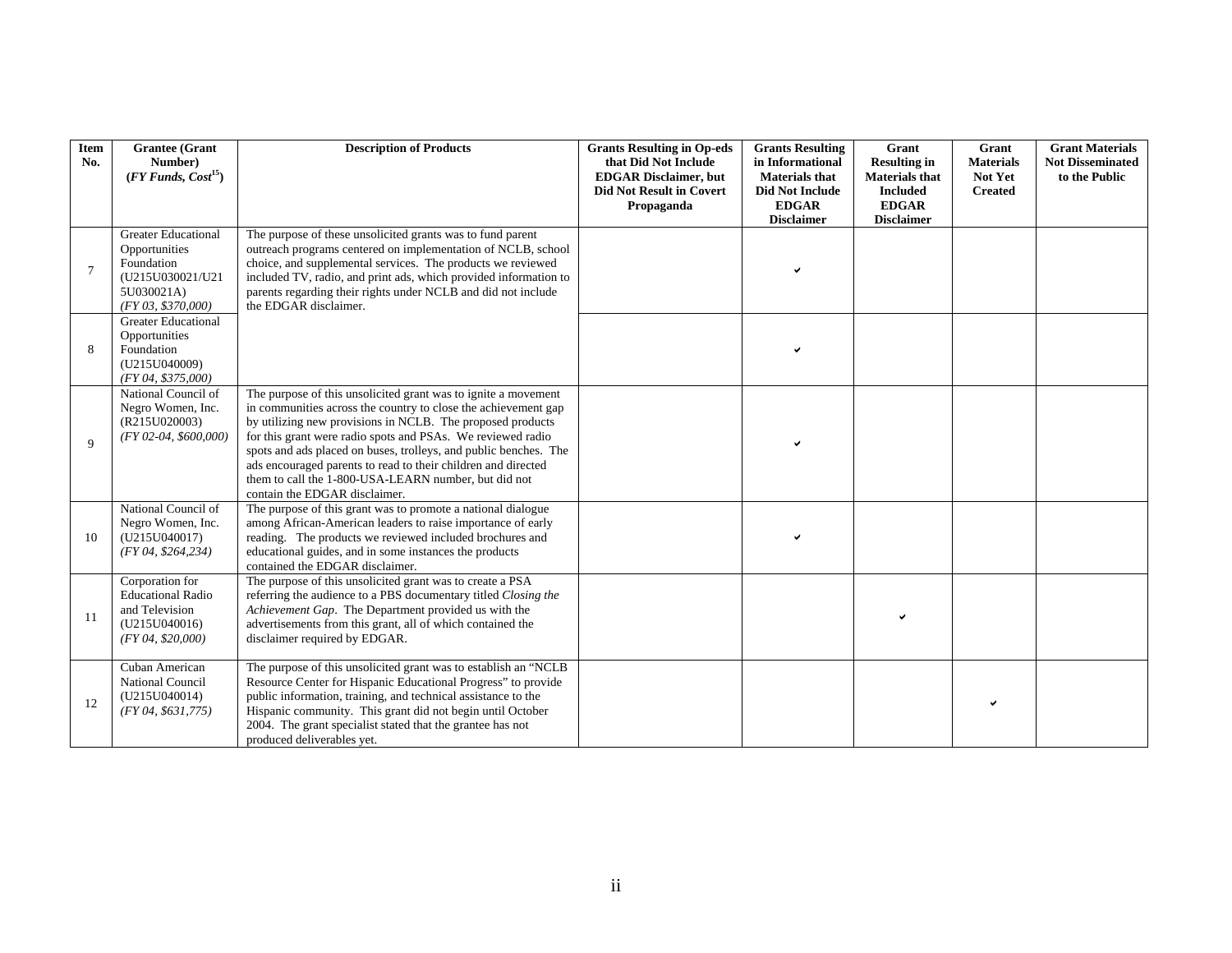| Item<br>No. | <b>Grantee</b> (Grant<br>Number)<br>$(FY \, Funds, Cost^{15})$                                                             | <b>Description of Products</b>                                                                                                                                                                                                                                                                                                      | <b>Grants Resulting in Op-eds</b><br>that Did Not Include<br><b>EDGAR Disclaimer, but</b><br><b>Did Not Result in Covert</b> | <b>Grants Resulting</b><br>in Informational<br><b>Materials that</b><br>Did Not Include<br><b>EDGAR</b> | Grant<br><b>Resulting in</b><br><b>Materials that</b><br><b>Included</b><br><b>EDGAR</b> | Grant<br><b>Materials</b><br>Not Yet<br><b>Created</b> | <b>Grant Materials</b><br><b>Not Disseminated</b><br>to the Public |
|-------------|----------------------------------------------------------------------------------------------------------------------------|-------------------------------------------------------------------------------------------------------------------------------------------------------------------------------------------------------------------------------------------------------------------------------------------------------------------------------------|------------------------------------------------------------------------------------------------------------------------------|---------------------------------------------------------------------------------------------------------|------------------------------------------------------------------------------------------|--------------------------------------------------------|--------------------------------------------------------------------|
|             |                                                                                                                            |                                                                                                                                                                                                                                                                                                                                     | Propaganda                                                                                                                   | <b>Disclaimer</b>                                                                                       | <b>Disclaimer</b>                                                                        |                                                        |                                                                    |
| 13          | <b>Education Testing</b><br>Service, Ogilvy<br><b>Public Relations</b><br>(Sub)<br>(R902F980001)<br>$(FY 99-02, $161,295)$ | The purpose of this grant was to collect clips of media coverage<br>about the National Assessment of Educational Progress (NAEP)<br>test and film footage of conferences. We reviewed all of the<br>products associated with this grant. These products were not<br>disseminated to the public.                                     |                                                                                                                              |                                                                                                         |                                                                                          |                                                        |                                                                    |
| 14          | Multiple grantees<br>and/or vendors                                                                                        | The description from ED's list suggested that all products were<br>associated with the establishment and operation of Parent<br>Information Resource Centers (PIRC). Late in the fieldwork<br>process, we received multiple abstracts associated with this<br>grant program. We will review them as part of a subsequent<br>report. |                                                                                                                              |                                                                                                         |                                                                                          |                                                        |                                                                    |
| 15          | Multiple grantees<br>and/or vendors                                                                                        | The description from ED's list suggested that all products were<br>activities associated with the Voluntary Public School Choice<br>(VPSC) Program. Late in the fieldwork process, we received<br>multiple abstracts associated with this grant program. We will<br>review them as part of a subsequent report.                     |                                                                                                                              |                                                                                                         |                                                                                          |                                                        |                                                                    |

Note: The grant programs shaded in gray will be reviewed as part of a subsequent inspection.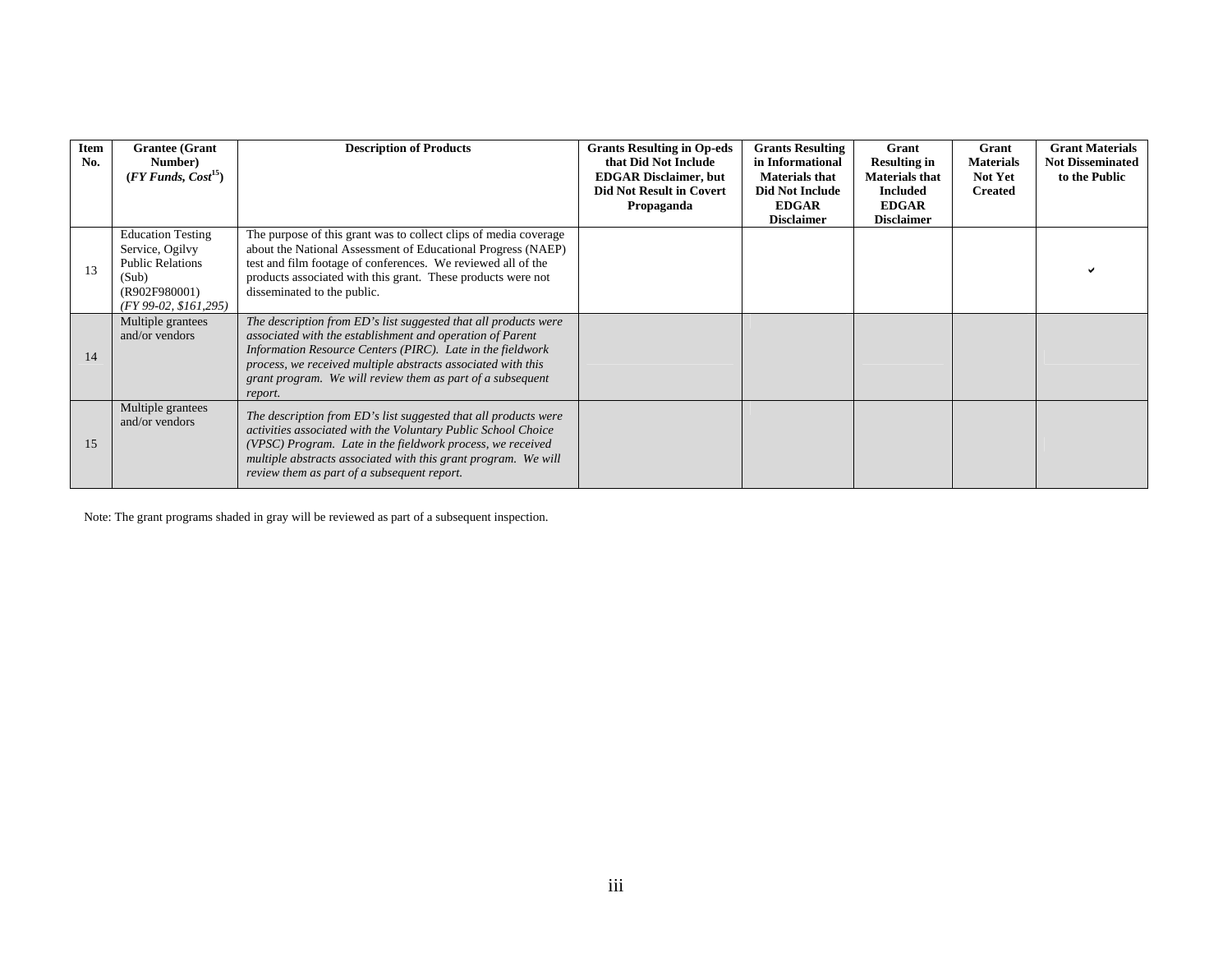#### **Appendix B: Summary of Contracts**

| Item<br>No.     | <b>Contractor (Contract</b><br>Number)<br>$(FY \, Funds, Cost^{16})$                                                   | <b>Description of Deliverables</b>                                                                                                                                                                                                                                                                                                                                                               | <b>No Covert</b><br>Propaganda | <b>Materials Not</b><br><b>Fully Available</b><br>for Review <sup>17</sup> | <b>Materials Not</b><br><b>Disseminated to the</b><br><b>Public</b> |
|-----------------|------------------------------------------------------------------------------------------------------------------------|--------------------------------------------------------------------------------------------------------------------------------------------------------------------------------------------------------------------------------------------------------------------------------------------------------------------------------------------------------------------------------------------------|--------------------------------|----------------------------------------------------------------------------|---------------------------------------------------------------------|
|                 | Westat, Inc., & Ogilvy<br>Public Relations (Sub)<br>(ED-99-CO-0089)<br>$(FY 99-04, $170,000-$<br>Value of Subcontract) | This contract called for a B-roll video designed to explain the facts about the Program for International<br>Student Assessment (PISA) study conducted by NCES and two op-eds to be placed in newspapers<br>coinciding with the release of PISA statistics. We reviewed the B-roll and found that it did not contain<br>covert propaganda. The op-eds were never produced, according to the COR. | ✓                              |                                                                            |                                                                     |
| $\overline{2}$  | North American Precis<br>(ED-02-PO-0900)<br>(FY 02, \$2,650)                                                           | Contracts called for a newspaper article explaining content on ED's website. We reviewed the article as it<br>was provided to newspapers, which refers readers to www.ed.gov. The article as provided to newspapers<br>did not disclose the role of the Department.                                                                                                                              |                                |                                                                            |                                                                     |
| 3               | <b>ABC Radio Networks</b><br>(ED-02-PO-1812)<br>(FY 02, \$30,000)                                                      | The contract called for the development and placement of PSAs referring listeners to<br>www.studentaid.ed.gov and ABC Websites containing links to the ED site. We reviewed all deliverables<br>associated with this contract. Each deliverable adequately disclosed ED's role in its production.                                                                                                |                                |                                                                            |                                                                     |
| $\overline{4}$  | Flare Inc. of Metropolitan<br>Washington (ED-02-PO-<br>1440<br>(FY 02, \$3,000)                                        | The contract called for an ad featured on Washington Metro-area trolleys. We reviewed a copy of the ad,<br>which featured the NCLB logo, referred audience to www.nochildleftbehind.gov and 1-800-USA LEARN<br>(an ED phone number). This deliverable adequately disclosed ED's role in its production.                                                                                          |                                |                                                                            |                                                                     |
| 5               | Corporate Sports<br>Marketing Group (ED-02-<br>PO-3080)<br>(FY 02, \$46,000)                                           | The contract called for an ad placed in 2002 World Series program. We reviewed a copy of the ad, which<br>featured the NCLB logo, referred readers to www.nochildleftbehind.gov and 1-800-USA LEARN. This<br>deliverable adequately disclosed ED's role in its production.                                                                                                                       |                                |                                                                            |                                                                     |
| 6               | <b>ABC Radio Networks</b><br>(ED-04-PO-1136)<br>(FY 04, \$10,000)                                                      | The contract called for a PSA informing listeners of the 50 <sup>th</sup> anniversary of Brown vs. Board of Education.<br>We listened to the PSA, which refers listeners to contact ED at 1-800-USA LEARN. This deliverable<br>adequately disclosed ED's role in its production.                                                                                                                 | ✓                              |                                                                            |                                                                     |
| $7\phantom{.0}$ | <b>ZGS</b> Communications<br>(ED-03-PO-2081)<br>$(FY 03-05, $318, 728)$                                                | Contract called for a video to highlight successful local educational practices. We reviewed the video,<br>which clearly identifies ED as the source. This deliverable adequately disclosed ED's role in its<br>production.                                                                                                                                                                      | ✓                              |                                                                            |                                                                     |
| 8               | RedGizmo Creative<br>Studio (ED-04-PO-1586)<br>(FY 04, \$950)                                                          | The contract called for a CD-ROM to be distributed by OELA at an NCLB conference. We reviewed the<br>CD-ROM, which features NCLB logo and refers users to www.ed.gov/rights. This deliverable adequately<br>disclosed ED's role in its production.                                                                                                                                               |                                |                                                                            |                                                                     |
| $\mathbf Q$     | Blanc, Daniel J. (ED-04-<br>PO-0903)<br>(FY 04, \$11,430)                                                              | The contract called for a video to commemorate the $50th$ Anniversary of Brown vs. Board of Education.<br>We reviewed the video through ED's website, which featured an ED logo at the end of the video. This<br>deliverable adequately disclosed ED's role in its production.                                                                                                                   | ✓                              |                                                                            |                                                                     |

<sup>&</sup>lt;sup>16</sup> These figures are our best estimates of the value of these contracts based upon the materials the Department supplied to us. We were unable to find quantifications for specific deliverable costs.<br><sup>17</sup> This is a scope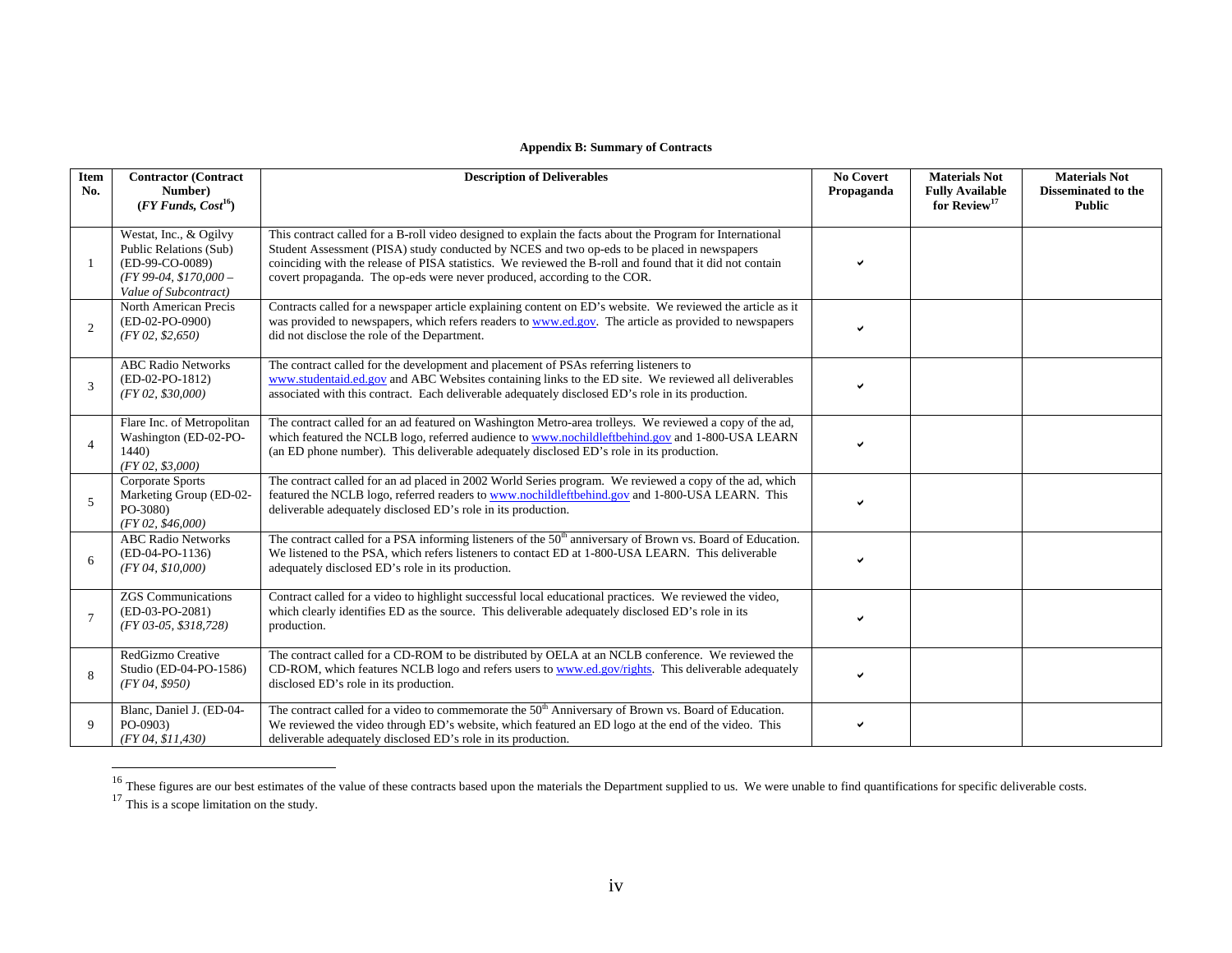| <b>Item</b><br>No. | <b>Contractor (Contract</b><br>Number)<br>$(FY \, Funds, Cost^{16})$                    | <b>Description of Deliverables</b>                                                                                                                                                                                                                                                                                                                                                                                                                                                       | <b>No Covert</b><br>Propaganda | <b>Materials Not</b><br><b>Fully Available</b><br>for Review <sup>17</sup> | <b>Materials Not</b><br><b>Disseminated to the</b><br><b>Public</b> |
|--------------------|-----------------------------------------------------------------------------------------|------------------------------------------------------------------------------------------------------------------------------------------------------------------------------------------------------------------------------------------------------------------------------------------------------------------------------------------------------------------------------------------------------------------------------------------------------------------------------------------|--------------------------------|----------------------------------------------------------------------------|---------------------------------------------------------------------|
| 10                 | Yeh, Joseph (ED-04-PO-<br>2339)<br>(FY 04, \$10,500)                                    | Contract called for a PowerPoint presentation to help the Asian Pacific Outreach program communicate<br>information about NCLB. We reviewed the presentations, which featured an ED logo, referred the<br>audience to www.ed.gov, and provided ED contacts from OELA. This deliverable adequately disclosed<br>ED's role in its production.                                                                                                                                              |                                |                                                                            |                                                                     |
| 11                 | George Washington<br>University (ED-03-CO-<br>0036)<br>(FY 03, \$1,928,058)             | The contract called for billboards, radio ads, a CD, a website, and a TV PSA informing parents of their<br>rights under NCLB. We reviewed all deliverables, which displayed either an NCLB or ED logo. These<br>deliverables adequately disclosed ED's role in their production.                                                                                                                                                                                                         |                                |                                                                            |                                                                     |
| 12                 | Radio One, Inc. (ED-03-<br>PO-2184)<br>(FY 03, \$10,000)                                | The contract called for two live readings of a PSA to be broadcast in selected cities. The ED contact did<br>not have audio copies or a written script of the PSAs. We were unable to review any deliverables<br>produced under this contract to determine if they resulted in covert propaganda.                                                                                                                                                                                        |                                |                                                                            |                                                                     |
| 13                 | <b>ZGS</b> Communications<br>(ED-98-CO-0012)<br>$(FY 98-02, $1,685,512)$                | ED was unable to provide us with all statements of work associated with this contract. Additionally, ED<br>could not identify every deliverable produced under this contract. ED was able to provide deliverables for<br>our review, including booklets, informational videos and a CD-ROM that clearly stated that ED was the<br>source. Since we were unable to review all deliverables produced under this contract, we could not<br>determine if they resulted in covert propaganda. |                                |                                                                            |                                                                     |
| 14                 | Bauhaus Media Group,<br>Inc. $(ED-02-PO-1363)$<br>(FY 02, \$14,003)                     | ED's file for this contract was incomplete. ED contact did not have the deliverables available for our<br>review. OIG obtained from the contractor a copy of a video for an NCLB event that featured the NCLB<br>logo and footage of Rod Paige and President Bush. Since ED's file is incomplete we could not be sure if<br>this is a deliverable under this contract.                                                                                                                   |                                |                                                                            |                                                                     |
| 15                 | Bauhaus Media Group,<br>Inc. $(ED-02-PO-2815)$<br>(FY 02, \$13,011)                     | The contract called for a video highlighting Secretary Paige, NCLB, and the partnership between ED and<br>the National Council of Negro Women (NCNW). Neither ED nor the contractor had the video deliverable<br>available for our review. Since we were unable to review the deliverable produced under this contract, we<br>could not determine if they resulted in covert propaganda.                                                                                                 |                                |                                                                            |                                                                     |
| 16                 | Ketchum, Inc. (ED-02-<br>PO-2337)<br>(FY 02, \$8,500)                                   | The contract called for an analysis designed to help ED evaluate the success of the NCLB communications<br>campaign. We reviewed all deliverables associated with the analysis. All deliverables were for ED use<br>only.                                                                                                                                                                                                                                                                |                                |                                                                            |                                                                     |
| 17                 | Hager Sharp, Inc. (ED-<br>02-PO-2738)<br>$(FY 02-04, $1,832,269)$                       | Contract called for clips of media coverage about the National Assessment of Educational Progress<br>(NAEP) test, footage of conferences, and a video designed to encourage students to take the test seriously.<br>We reviewed all deliverables associated with the contract. Deliverables were not disseminated to the<br>public.                                                                                                                                                      |                                |                                                                            |                                                                     |
| 18                 | <b>Research Triangle</b><br>Institute, SA (ED-01-<br>CO00520014)<br>(FY 04, \$894, 534) | Contract called for deliverables that were related to educational research and statistical analysis for ED and<br>were not disseminated to the public.                                                                                                                                                                                                                                                                                                                                   |                                |                                                                            |                                                                     |
| 19                 | Campbell-AIR Joint<br>Venture (ED-02-CO-<br>0022<br>$(FY 02-Present,$<br>\$2,000,000    | Contract called for deliverables that were related to educational research and statistical analysis for ED and<br>were not disseminated to the public.                                                                                                                                                                                                                                                                                                                                   |                                |                                                                            |                                                                     |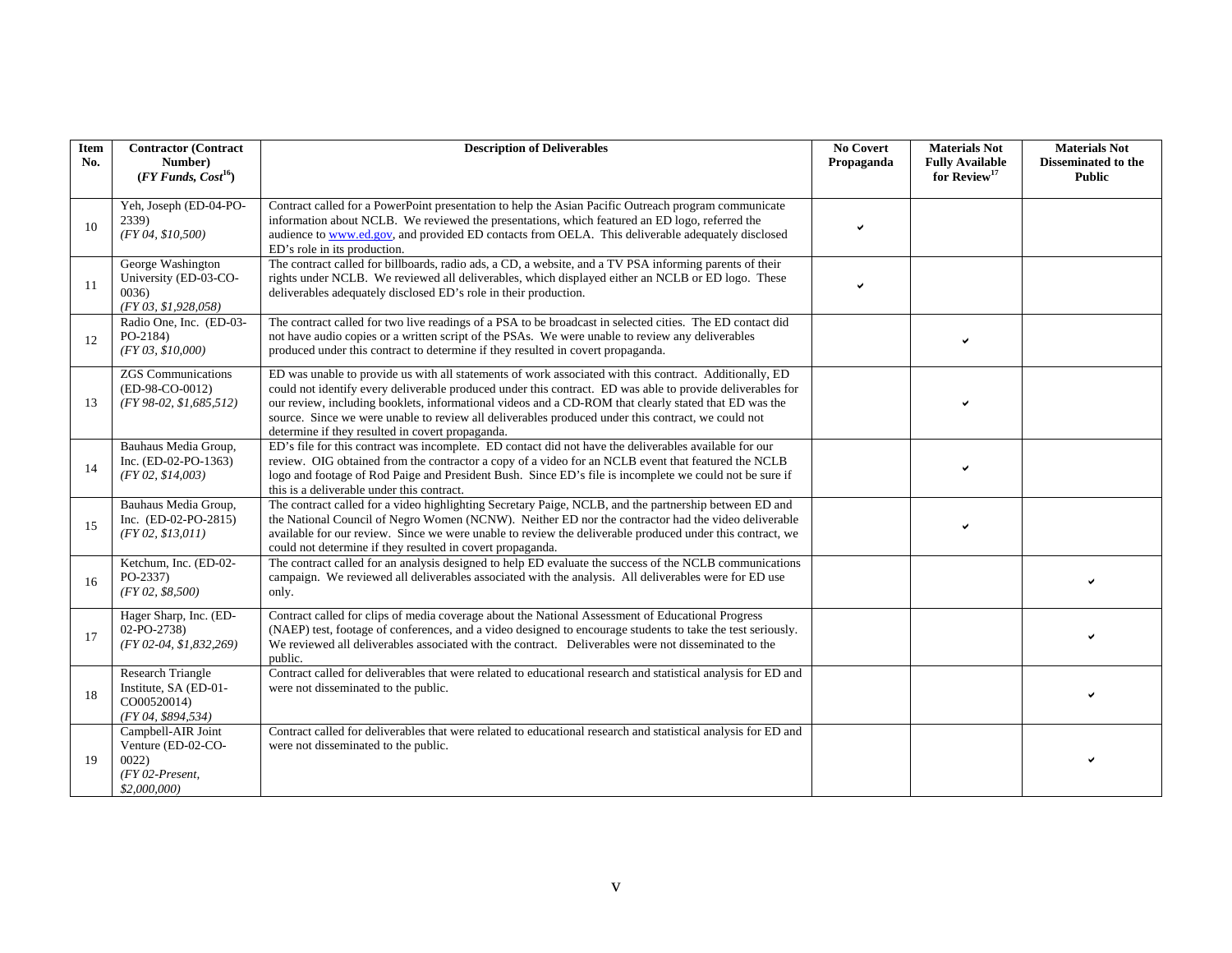| Item<br>No. | <b>Contractor (Contract)</b><br>Number)<br>$(FY \text{ Funds}, \text{Cost}^{16})$         | <b>Description of Deliverables</b>                                                                                                                                                                                                                                                                              | <b>No Covert</b><br>Propaganda | <b>Materials Not</b><br><b>Fully Available</b><br>for Review <sup>17</sup> | <b>Materials Not</b><br><b>Disseminated to the</b><br><b>Public</b> |
|-------------|-------------------------------------------------------------------------------------------|-----------------------------------------------------------------------------------------------------------------------------------------------------------------------------------------------------------------------------------------------------------------------------------------------------------------|--------------------------------|----------------------------------------------------------------------------|---------------------------------------------------------------------|
| 20          | American Institutes for<br>Research (RN-95-12-<br>7001)<br>$(FY 95-Present,$<br>\$287,189 | Contract called for contractor to provide technical support to ED's National Center for Education Statistics<br>in statistical research and analysis, data development, and project management. All contracts files we<br>reviewed indicated that there were no materials that were disseminated to the public. |                                |                                                                            |                                                                     |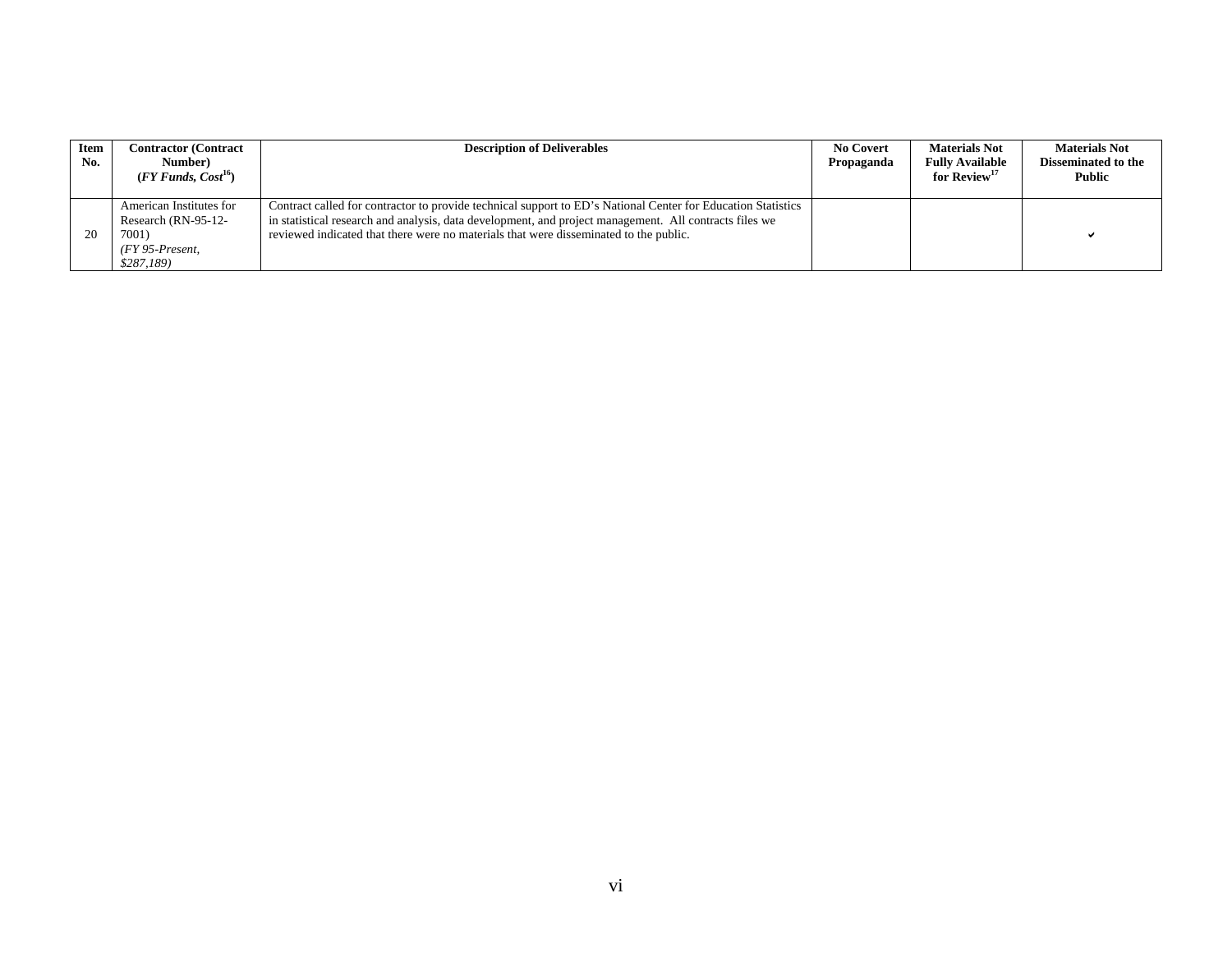August 18, 2005

Honorable John P. Higgins, Jr. Inspector General Department of Education Washington, D.C. 20202

Dear Mr. Higgins:

The purpose of this letter is to respond to the revised Draft Inspection Report (Draft Report) entitled *Review of Department Identified Contracts and Grants for Public Relations Services*, ED-OIG/I13-F0012 (July 2005) that was recently completed. I would like to thank you and your staff for your hard work in compiling this report.

We agree with most of the findings in this revised version of the Draft Report and know that they will be very helpful to the Department in our continuing efforts to improve our processes in awarding and monitoring grants and contracts. We are also heartened that your office, in the report, concluded that none of the grants or contracts that your staff reviewed resulted in covert propaganda, and that none of the grants were awarded with the intent to influence public opinion through the undisclosed use of third party grantees. As you are aware, the Department already has taken a number of actions to strengthen the grant-making and contracting processes. These actions are consistent with several of the recommendations.

The attached memorandum sets forth the Department's response to the Draft Report, including specific responses to the recommendations in the revised Draft Report. The memorandum explains the Department's responses and proposed actions to address each recommendation.

Thank you again for the opportunity to review the revised Draft Report. I appreciate the care you have taken in preparing this draft. I would be pleased to discuss the revised Draft Report further with you and your staff.

Sincerely,

 $\sqrt{s}$ /

Margaret Spellings

Attachment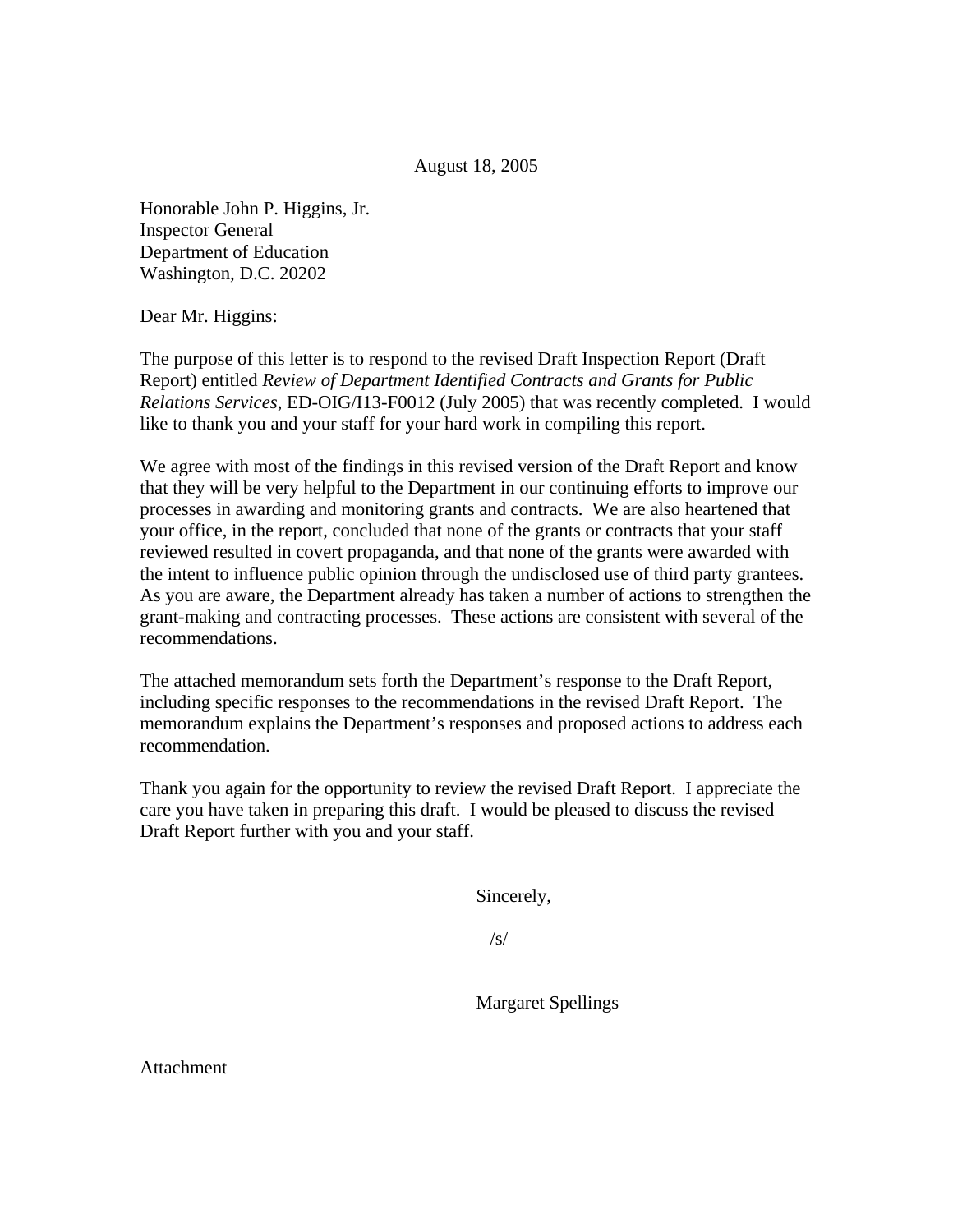### **Department of Education Response to the Office of the Inspector General (OIG) Recommendations in the Revised Draft Inspection Report ED-OIG/I13-F0012**

The revised Draft Report includes several recommendations, and we are providing the following responses $^{18}$ :

#### Recommendation 1

**"Ensure that contract and grant personnel understand the prohibition on the use of appropriated funds for publicity or propaganda and ensure that this information is communicated to grantees."** 

#### Recommendation 2

 $\overline{a}$ 

"**Ensure that contract and grant personnel understand when disclosure of the Department's role is required and ensure that the language is included in contracts as appropriate, and that the EDGAR requirements are clearly communicated to grantees.** "

We concur with draft recommendations 1 and 2; they describe steps we are already taking and they are consistent with the Department's current practice. We have required key personnel in the Department who work on contracts to read various training materials on key provisions and to sign an assurance that they have read and understand the materials. Specifically, these officials were required to read ACS Directive OCFO: 2-108, "Contract Monitoring for Program Officials," September 16, 2004, which describes and assigns responsibilities for reviewing and accepting contract deliverables. We are currently in the process of purchasing additional training for these officials. See also *footnote 2*.

With regard to grants, the Department's regulations, at 34 C.F.R. § 75.620(b), clearly require that grantees, when publishing materials supported with grant funds, include the disclaimer language provided in that section. The Grant Award Notice (GAN) that each grantee receives states that the grantee agrees to comply with all applicable regulations, including EDGAR, and we are in the process of examining whether to add more specific and clarifying language to the GAN with regard to the disclaimer language and applicability of specific EDGAR provisions.

<sup>&</sup>lt;sup>18</sup> We are not in agreement with all of the findings and the "facts" that, in OIG's view, support them. For example, we do not agree with all of the characterizations of the background information in the findings on page 10 of the revised Draft Report about the work of Ms. Garcini. Additionally, in the third full paragraph, on page 18, the revised Draft Report states "OGC met with the grantee to discuss the proposed op-ed activities after the grant was awarded." In fact, the Office of the General Counsel (OGC) did not meet with the grantee. OGC, however, did advise the program officer in the Office of Innovation and Improvement, in both a telephone conversation and an electronic mail message, on these issues. The program officer, in turn, conveyed the substance of the advice provided by OGC to the grantee in a telephone conversation and an electronic mail message. In any event, these factual disagreements do not significantly change the recommendations; however, we are noting them for the record.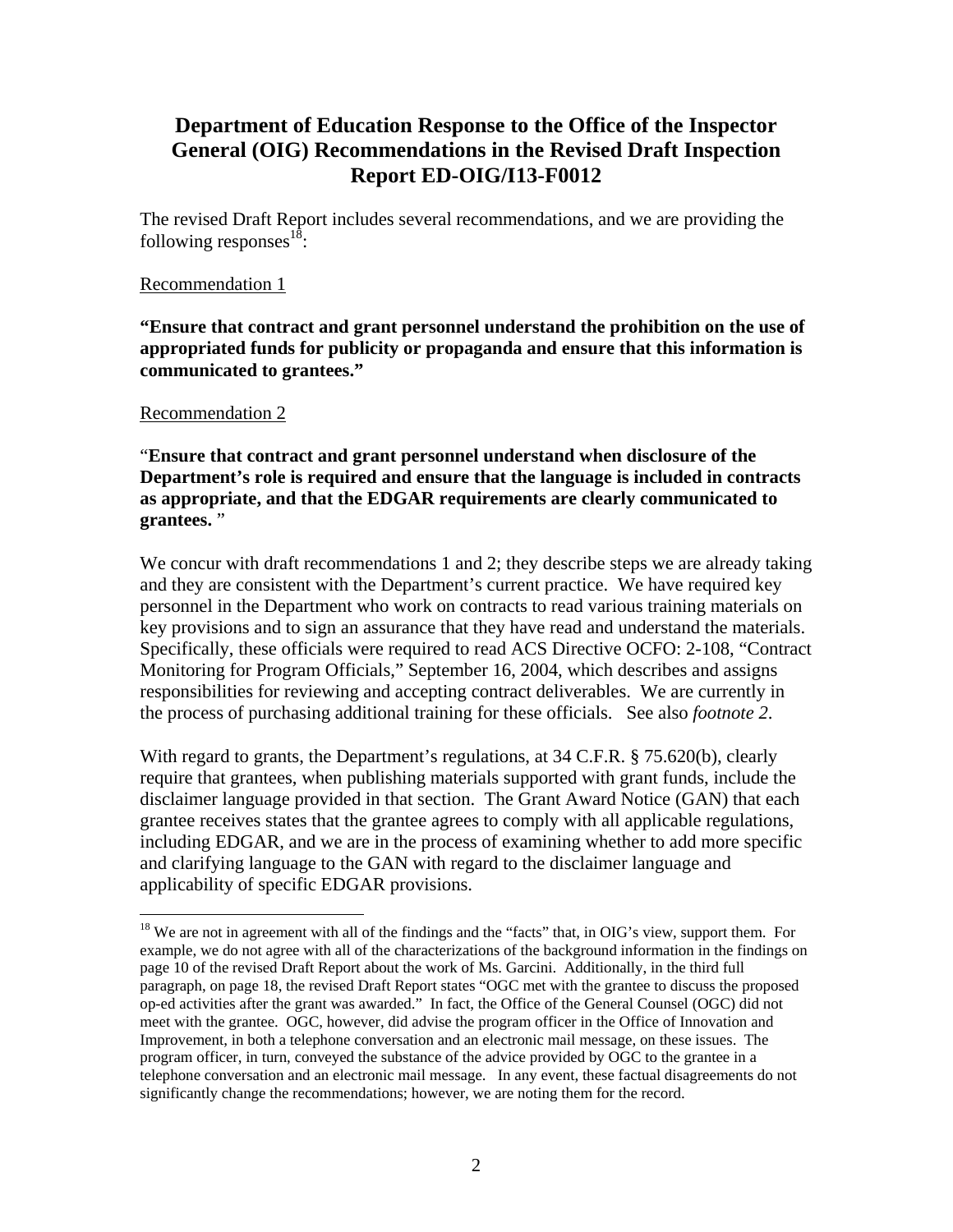Also, Department program officers specifically advise grantees, as questions arise, on how they may comply with the requirements of the regulation. However, in order to ensure that 34 C.F.R. § 75.620(b) is more clearly understood and given further emphasis, the Department is in the process of revising the Discretionary Grants Handbook and plans to include more specific information on this requirement to emphasize its importance.

### **Recommendation 3**

### "**Monitor contracts and grants and ensure that files are complete and appropriately documented. For contracts, files should also include proof of production of the deliverables."**

We concur with the draft recommendation. It is important that contract and grant files be complete and include appropriate documentation. We will review the current Department internal guidance to personnel (including directives) on grants and contracts to ensure that the guidance includes appropriate information on the need to maintain complete and appropriately documented files. The Department takes contracting and grant-making responsibilities seriously, and will make sure that our employees exercise due diligence in keeping appropriate files, and that the maintenance of these files is properly monitored.

### Recommendation 4

**"Obtain copies of the ZGS contract deliverables unavailable for our review, determine if there were any violations of the covert propaganda prohibition, and report any resulting violations of the Antideficiency Act to the President, Congress, and the Comptroller General in accordance with the instructions of OMB Circular A-11."** 

The Department's Office of Communications and Outreach, the successor to the Office of Intergovernmental and Interagency Affairs, will thoroughly search both its records and the contractor's records to locate the deliverables to the extent feasible. Those deliverables that are located will be reviewed with the cooperation of the Office of the General Counsel to determine if they contain any covert propaganda or do not have appropriate attribution and disclaimers. In addition, the Department will take steps to ensure that all deliverables under contracts are delivered and retained properly in accordance with Recommendation 3 above.

Once these deliverables are reviewed, if there are violations of law, the Department will take appropriate remedial action. Additionally, any violations of the Antideficiency Act will be reported in accordance with the provisions of OMB Circular A-11.

#### Recommendation 5

### **"Determine if the op-eds planned under the Westat, Inc. contract were to be attributed to the Department. If not, determine the amount of the resulting**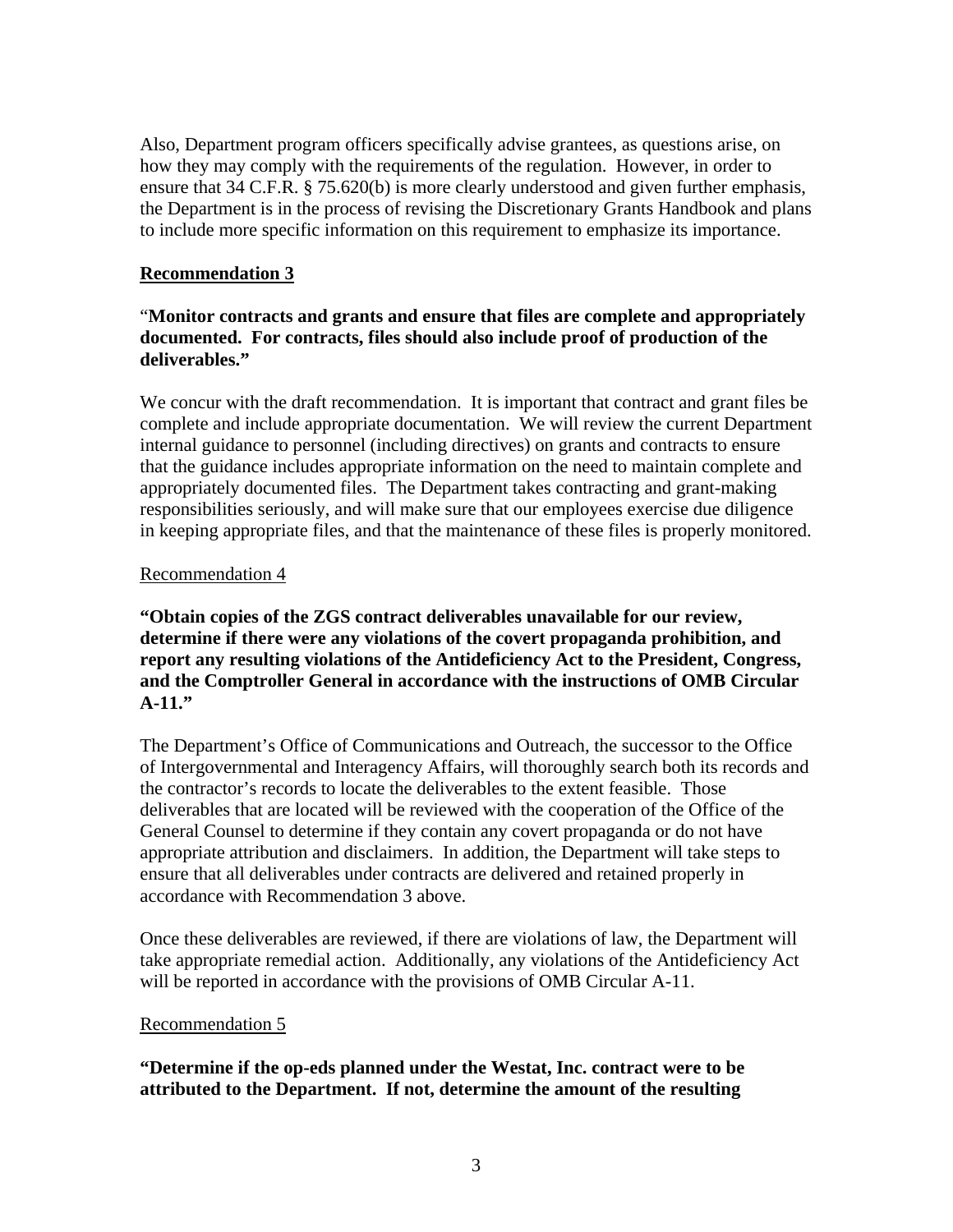**improper obligation for the op-ed task order, and the amount of any expenditure that occurred before the task was abandoned. Any resulting violations of the Antideficiency Act should be reported to the President, Congress, and the Comptroller General in accordance with the instructions of OMB Circular A-11.**

In the revised version of the Draft Report, OIG states that the task was to "write two different versions of an op-ed and identify two credible, respected authors and work with NCES/Westat to place the item in an appropriate time adjacent to the PISA release." The Draft Report also notes that the task order did not specify the need to disclose the role of the Department. The report also states that "[a] separate task order had as its purpose the preparation of draft comments by Department officials." Revised Draft Report at 14.

We base our comments on discussions with the Contracting Officer's Representative (COR), and an April 28, 2005 electronic mail statement from the COR indicating that: (1) no opinion editorials (op-eds) were produced; and (2) the task was originally contemplated as a legitimate service for the initial preparation of draft comments for consideration by Department officials on the results of the Trends in International Mathematics and Science Study (TIMMS) and the Program for International Student Assessment (PISA) results.

Because no op-eds were ever produced, published or otherwise disseminated to the public, there were no improper expenditures on the op-ed task order. Moreover, under the terms of the contract, Westat was required to comply with the clause contained in 48 C.F.R. § 3452.227-70 which requires that the contractor acknowledge the support of the Department in the project and further indicate that the content of the publication does not necessarily reflect the views of the Department. The clause is required to be in all Department contracts except purchase orders. 48 CFR § 3427.470. There is no evidence that Department officials took action or had intent to allow Westat to violate this clause. Accordingly, the Department considers the Westat contract issue closed and does not concur with this recommendation, and we suggest that OIG consider revising the finding and recommendation accordingly.<sup>19</sup>

#### Recommendation 6

 $\overline{a}$ 

### **"Determine the amount of improper expenditures associated with the publication of op-eds under grants U215U030007-04, U215U030031, and U215U040023 and initiate a recovery action for the unallowable use of funds."**

We concur in general with this recommendation and will, after ascertaining the amount of improper expenditures, if any, associated with the publication of op-eds for the grants referenced above, seek to disallow and recover costs, in accordance with the requirements

<sup>&</sup>lt;sup>19</sup> The Department currently has in place a review process for all Statements of Work that contain tasks relating to information dissemination to the public. As part of that review, the Office of the General Counsel advises CORs and Contracting Officers on issues relating to publicity and propaganda. Moreover, program staff are required to carefully review and monitor contract deliverables to ensure that applicable appropriations' amendments and other laws are not violated.